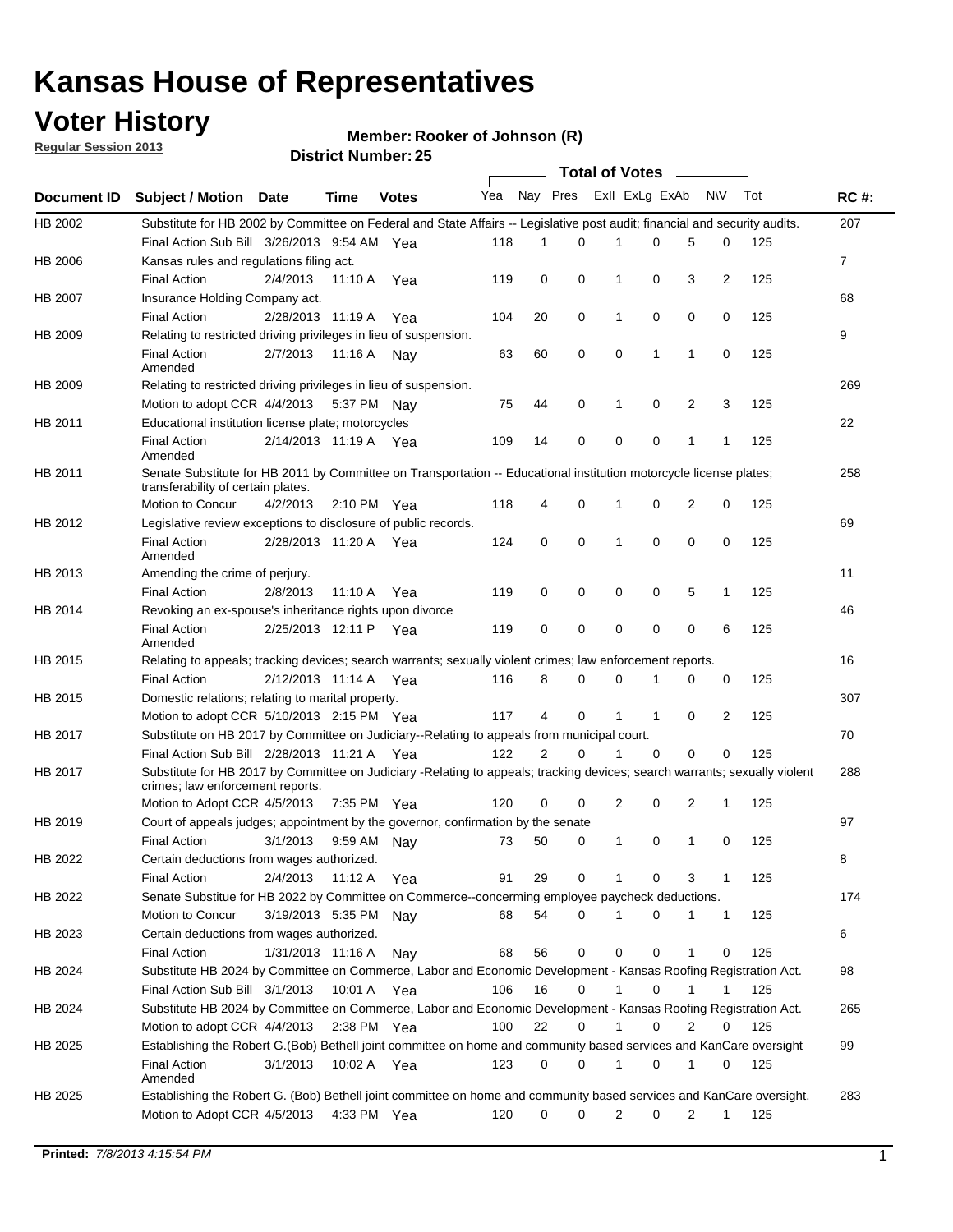## **Voter History**

**Member: Rooker of Johnson (R)** 

**Regular Session 2013**

|             |                                                                                                                                                                                                                                                       |                       |         |              |     |                | <b>Total of Votes</b> |             |                |                |           |     |             |
|-------------|-------------------------------------------------------------------------------------------------------------------------------------------------------------------------------------------------------------------------------------------------------|-----------------------|---------|--------------|-----|----------------|-----------------------|-------------|----------------|----------------|-----------|-----|-------------|
| Document ID | <b>Subject / Motion Date</b>                                                                                                                                                                                                                          |                       | Time    | <b>Votes</b> | Yea | Nay Pres       |                       |             | Exll ExLg ExAb |                | <b>NV</b> | Tot | <b>RC#:</b> |
| HB 2028     | Providing for venue in Shawnee County District Court in certain forfeiture proceedings                                                                                                                                                                |                       |         |              |     |                |                       |             |                |                |           |     | 12          |
|             | <b>Final Action</b><br>Amended                                                                                                                                                                                                                        | 2/8/2013              |         | 11:12 A Yea  | 119 | 1              | $\Omega$              | $\mathbf 0$ | 0              | 5              | 0         | 125 |             |
| HB 2028     | Providing for venue in Shawnee County District Court in certain forfeiture proceedings                                                                                                                                                                |                       |         |              |     |                |                       |             |                |                |           |     | 199         |
|             | Motion to Concur                                                                                                                                                                                                                                      | 3/25/2013 9:36 AM Yea |         |              | 120 | 0              | 0                     | 2           | 0              | 2              | 1         | 125 |             |
| HB 2030     | Creating wounded warrior deer hunting permits for injured combat veterans.                                                                                                                                                                            |                       |         |              |     |                |                       |             |                |                |           |     | 25          |
|             | <b>Final Action</b><br>Amended                                                                                                                                                                                                                        | 2/15/2013 11:16 A     |         | Yea          | 115 | 0              | 0                     | 2           | $\overline{2}$ | 3              | 3         | 125 |             |
| HB 2033     | Concerning the regulation of knives                                                                                                                                                                                                                   |                       |         |              |     |                |                       |             |                |                |           |     | 143         |
|             | <b>Final Action</b>                                                                                                                                                                                                                                   | 3/7/2013              | 12:12 P | Nav          | 93  | 28             | 0                     | 1           | 0              | 3              | 0         | 125 |             |
| HB 2033     | Concerning the regulation of knives.                                                                                                                                                                                                                  |                       |         |              |     |                |                       |             |                |                |           |     | 270         |
|             | Motion to adopt CCR 4/4/2013                                                                                                                                                                                                                          |                       | 5:43 PM | Nav          | 95  | 26             | 0                     |             | 0              | 3              | 0         | 125 |             |
| HB 2034     | Human trafficking; crimes of commercial sexual exploitation of a child, selling sexual relations, promoting the sale of sexual<br>relations and buying sexual relations; children in need of care; staff secure faciliies.                            |                       |         |              |     |                |                       |             |                |                |           |     | 17          |
|             | <b>Final Action</b><br>Amended                                                                                                                                                                                                                        | 2/12/2013 11:16 A Yea |         |              | 124 | $\Omega$       | 0                     | 0           | 1              | 0              | 0         | 125 |             |
| HB 2034     | S Sub for HB 2034 by Committee on Judiciary - Human trafficking; crimes of commercial sexual exploitation of a child, selling<br>sexual relations, promoting the sale of sexual relations and buying sexual relations; children in need of care;staff |                       |         |              |     |                |                       |             |                |                |           |     | 282         |
|             | Motion to Adopt CCR 4/5/2013 4:18 PM Yea                                                                                                                                                                                                              |                       |         |              | 120 | 0              | 0                     | 2           | 0              | $\overline{2}$ | 1         | 125 |             |
| HB 2035     | Cities; experience requirements for plumbers, electricians and certain mechanical contractors.                                                                                                                                                        |                       |         |              |     |                |                       |             |                |                |           |     | 29          |
|             | <b>Final Action</b>                                                                                                                                                                                                                                   | 2/18/2013 11:16 A     |         | Yea          | 117 | 2              | 0                     | 2           | 0              | 4              | 0         | 125 |             |
| HB 2037     | Public property; religious displays; other displays.                                                                                                                                                                                                  |                       |         |              |     |                |                       |             |                |                |           |     | 176         |
|             | <b>Final Action</b>                                                                                                                                                                                                                                   | 3/20/2013 10:27 A     |         | Yea          | 120 | 3              | 0                     | 1           | 0              | 1              | 0         | 125 |             |
| HB 2041     | Criminal history record information; definition; municipal court reporting; district court reporting.                                                                                                                                                 |                       |         |              |     |                |                       |             |                |                |           |     | 19          |
|             | <b>Final Action</b>                                                                                                                                                                                                                                   | 2/13/2013 11:23 A     |         | Yea          | 119 | 3              | 0                     | 0           | 0              | 3              | 0         | 125 |             |
| HB 2042     | Appraisal of property for taxation purposes; appeals; changes.                                                                                                                                                                                        |                       |         |              |     |                |                       |             |                |                |           |     | 158         |
|             | <b>Final Action</b><br>Amended                                                                                                                                                                                                                        | 3/18/2013 11:19 A     |         | Yea          | 109 | 12             | 0                     | 2           | 0              | 2              | 0         | 125 |             |
| HB 2043     | Aggravated battery; driving under the influence.                                                                                                                                                                                                      |                       |         |              |     |                |                       |             |                |                |           |     | 100         |
|             | <b>Final Action</b><br>Amended                                                                                                                                                                                                                        | 3/1/2013              |         | 10:03 A Yea  | 123 | 0              | 0                     |             | 0              | 1              | 0         | 125 |             |
| HB 2043     | Senate Substitute for HB 2043 by Committee on Judiciary - Attorney general; duties and responsibilities; notice of intent to<br>seek the death penalty.                                                                                               |                       |         |              |     |                |                       |             |                |                |           |     | 271         |
|             | Motion to adopt CCR 4/4/2013                                                                                                                                                                                                                          |                       |         | 5:48 PM Yea  | 121 | 0              | 0                     |             | 0              | 3              | 0         | 125 |             |
| HB 2044     | Increasing the penalty for a person who distributes a controlled substance that causes great bodily harm or death.                                                                                                                                    |                       |         |              |     |                |                       |             |                |                |           |     | 101         |
|             | <b>Final Action</b><br>Amended                                                                                                                                                                                                                        | 3/1/2013              | 10:05 A | Yea          | 112 | 11             | 0                     |             | 0              |                | 0         | 125 |             |
| HB 2047     | Requiring certain municipalities to vote to increase property tax revenues over previous year when such increase exceeds<br>inflation; publication.                                                                                                   |                       |         |              |     |                |                       |             |                |                |           |     | 186         |
|             | <b>Final Action</b><br>Amended                                                                                                                                                                                                                        | 3/21/2013 11:29 A     |         | Nay          | 68  | 53             | 0                     |             | 0              | 3              | 0         | 125 |             |
| HB 2049     | Kansas department of agriculture; increasing certain fees and eliminating sunsets on various program fees.                                                                                                                                            |                       |         |              |     |                |                       |             |                |                |           |     | 59          |
|             | <b>Final Action</b><br>Amended                                                                                                                                                                                                                        | 2/27/2013 12:23 P     |         | Yea          | 77  | 46             | 0                     | 1           | 0              | 1              | 0         | 125 |             |
| HB 2049     | Kansas department of agriculture; increasing certain fees; concerning sunsets on various program fees.                                                                                                                                                |                       |         |              |     |                |                       |             |                |                |           |     | 324         |
|             | Motion to adopt CCR 6/2/2013                                                                                                                                                                                                                          |                       | 12:28 A | Nay          | 45  | 64             | 0                     |             | 0              | 6              | 9         | 125 |             |
| HB 2050     | Agriculture; agricultural chemical registration; pesticide business liablity insurance; repeal of the Kansas agricultural liming<br>materials act.                                                                                                    |                       |         |              |     |                |                       |             |                |                |           |     | 60          |
|             | <b>Final Action</b><br>Amended                                                                                                                                                                                                                        | 2/27/2013 12:25 P     |         | Yea          | 103 | 20             | 0                     | 1           | 0              | 1              | 0         | 125 |             |
| HB 2051     | Substitute for HB 2051 by Committee on Agriculture and Natural Resources--Amending provisions relating to dams,<br>obstructions, sstreams and water flex accounts and transfer permits.                                                               |                       |         |              |     |                |                       |             |                |                |           |     | 50          |
|             | Final Action Sub Bill 2/26/2013 2:12 PM Yea                                                                                                                                                                                                           |                       |         |              | 117 | $\overline{c}$ | 0                     | 0           | 0              | 0              | 6         | 125 |             |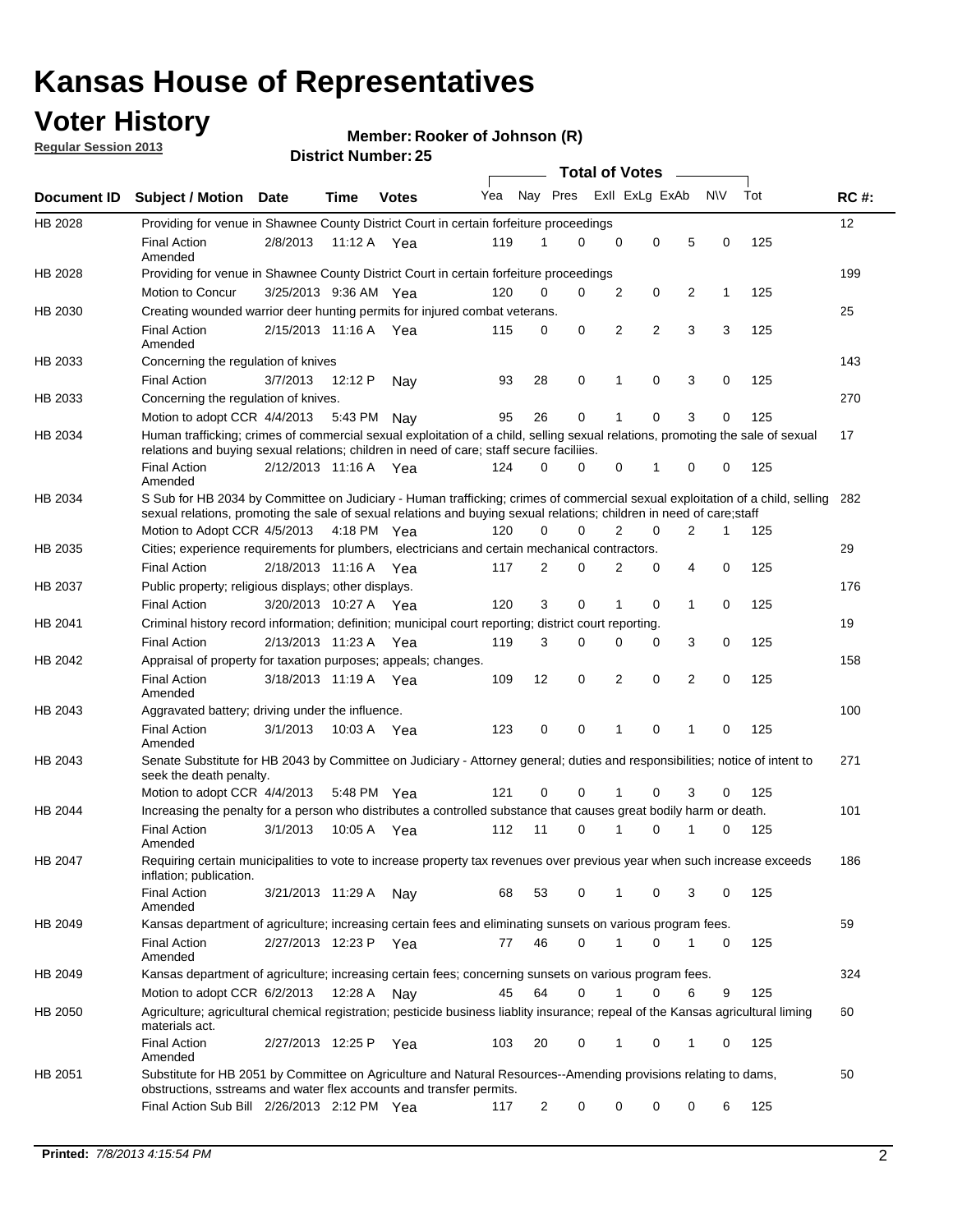## **Voter History**

**Member: Rooker of Johnson (R)** 

**Regular Session 2013**

|             |                                                                                                                                                                                                                                          |                       |             | וסוטו וענווווטקו. בט |     |              |             | <b>Total of Votes</b> |                | $\overline{\phantom{0}}$ |                |                |     |             |
|-------------|------------------------------------------------------------------------------------------------------------------------------------------------------------------------------------------------------------------------------------------|-----------------------|-------------|----------------------|-----|--------------|-------------|-----------------------|----------------|--------------------------|----------------|----------------|-----|-------------|
| Document ID | <b>Subject / Motion Date</b>                                                                                                                                                                                                             |                       | <b>Time</b> | <b>Votes</b>         | Yea |              | Nay Pres    |                       | Exll ExLg ExAb |                          |                | <b>NV</b>      | Tot | <b>RC#:</b> |
| HB 2052     | Discharging a firearm inside or into a city; unlawful acts; exceptions.                                                                                                                                                                  |                       |             |                      |     |              |             |                       |                |                          |                |                |     | 155         |
|             | <b>Final Action</b><br>Amended                                                                                                                                                                                                           | 3/14/2013 11:20 A Nav |             |                      | 121 | 2            | 0           |                       | 0              | 0                        | 2              | 0              | 125 |             |
| HB 2052     | Senate Substitute for HB 2052 by Committee on Federal and State Affairs - Concerning firearms; personal and family<br>protection act; concealed handguns in public building; other changes; unlawful discharge of a firearm inside city. |                       |             |                      |     |              |             |                       |                |                          |                |                |     | 300         |
|             | Motion to Adopt CCR 4/5/2013 10:24 P                                                                                                                                                                                                     |                       |             | Nav                  | 104 | 16           | $\Omega$    |                       | 2              | 0                        | 2              | 1              | 125 |             |
| HB 2055     | Personal and Familly Protection Act; public buildings; adequate security.                                                                                                                                                                |                       |             |                      |     |              |             |                       |                |                          |                |                |     | 156         |
|             | <b>Final Action</b><br>Amended                                                                                                                                                                                                           | 3/14/2013 11:26 A     |             | Nav                  | 84  | 38           | 0           |                       | 0              | 0                        | 2              | 1              | 125 |             |
| HB 2057     | Concerning property taxation; relating to county appraisers; appointing interim appraiser.                                                                                                                                               |                       |             |                      |     |              |             |                       |                |                          |                |                |     | 208         |
|             | <b>Final Action</b>                                                                                                                                                                                                                      | 3/26/2013 9:55 AM Yea |             |                      | 119 | 0            | 0           |                       | $\mathbf{1}$   | 0                        | 5              | 0              | 125 |             |
| HB 2058     | Taxation of helium and certain other gases under mineral severance tax, and prohibition of certain refunds related thereto.                                                                                                              |                       |             |                      |     |              |             |                       |                |                          |                |                |     | 159         |
|             | <b>Final Action</b>                                                                                                                                                                                                                      | 3/18/2013 11:21 A Yea |             |                      | 119 | 2            | 0           |                       | $\overline{2}$ | $\Omega$                 | 2              | $\Omega$       | 125 |             |
| HB 2059     | Income tax deductions and modifications and severance tax exemptions; basis of partner's interest and shareholder's stock;<br>statutory clarification.                                                                                   |                       |             |                      |     |              |             |                       |                |                          |                |                |     | 14          |
|             | <b>Final Action</b><br>Amended                                                                                                                                                                                                           | 2/11/2013 11:42 A     |             | Yea                  | 122 | 2            | 0           |                       | 0              | 0                        | 1              | 0              | 125 |             |
| HB 2059     | Income tax deductions and modifications and severance tax exemptions; basis of partner's interest and shareholder's stock;<br>statutory clarification.                                                                                   |                       |             |                      |     |              |             |                       |                |                          |                |                |     | 293         |
|             | Motion to Concur                                                                                                                                                                                                                         | 4/5/2013              | 8:14 PM     | Nav                  | 0   | - 120        | 0           |                       | 2              | 0                        | $\overline{2}$ | 1              | 125 |             |
| HB 2059     | Income tax rates, deductions and credits; rural opportunity zones; sales tax rates and distribution of revenue; severance tax;<br>and property tax exemptions for IRB property and property damaged by natural disaster.                 |                       |             |                      |     |              |             |                       |                |                          |                |                |     | 322         |
|             | Motion to adopt CCR 6/2/2013                                                                                                                                                                                                             |                       | 12:11 A     | Nav                  | 69  | 45           | 0           |                       | $\mathbf{1}$   | 0                        | 6              | 4              | 125 |             |
| HB 2060     | Prohibiting certain confined persons from receiving food sales tax refunds and homestead property tax refunds.                                                                                                                           |                       |             |                      |     |              |             |                       |                |                          |                |                |     | 10          |
|             | <b>Final Action</b><br>Amended                                                                                                                                                                                                           | 2/7/2013              | 11:18 A     | Yea                  | 123 | 0            | 0           |                       | $\Omega$       | 1                        | 1              | 0              | 125 |             |
| HB 2065     | Creating the crime of home improvement fraud.                                                                                                                                                                                            |                       |             |                      |     |              |             |                       |                |                          |                |                |     | 20          |
|             | <b>Final Action</b><br>Amended                                                                                                                                                                                                           | 2/13/2013 11:26 A Nav |             |                      | 106 | 16           | 0           |                       | $\mathbf 0$    | 0                        | 3              | 0              | 125 |             |
| HB 2066     | Physical therapists; evaluation and treatment of patients.                                                                                                                                                                               |                       |             |                      |     |              |             |                       |                |                          |                |                |     | 26          |
|             | <b>Final Action</b><br>Amended                                                                                                                                                                                                           | 2/15/2013 11:18 A     |             | Nav                  | 98  | 16           | $\mathbf 0$ |                       | 2              | $\overline{2}$           | 3              | 4              | 125 |             |
| HB 2067     | Board of nursing; assistant attorneys general.                                                                                                                                                                                           |                       |             |                      |     |              |             |                       |                |                          |                |                |     | 15          |
|             | <b>Final Action</b>                                                                                                                                                                                                                      | 2/11/2013 11:44 A Yea |             |                      | 123 | 1            | 0           |                       | 0              | 0                        | 1              | 0              | 125 |             |
| HB 2069     | Public policy; certain city ordinances and county resolutions declared void.                                                                                                                                                             |                       |             |                      |     |              |             |                       |                |                          |                |                |     | 102         |
|             | <b>Final Action</b><br>Amended                                                                                                                                                                                                           | 3/1/2013              | 10:06 A     | Yea                  | 92  | 31           | $\Omega$    |                       | 1              | $\Omega$                 | 1              | $\mathbf 0$    | 125 |             |
| HB 2069     | Public policy; certain city ordinances and county resolutions declared void.                                                                                                                                                             |                       |             |                      |     |              |             |                       |                |                          |                |                |     | 292         |
|             | <b>Motion to Concur</b>                                                                                                                                                                                                                  | 4/5/2013              |             | 8:04 PM Yea          | 88  | 32           | 0           |                       | 2              | 0                        | $\overline{2}$ | 1              | 125 |             |
| HB 2070     | Appearance bond conditions; surety and bounty hunter regulation.                                                                                                                                                                         |                       |             |                      |     |              |             |                       |                |                          |                |                |     | 103         |
|             | <b>Final Action</b><br>Amended                                                                                                                                                                                                           | 3/1/2013              |             | 10:08 A Yea          | 122 | $\mathbf{1}$ | 0           |                       | $\mathbf{1}$   | 0                        | 1              | 0              | 125 |             |
| HB 2074     | Cities and counties; solid waste disposal areas; restrictions.                                                                                                                                                                           |                       |             |                      |     |              |             |                       |                |                          |                |                |     | 139         |
|             | <b>Emergency Final</b><br><b>Action Amend</b>                                                                                                                                                                                            | 3/1/2013              |             | 1:11 PM Nay          | 102 | 19           | 0           |                       | 1              | 0                        | 1              | $\overline{2}$ | 125 |             |
| HB 2075     | Cities; qualifications and rehabilitation of abandoned property.                                                                                                                                                                         |                       |             |                      |     |              |             |                       |                |                          |                |                |     | 61          |
|             | <b>Final Action</b><br>Amended                                                                                                                                                                                                           | 2/27/2013 12:27 P     |             | Nav                  | 72  | 51           | 0           |                       | 1              | 0                        | 1              | 0              | 125 |             |
| HB 2077     | Granting professional licenses to military service members.<br><b>Final Action</b><br>Amended                                                                                                                                            | 2/26/2013 2:13 PM Yea |             |                      | 119 | 0            | 0           |                       | $\overline{2}$ | 0                        | $\overline{2}$ | 2              | 125 | 51          |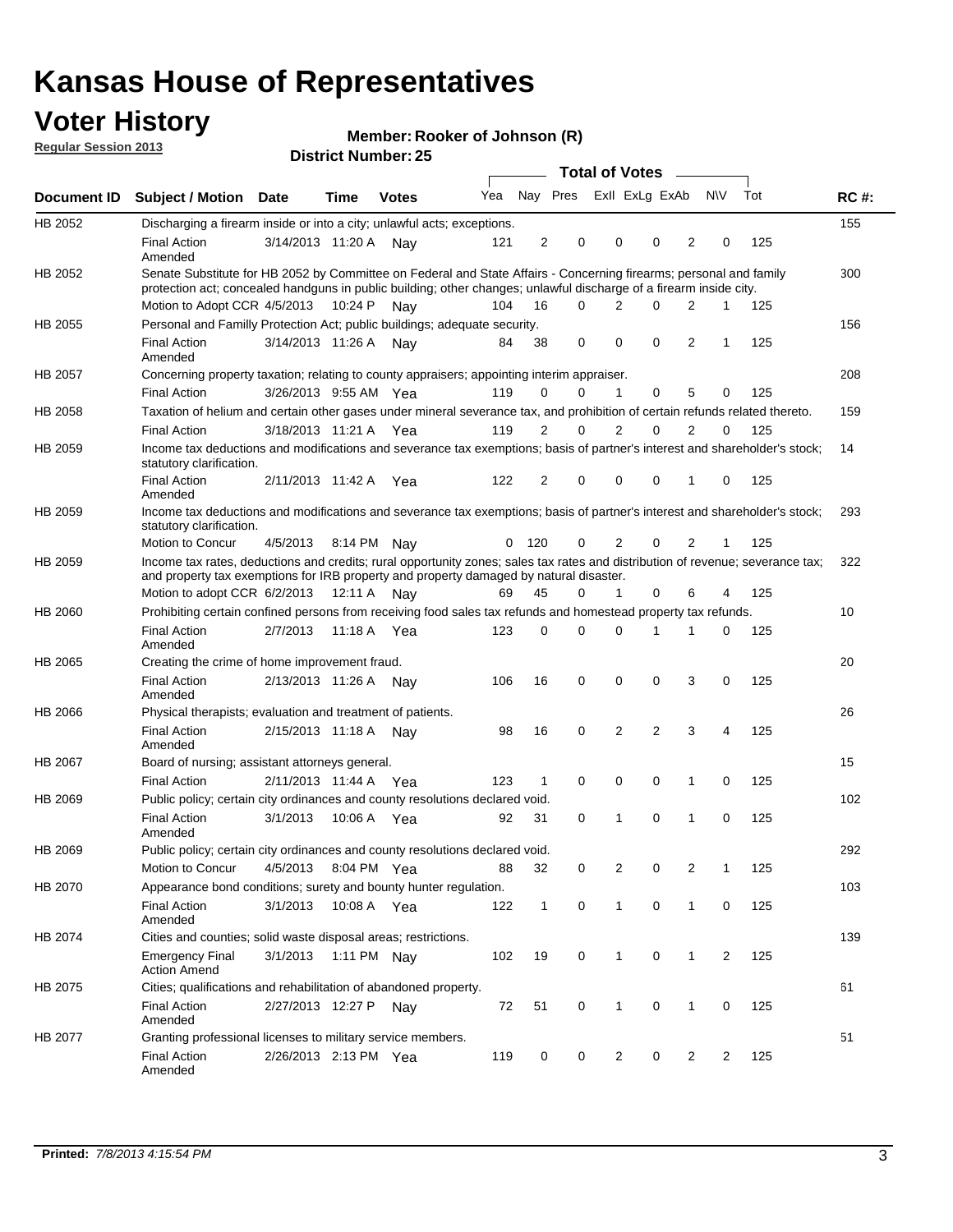## **Voter History**

**Member: Rooker of Johnson (R)** 

**Regular Session 2013**

| Exll ExLg ExAb<br>Nay Pres<br><b>NV</b><br>Tot<br>Yea<br><b>Document ID</b><br><b>Subject / Motion Date</b><br><b>Time</b><br><b>Votes</b><br>HB 2078<br>Authorizing certain licensing boards to accept education, training or experience completed in the military towards licensure in<br>this state.<br><b>Final Action</b><br>2/26/2013 2:14 PM Yea<br>119<br>0<br>0<br>2<br>0<br>$\overline{2}$<br>2<br>125<br>Amended<br>HB 2078<br>Authorizing certain licensing boards to accept education, training or experience of military service members towards obtaining 275<br>licensure in this state.<br>0<br>$\mathbf 0$<br>$\overline{2}$<br>0<br>3<br>0<br>125<br>120<br>Motion to adopt CCR 4/5/2013<br>11:42 A<br>Yea<br>HB 2081<br>Forfeiture of property related to violations of certain criminal acts.<br><b>Final Action</b><br>0<br>0<br>$\Omega$<br>1<br>0<br>0<br>125<br>2/12/2013 11:17 A Yea<br>124<br>Amended<br>HB 2081<br>Forfeiture of property related to violations of certain criminal acts.<br>0<br>0<br>2<br>0<br>125<br>Motion to adopt CCR 5/10/2013 10:38 A<br>121<br>1<br>1<br>Yea<br>Public employees relations boards; assessment of certain costs.<br>HB 2083<br>0<br>0<br><b>Final Action</b><br>0<br>1<br>125<br>3/1/2013<br>10:09 A<br>87<br>36<br>1<br>Yea<br>Amended<br>HB 2084<br>Tax credits for community services contributions; youth apprenticeship and entrepreneurship.<br><b>Final Action</b><br>3/1/2013<br>3<br>$\mathbf 0$<br>$\mathbf{1}$<br>125<br>10:11 A<br>120<br>0<br>0<br>Yea<br>Amended<br>HB 2084<br>Tax credits for community services contributions; youth apprenticeship and entrepreneurship.<br>Sub Motion to Concur 5/24/2013 9:33 AM Nay<br>5<br>- 109<br>0<br>0<br>9<br>125<br>1<br>1<br>Eligible infrastructure costs for tax increment financing and community improvement districts; bond repayment tax revenue<br>HB 2086<br>pledge requirements.<br>2<br>125<br>3/18/2013 11:24 A<br>61<br>60<br>0<br>2<br>0<br>0<br><b>Final Action</b><br>Yea<br>HB 2086<br>Eligible infrastructure costs for tax increment financing and community improvement districts; bond repayment tax revenue<br>pledge requirements.<br>0<br><b>Final Action</b><br>3/19/2013 5:25 PM<br>81<br>41<br>1<br>0<br>1<br>1<br>125<br>Yea<br>HB 2091<br>Publication of delinquent personal property tax statements.<br>0<br>$\overline{2}$<br><b>Final Action</b><br>3/18/2013 11:25 A<br>40<br>0<br>2<br>0<br>125<br>Yea<br>81<br>Amended<br>HB 2093<br>Amending the crime of identity theft.<br><b>Final Action</b><br>3/1/2013<br>123<br>0<br>$\Omega$<br>0<br>125<br>10:12 A<br>Yea<br>1<br>1<br>0<br>Amended<br>Senate Substitute for HB 2093 by Committee on Judiciary - Identity theft and identity fraud; unlawful acts concerning<br>HB 2093<br>computers; DNA testing and exculpatory evidence; murder in the first degree.<br>Motion to Adopt CCR 4/5/2013 7:49 PM Yea<br>2<br>2<br>2<br>125<br>118<br>0<br>0<br>1<br>HB 2094<br>Student electronic privacy at public and private postsecondary educational institutions.<br>0<br><b>Final Action</b><br>3/19/2013 10:33 A<br>123<br>0<br>0<br>125<br>1<br>0<br>Yea<br>1<br>Amended<br>HB 2096<br>Local governmental entities and investment of public moneys.<br>2/14/2013 11:21 A<br><b>Final Action</b><br>123<br>0<br>0<br>0<br>0<br>125<br>Yea<br>1<br>1<br>HB 2099<br>Insurance- updating certain statutory references.<br>0<br>0<br>0<br>0<br>0<br>125<br>124<br><b>Final Action</b><br>2/28/2013 11:23 A<br>1<br>Yea<br>Amended<br>HB 2101<br>Interstate transmission siting compact.<br>5<br>125<br><b>Final Action</b><br>3/26/2013 9:56 AM Yea<br>118<br>$\mathbf{1}$<br>0<br>1<br>0<br>0<br>Amended<br>HB 2105<br>Substitute HB 2105 by Committee on Commerce, Labor and Economic Development - Employment security law.<br>Final Action Sub Bill 3/1/2013<br>10:13 A Yea<br>35<br>0<br>0<br>88<br>1<br>0<br>125<br>Substitute HB 2105 by Committee on Commerce, Labor and Economic Development - Employment security law.<br>HB 2105<br>Motion to adopt CCR 4/5/2013<br>31<br>9:46 PM Yea<br>89<br>0<br>2<br>0<br>2<br>125<br>1<br>Portable electronics insurance act.<br>HB 2106 |  |          | וסוטו וענווווטקו. בט |  | <b>Total of Votes</b> | $\sim$ |     |             |
|---------------------------------------------------------------------------------------------------------------------------------------------------------------------------------------------------------------------------------------------------------------------------------------------------------------------------------------------------------------------------------------------------------------------------------------------------------------------------------------------------------------------------------------------------------------------------------------------------------------------------------------------------------------------------------------------------------------------------------------------------------------------------------------------------------------------------------------------------------------------------------------------------------------------------------------------------------------------------------------------------------------------------------------------------------------------------------------------------------------------------------------------------------------------------------------------------------------------------------------------------------------------------------------------------------------------------------------------------------------------------------------------------------------------------------------------------------------------------------------------------------------------------------------------------------------------------------------------------------------------------------------------------------------------------------------------------------------------------------------------------------------------------------------------------------------------------------------------------------------------------------------------------------------------------------------------------------------------------------------------------------------------------------------------------------------------------------------------------------------------------------------------------------------------------------------------------------------------------------------------------------------------------------------------------------------------------------------------------------------------------------------------------------------------------------------------------------------------------------------------------------------------------------------------------------------------------------------------------------------------------------------------------------------------------------------------------------------------------------------------------------------------------------------------------------------------------------------------------------------------------------------------------------------------------------------------------------------------------------------------------------------------------------------------------------------------------------------------------------------------------------------------------------------------------------------------------------------------------------------------------------------------------------------------------------------------------------------------------------------------------------------------------------------------------------------------------------------------------------------------------------------------------------------------------------------------------------------------------------------------------------------------------------------------------------------------------------------------------------------------------------------------------------------------------------------------------------------------------------------------------------------------------------------------------------------------------------------------------------------------------------------------------------------------------------------------------------------------------------------------------------------------------------------------------------------------------------|--|----------|----------------------|--|-----------------------|--------|-----|-------------|
|                                                                                                                                                                                                                                                                                                                                                                                                                                                                                                                                                                                                                                                                                                                                                                                                                                                                                                                                                                                                                                                                                                                                                                                                                                                                                                                                                                                                                                                                                                                                                                                                                                                                                                                                                                                                                                                                                                                                                                                                                                                                                                                                                                                                                                                                                                                                                                                                                                                                                                                                                                                                                                                                                                                                                                                                                                                                                                                                                                                                                                                                                                                                                                                                                                                                                                                                                                                                                                                                                                                                                                                                                                                                                                                                                                                                                                                                                                                                                                                                                                                                                                                                                                                                         |  |          |                      |  |                       |        |     | <b>RC#:</b> |
|                                                                                                                                                                                                                                                                                                                                                                                                                                                                                                                                                                                                                                                                                                                                                                                                                                                                                                                                                                                                                                                                                                                                                                                                                                                                                                                                                                                                                                                                                                                                                                                                                                                                                                                                                                                                                                                                                                                                                                                                                                                                                                                                                                                                                                                                                                                                                                                                                                                                                                                                                                                                                                                                                                                                                                                                                                                                                                                                                                                                                                                                                                                                                                                                                                                                                                                                                                                                                                                                                                                                                                                                                                                                                                                                                                                                                                                                                                                                                                                                                                                                                                                                                                                                         |  |          |                      |  |                       |        |     | 52          |
|                                                                                                                                                                                                                                                                                                                                                                                                                                                                                                                                                                                                                                                                                                                                                                                                                                                                                                                                                                                                                                                                                                                                                                                                                                                                                                                                                                                                                                                                                                                                                                                                                                                                                                                                                                                                                                                                                                                                                                                                                                                                                                                                                                                                                                                                                                                                                                                                                                                                                                                                                                                                                                                                                                                                                                                                                                                                                                                                                                                                                                                                                                                                                                                                                                                                                                                                                                                                                                                                                                                                                                                                                                                                                                                                                                                                                                                                                                                                                                                                                                                                                                                                                                                                         |  |          |                      |  |                       |        |     |             |
|                                                                                                                                                                                                                                                                                                                                                                                                                                                                                                                                                                                                                                                                                                                                                                                                                                                                                                                                                                                                                                                                                                                                                                                                                                                                                                                                                                                                                                                                                                                                                                                                                                                                                                                                                                                                                                                                                                                                                                                                                                                                                                                                                                                                                                                                                                                                                                                                                                                                                                                                                                                                                                                                                                                                                                                                                                                                                                                                                                                                                                                                                                                                                                                                                                                                                                                                                                                                                                                                                                                                                                                                                                                                                                                                                                                                                                                                                                                                                                                                                                                                                                                                                                                                         |  |          |                      |  |                       |        |     |             |
|                                                                                                                                                                                                                                                                                                                                                                                                                                                                                                                                                                                                                                                                                                                                                                                                                                                                                                                                                                                                                                                                                                                                                                                                                                                                                                                                                                                                                                                                                                                                                                                                                                                                                                                                                                                                                                                                                                                                                                                                                                                                                                                                                                                                                                                                                                                                                                                                                                                                                                                                                                                                                                                                                                                                                                                                                                                                                                                                                                                                                                                                                                                                                                                                                                                                                                                                                                                                                                                                                                                                                                                                                                                                                                                                                                                                                                                                                                                                                                                                                                                                                                                                                                                                         |  |          |                      |  |                       |        |     |             |
|                                                                                                                                                                                                                                                                                                                                                                                                                                                                                                                                                                                                                                                                                                                                                                                                                                                                                                                                                                                                                                                                                                                                                                                                                                                                                                                                                                                                                                                                                                                                                                                                                                                                                                                                                                                                                                                                                                                                                                                                                                                                                                                                                                                                                                                                                                                                                                                                                                                                                                                                                                                                                                                                                                                                                                                                                                                                                                                                                                                                                                                                                                                                                                                                                                                                                                                                                                                                                                                                                                                                                                                                                                                                                                                                                                                                                                                                                                                                                                                                                                                                                                                                                                                                         |  |          |                      |  |                       |        |     | 18          |
|                                                                                                                                                                                                                                                                                                                                                                                                                                                                                                                                                                                                                                                                                                                                                                                                                                                                                                                                                                                                                                                                                                                                                                                                                                                                                                                                                                                                                                                                                                                                                                                                                                                                                                                                                                                                                                                                                                                                                                                                                                                                                                                                                                                                                                                                                                                                                                                                                                                                                                                                                                                                                                                                                                                                                                                                                                                                                                                                                                                                                                                                                                                                                                                                                                                                                                                                                                                                                                                                                                                                                                                                                                                                                                                                                                                                                                                                                                                                                                                                                                                                                                                                                                                                         |  |          |                      |  |                       |        |     |             |
|                                                                                                                                                                                                                                                                                                                                                                                                                                                                                                                                                                                                                                                                                                                                                                                                                                                                                                                                                                                                                                                                                                                                                                                                                                                                                                                                                                                                                                                                                                                                                                                                                                                                                                                                                                                                                                                                                                                                                                                                                                                                                                                                                                                                                                                                                                                                                                                                                                                                                                                                                                                                                                                                                                                                                                                                                                                                                                                                                                                                                                                                                                                                                                                                                                                                                                                                                                                                                                                                                                                                                                                                                                                                                                                                                                                                                                                                                                                                                                                                                                                                                                                                                                                                         |  |          |                      |  |                       |        |     | 306         |
|                                                                                                                                                                                                                                                                                                                                                                                                                                                                                                                                                                                                                                                                                                                                                                                                                                                                                                                                                                                                                                                                                                                                                                                                                                                                                                                                                                                                                                                                                                                                                                                                                                                                                                                                                                                                                                                                                                                                                                                                                                                                                                                                                                                                                                                                                                                                                                                                                                                                                                                                                                                                                                                                                                                                                                                                                                                                                                                                                                                                                                                                                                                                                                                                                                                                                                                                                                                                                                                                                                                                                                                                                                                                                                                                                                                                                                                                                                                                                                                                                                                                                                                                                                                                         |  |          |                      |  |                       |        |     |             |
|                                                                                                                                                                                                                                                                                                                                                                                                                                                                                                                                                                                                                                                                                                                                                                                                                                                                                                                                                                                                                                                                                                                                                                                                                                                                                                                                                                                                                                                                                                                                                                                                                                                                                                                                                                                                                                                                                                                                                                                                                                                                                                                                                                                                                                                                                                                                                                                                                                                                                                                                                                                                                                                                                                                                                                                                                                                                                                                                                                                                                                                                                                                                                                                                                                                                                                                                                                                                                                                                                                                                                                                                                                                                                                                                                                                                                                                                                                                                                                                                                                                                                                                                                                                                         |  |          |                      |  |                       |        |     | 104         |
|                                                                                                                                                                                                                                                                                                                                                                                                                                                                                                                                                                                                                                                                                                                                                                                                                                                                                                                                                                                                                                                                                                                                                                                                                                                                                                                                                                                                                                                                                                                                                                                                                                                                                                                                                                                                                                                                                                                                                                                                                                                                                                                                                                                                                                                                                                                                                                                                                                                                                                                                                                                                                                                                                                                                                                                                                                                                                                                                                                                                                                                                                                                                                                                                                                                                                                                                                                                                                                                                                                                                                                                                                                                                                                                                                                                                                                                                                                                                                                                                                                                                                                                                                                                                         |  |          |                      |  |                       |        |     |             |
|                                                                                                                                                                                                                                                                                                                                                                                                                                                                                                                                                                                                                                                                                                                                                                                                                                                                                                                                                                                                                                                                                                                                                                                                                                                                                                                                                                                                                                                                                                                                                                                                                                                                                                                                                                                                                                                                                                                                                                                                                                                                                                                                                                                                                                                                                                                                                                                                                                                                                                                                                                                                                                                                                                                                                                                                                                                                                                                                                                                                                                                                                                                                                                                                                                                                                                                                                                                                                                                                                                                                                                                                                                                                                                                                                                                                                                                                                                                                                                                                                                                                                                                                                                                                         |  |          |                      |  |                       |        |     | 105         |
|                                                                                                                                                                                                                                                                                                                                                                                                                                                                                                                                                                                                                                                                                                                                                                                                                                                                                                                                                                                                                                                                                                                                                                                                                                                                                                                                                                                                                                                                                                                                                                                                                                                                                                                                                                                                                                                                                                                                                                                                                                                                                                                                                                                                                                                                                                                                                                                                                                                                                                                                                                                                                                                                                                                                                                                                                                                                                                                                                                                                                                                                                                                                                                                                                                                                                                                                                                                                                                                                                                                                                                                                                                                                                                                                                                                                                                                                                                                                                                                                                                                                                                                                                                                                         |  |          |                      |  |                       |        |     |             |
|                                                                                                                                                                                                                                                                                                                                                                                                                                                                                                                                                                                                                                                                                                                                                                                                                                                                                                                                                                                                                                                                                                                                                                                                                                                                                                                                                                                                                                                                                                                                                                                                                                                                                                                                                                                                                                                                                                                                                                                                                                                                                                                                                                                                                                                                                                                                                                                                                                                                                                                                                                                                                                                                                                                                                                                                                                                                                                                                                                                                                                                                                                                                                                                                                                                                                                                                                                                                                                                                                                                                                                                                                                                                                                                                                                                                                                                                                                                                                                                                                                                                                                                                                                                                         |  |          |                      |  |                       |        |     | 316         |
|                                                                                                                                                                                                                                                                                                                                                                                                                                                                                                                                                                                                                                                                                                                                                                                                                                                                                                                                                                                                                                                                                                                                                                                                                                                                                                                                                                                                                                                                                                                                                                                                                                                                                                                                                                                                                                                                                                                                                                                                                                                                                                                                                                                                                                                                                                                                                                                                                                                                                                                                                                                                                                                                                                                                                                                                                                                                                                                                                                                                                                                                                                                                                                                                                                                                                                                                                                                                                                                                                                                                                                                                                                                                                                                                                                                                                                                                                                                                                                                                                                                                                                                                                                                                         |  |          |                      |  |                       |        |     |             |
|                                                                                                                                                                                                                                                                                                                                                                                                                                                                                                                                                                                                                                                                                                                                                                                                                                                                                                                                                                                                                                                                                                                                                                                                                                                                                                                                                                                                                                                                                                                                                                                                                                                                                                                                                                                                                                                                                                                                                                                                                                                                                                                                                                                                                                                                                                                                                                                                                                                                                                                                                                                                                                                                                                                                                                                                                                                                                                                                                                                                                                                                                                                                                                                                                                                                                                                                                                                                                                                                                                                                                                                                                                                                                                                                                                                                                                                                                                                                                                                                                                                                                                                                                                                                         |  |          |                      |  |                       |        |     | 160         |
|                                                                                                                                                                                                                                                                                                                                                                                                                                                                                                                                                                                                                                                                                                                                                                                                                                                                                                                                                                                                                                                                                                                                                                                                                                                                                                                                                                                                                                                                                                                                                                                                                                                                                                                                                                                                                                                                                                                                                                                                                                                                                                                                                                                                                                                                                                                                                                                                                                                                                                                                                                                                                                                                                                                                                                                                                                                                                                                                                                                                                                                                                                                                                                                                                                                                                                                                                                                                                                                                                                                                                                                                                                                                                                                                                                                                                                                                                                                                                                                                                                                                                                                                                                                                         |  |          |                      |  |                       |        |     |             |
|                                                                                                                                                                                                                                                                                                                                                                                                                                                                                                                                                                                                                                                                                                                                                                                                                                                                                                                                                                                                                                                                                                                                                                                                                                                                                                                                                                                                                                                                                                                                                                                                                                                                                                                                                                                                                                                                                                                                                                                                                                                                                                                                                                                                                                                                                                                                                                                                                                                                                                                                                                                                                                                                                                                                                                                                                                                                                                                                                                                                                                                                                                                                                                                                                                                                                                                                                                                                                                                                                                                                                                                                                                                                                                                                                                                                                                                                                                                                                                                                                                                                                                                                                                                                         |  |          |                      |  |                       |        |     | 173         |
|                                                                                                                                                                                                                                                                                                                                                                                                                                                                                                                                                                                                                                                                                                                                                                                                                                                                                                                                                                                                                                                                                                                                                                                                                                                                                                                                                                                                                                                                                                                                                                                                                                                                                                                                                                                                                                                                                                                                                                                                                                                                                                                                                                                                                                                                                                                                                                                                                                                                                                                                                                                                                                                                                                                                                                                                                                                                                                                                                                                                                                                                                                                                                                                                                                                                                                                                                                                                                                                                                                                                                                                                                                                                                                                                                                                                                                                                                                                                                                                                                                                                                                                                                                                                         |  |          |                      |  |                       |        |     |             |
|                                                                                                                                                                                                                                                                                                                                                                                                                                                                                                                                                                                                                                                                                                                                                                                                                                                                                                                                                                                                                                                                                                                                                                                                                                                                                                                                                                                                                                                                                                                                                                                                                                                                                                                                                                                                                                                                                                                                                                                                                                                                                                                                                                                                                                                                                                                                                                                                                                                                                                                                                                                                                                                                                                                                                                                                                                                                                                                                                                                                                                                                                                                                                                                                                                                                                                                                                                                                                                                                                                                                                                                                                                                                                                                                                                                                                                                                                                                                                                                                                                                                                                                                                                                                         |  |          |                      |  |                       |        |     | 161         |
|                                                                                                                                                                                                                                                                                                                                                                                                                                                                                                                                                                                                                                                                                                                                                                                                                                                                                                                                                                                                                                                                                                                                                                                                                                                                                                                                                                                                                                                                                                                                                                                                                                                                                                                                                                                                                                                                                                                                                                                                                                                                                                                                                                                                                                                                                                                                                                                                                                                                                                                                                                                                                                                                                                                                                                                                                                                                                                                                                                                                                                                                                                                                                                                                                                                                                                                                                                                                                                                                                                                                                                                                                                                                                                                                                                                                                                                                                                                                                                                                                                                                                                                                                                                                         |  |          |                      |  |                       |        |     |             |
|                                                                                                                                                                                                                                                                                                                                                                                                                                                                                                                                                                                                                                                                                                                                                                                                                                                                                                                                                                                                                                                                                                                                                                                                                                                                                                                                                                                                                                                                                                                                                                                                                                                                                                                                                                                                                                                                                                                                                                                                                                                                                                                                                                                                                                                                                                                                                                                                                                                                                                                                                                                                                                                                                                                                                                                                                                                                                                                                                                                                                                                                                                                                                                                                                                                                                                                                                                                                                                                                                                                                                                                                                                                                                                                                                                                                                                                                                                                                                                                                                                                                                                                                                                                                         |  |          |                      |  |                       |        |     | 106         |
|                                                                                                                                                                                                                                                                                                                                                                                                                                                                                                                                                                                                                                                                                                                                                                                                                                                                                                                                                                                                                                                                                                                                                                                                                                                                                                                                                                                                                                                                                                                                                                                                                                                                                                                                                                                                                                                                                                                                                                                                                                                                                                                                                                                                                                                                                                                                                                                                                                                                                                                                                                                                                                                                                                                                                                                                                                                                                                                                                                                                                                                                                                                                                                                                                                                                                                                                                                                                                                                                                                                                                                                                                                                                                                                                                                                                                                                                                                                                                                                                                                                                                                                                                                                                         |  |          |                      |  |                       |        |     |             |
|                                                                                                                                                                                                                                                                                                                                                                                                                                                                                                                                                                                                                                                                                                                                                                                                                                                                                                                                                                                                                                                                                                                                                                                                                                                                                                                                                                                                                                                                                                                                                                                                                                                                                                                                                                                                                                                                                                                                                                                                                                                                                                                                                                                                                                                                                                                                                                                                                                                                                                                                                                                                                                                                                                                                                                                                                                                                                                                                                                                                                                                                                                                                                                                                                                                                                                                                                                                                                                                                                                                                                                                                                                                                                                                                                                                                                                                                                                                                                                                                                                                                                                                                                                                                         |  |          |                      |  |                       |        |     | 289         |
|                                                                                                                                                                                                                                                                                                                                                                                                                                                                                                                                                                                                                                                                                                                                                                                                                                                                                                                                                                                                                                                                                                                                                                                                                                                                                                                                                                                                                                                                                                                                                                                                                                                                                                                                                                                                                                                                                                                                                                                                                                                                                                                                                                                                                                                                                                                                                                                                                                                                                                                                                                                                                                                                                                                                                                                                                                                                                                                                                                                                                                                                                                                                                                                                                                                                                                                                                                                                                                                                                                                                                                                                                                                                                                                                                                                                                                                                                                                                                                                                                                                                                                                                                                                                         |  |          |                      |  |                       |        |     |             |
|                                                                                                                                                                                                                                                                                                                                                                                                                                                                                                                                                                                                                                                                                                                                                                                                                                                                                                                                                                                                                                                                                                                                                                                                                                                                                                                                                                                                                                                                                                                                                                                                                                                                                                                                                                                                                                                                                                                                                                                                                                                                                                                                                                                                                                                                                                                                                                                                                                                                                                                                                                                                                                                                                                                                                                                                                                                                                                                                                                                                                                                                                                                                                                                                                                                                                                                                                                                                                                                                                                                                                                                                                                                                                                                                                                                                                                                                                                                                                                                                                                                                                                                                                                                                         |  |          |                      |  |                       |        |     | 164         |
|                                                                                                                                                                                                                                                                                                                                                                                                                                                                                                                                                                                                                                                                                                                                                                                                                                                                                                                                                                                                                                                                                                                                                                                                                                                                                                                                                                                                                                                                                                                                                                                                                                                                                                                                                                                                                                                                                                                                                                                                                                                                                                                                                                                                                                                                                                                                                                                                                                                                                                                                                                                                                                                                                                                                                                                                                                                                                                                                                                                                                                                                                                                                                                                                                                                                                                                                                                                                                                                                                                                                                                                                                                                                                                                                                                                                                                                                                                                                                                                                                                                                                                                                                                                                         |  |          |                      |  |                       |        |     |             |
|                                                                                                                                                                                                                                                                                                                                                                                                                                                                                                                                                                                                                                                                                                                                                                                                                                                                                                                                                                                                                                                                                                                                                                                                                                                                                                                                                                                                                                                                                                                                                                                                                                                                                                                                                                                                                                                                                                                                                                                                                                                                                                                                                                                                                                                                                                                                                                                                                                                                                                                                                                                                                                                                                                                                                                                                                                                                                                                                                                                                                                                                                                                                                                                                                                                                                                                                                                                                                                                                                                                                                                                                                                                                                                                                                                                                                                                                                                                                                                                                                                                                                                                                                                                                         |  |          |                      |  |                       |        |     | 23          |
|                                                                                                                                                                                                                                                                                                                                                                                                                                                                                                                                                                                                                                                                                                                                                                                                                                                                                                                                                                                                                                                                                                                                                                                                                                                                                                                                                                                                                                                                                                                                                                                                                                                                                                                                                                                                                                                                                                                                                                                                                                                                                                                                                                                                                                                                                                                                                                                                                                                                                                                                                                                                                                                                                                                                                                                                                                                                                                                                                                                                                                                                                                                                                                                                                                                                                                                                                                                                                                                                                                                                                                                                                                                                                                                                                                                                                                                                                                                                                                                                                                                                                                                                                                                                         |  |          |                      |  |                       |        |     |             |
|                                                                                                                                                                                                                                                                                                                                                                                                                                                                                                                                                                                                                                                                                                                                                                                                                                                                                                                                                                                                                                                                                                                                                                                                                                                                                                                                                                                                                                                                                                                                                                                                                                                                                                                                                                                                                                                                                                                                                                                                                                                                                                                                                                                                                                                                                                                                                                                                                                                                                                                                                                                                                                                                                                                                                                                                                                                                                                                                                                                                                                                                                                                                                                                                                                                                                                                                                                                                                                                                                                                                                                                                                                                                                                                                                                                                                                                                                                                                                                                                                                                                                                                                                                                                         |  |          |                      |  |                       |        |     | 71          |
|                                                                                                                                                                                                                                                                                                                                                                                                                                                                                                                                                                                                                                                                                                                                                                                                                                                                                                                                                                                                                                                                                                                                                                                                                                                                                                                                                                                                                                                                                                                                                                                                                                                                                                                                                                                                                                                                                                                                                                                                                                                                                                                                                                                                                                                                                                                                                                                                                                                                                                                                                                                                                                                                                                                                                                                                                                                                                                                                                                                                                                                                                                                                                                                                                                                                                                                                                                                                                                                                                                                                                                                                                                                                                                                                                                                                                                                                                                                                                                                                                                                                                                                                                                                                         |  |          |                      |  |                       |        |     |             |
|                                                                                                                                                                                                                                                                                                                                                                                                                                                                                                                                                                                                                                                                                                                                                                                                                                                                                                                                                                                                                                                                                                                                                                                                                                                                                                                                                                                                                                                                                                                                                                                                                                                                                                                                                                                                                                                                                                                                                                                                                                                                                                                                                                                                                                                                                                                                                                                                                                                                                                                                                                                                                                                                                                                                                                                                                                                                                                                                                                                                                                                                                                                                                                                                                                                                                                                                                                                                                                                                                                                                                                                                                                                                                                                                                                                                                                                                                                                                                                                                                                                                                                                                                                                                         |  |          |                      |  |                       |        |     | 209         |
|                                                                                                                                                                                                                                                                                                                                                                                                                                                                                                                                                                                                                                                                                                                                                                                                                                                                                                                                                                                                                                                                                                                                                                                                                                                                                                                                                                                                                                                                                                                                                                                                                                                                                                                                                                                                                                                                                                                                                                                                                                                                                                                                                                                                                                                                                                                                                                                                                                                                                                                                                                                                                                                                                                                                                                                                                                                                                                                                                                                                                                                                                                                                                                                                                                                                                                                                                                                                                                                                                                                                                                                                                                                                                                                                                                                                                                                                                                                                                                                                                                                                                                                                                                                                         |  |          |                      |  |                       |        |     |             |
|                                                                                                                                                                                                                                                                                                                                                                                                                                                                                                                                                                                                                                                                                                                                                                                                                                                                                                                                                                                                                                                                                                                                                                                                                                                                                                                                                                                                                                                                                                                                                                                                                                                                                                                                                                                                                                                                                                                                                                                                                                                                                                                                                                                                                                                                                                                                                                                                                                                                                                                                                                                                                                                                                                                                                                                                                                                                                                                                                                                                                                                                                                                                                                                                                                                                                                                                                                                                                                                                                                                                                                                                                                                                                                                                                                                                                                                                                                                                                                                                                                                                                                                                                                                                         |  |          |                      |  |                       |        |     | 107         |
|                                                                                                                                                                                                                                                                                                                                                                                                                                                                                                                                                                                                                                                                                                                                                                                                                                                                                                                                                                                                                                                                                                                                                                                                                                                                                                                                                                                                                                                                                                                                                                                                                                                                                                                                                                                                                                                                                                                                                                                                                                                                                                                                                                                                                                                                                                                                                                                                                                                                                                                                                                                                                                                                                                                                                                                                                                                                                                                                                                                                                                                                                                                                                                                                                                                                                                                                                                                                                                                                                                                                                                                                                                                                                                                                                                                                                                                                                                                                                                                                                                                                                                                                                                                                         |  |          |                      |  |                       |        |     |             |
|                                                                                                                                                                                                                                                                                                                                                                                                                                                                                                                                                                                                                                                                                                                                                                                                                                                                                                                                                                                                                                                                                                                                                                                                                                                                                                                                                                                                                                                                                                                                                                                                                                                                                                                                                                                                                                                                                                                                                                                                                                                                                                                                                                                                                                                                                                                                                                                                                                                                                                                                                                                                                                                                                                                                                                                                                                                                                                                                                                                                                                                                                                                                                                                                                                                                                                                                                                                                                                                                                                                                                                                                                                                                                                                                                                                                                                                                                                                                                                                                                                                                                                                                                                                                         |  |          |                      |  |                       |        |     | 298         |
|                                                                                                                                                                                                                                                                                                                                                                                                                                                                                                                                                                                                                                                                                                                                                                                                                                                                                                                                                                                                                                                                                                                                                                                                                                                                                                                                                                                                                                                                                                                                                                                                                                                                                                                                                                                                                                                                                                                                                                                                                                                                                                                                                                                                                                                                                                                                                                                                                                                                                                                                                                                                                                                                                                                                                                                                                                                                                                                                                                                                                                                                                                                                                                                                                                                                                                                                                                                                                                                                                                                                                                                                                                                                                                                                                                                                                                                                                                                                                                                                                                                                                                                                                                                                         |  |          |                      |  |                       |        |     |             |
|                                                                                                                                                                                                                                                                                                                                                                                                                                                                                                                                                                                                                                                                                                                                                                                                                                                                                                                                                                                                                                                                                                                                                                                                                                                                                                                                                                                                                                                                                                                                                                                                                                                                                                                                                                                                                                                                                                                                                                                                                                                                                                                                                                                                                                                                                                                                                                                                                                                                                                                                                                                                                                                                                                                                                                                                                                                                                                                                                                                                                                                                                                                                                                                                                                                                                                                                                                                                                                                                                                                                                                                                                                                                                                                                                                                                                                                                                                                                                                                                                                                                                                                                                                                                         |  |          |                      |  |                       |        |     | 133         |
| 1:03 PM Yea<br><b>Emergency Final</b><br>117<br>4<br>0<br>$\mathbf{1}$<br>0<br>$\mathbf{1}$<br>2<br>Action                                                                                                                                                                                                                                                                                                                                                                                                                                                                                                                                                                                                                                                                                                                                                                                                                                                                                                                                                                                                                                                                                                                                                                                                                                                                                                                                                                                                                                                                                                                                                                                                                                                                                                                                                                                                                                                                                                                                                                                                                                                                                                                                                                                                                                                                                                                                                                                                                                                                                                                                                                                                                                                                                                                                                                                                                                                                                                                                                                                                                                                                                                                                                                                                                                                                                                                                                                                                                                                                                                                                                                                                                                                                                                                                                                                                                                                                                                                                                                                                                                                                                              |  | 3/1/2013 |                      |  |                       |        | 125 |             |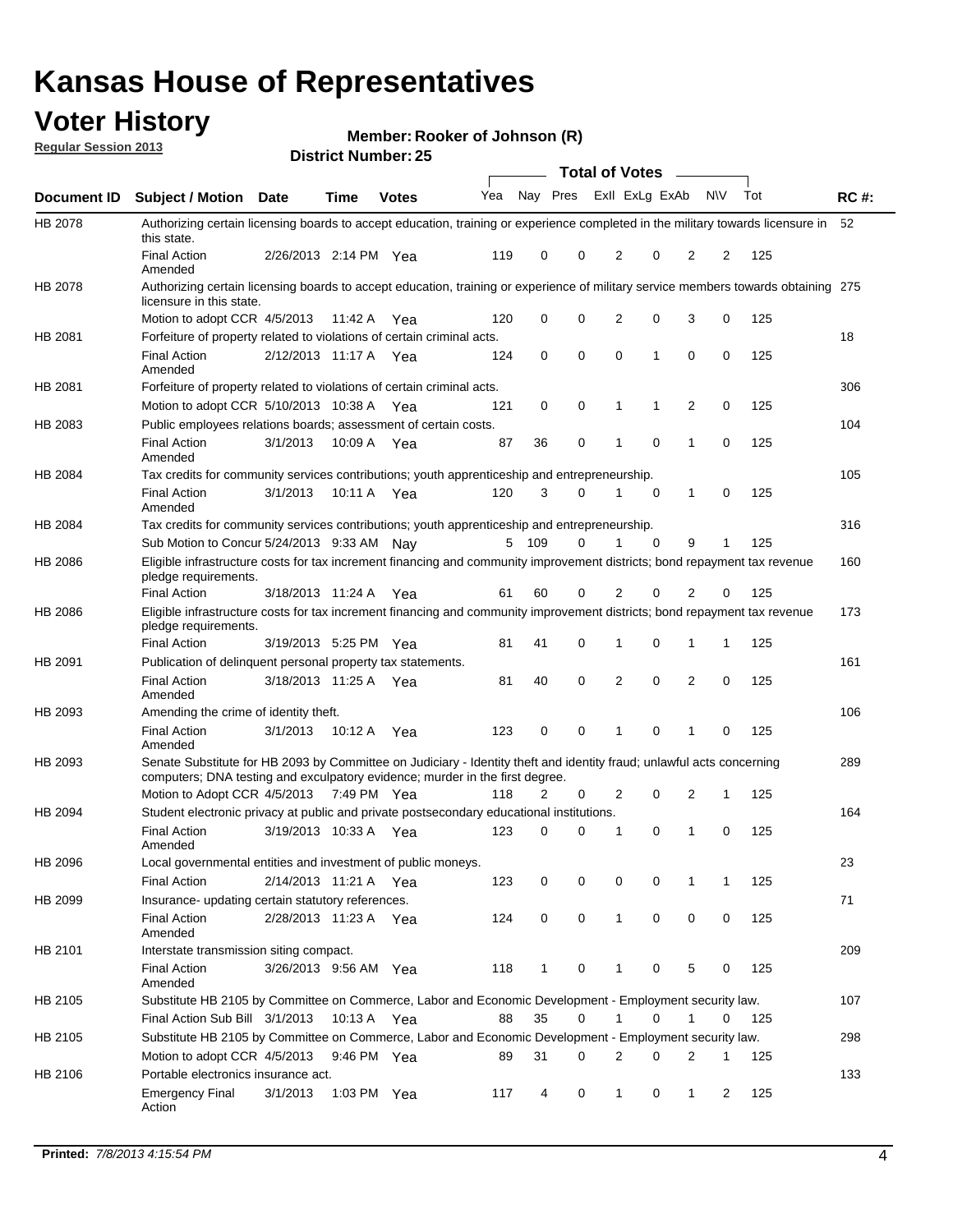## **Voter History**

**Member: Rooker of Johnson (R)** 

**Regular Session 2013**

|             |                                                                                                                                                                                                                                                                      |                       | וסוש ויינווווערו ועוווט <i>ט</i> |              |     |              | <b>Total of Votes</b> |                |   | $\sim$         |                |     |             |
|-------------|----------------------------------------------------------------------------------------------------------------------------------------------------------------------------------------------------------------------------------------------------------------------|-----------------------|----------------------------------|--------------|-----|--------------|-----------------------|----------------|---|----------------|----------------|-----|-------------|
| Document ID | <b>Subject / Motion Date</b>                                                                                                                                                                                                                                         |                       | <b>Time</b>                      | <b>Votes</b> | Yea | Nay Pres     |                       | Exll ExLg ExAb |   |                | <b>NV</b>      | Tot | <b>RC#:</b> |
| HB 2107     | Insurance; enacting the electronic notice and document act.                                                                                                                                                                                                          |                       |                                  |              |     |              |                       |                |   |                |                |     | 134         |
|             | <b>Emergency Final</b><br><b>Action Amend</b>                                                                                                                                                                                                                        | 3/1/2013              | 1:04 PM Yea                      |              | 121 | 0            | 0                     | 1              | 0 | 1              | 2              | 125 |             |
| HB 2107     | Insurance; enacting the electronic notice and document act, return of premiums separate from the notice of adverse<br>underwriting decision, statutory updates, uninsurable health plan increase in lifetime limit, mandate lite, certain company<br>dividend plans. |                       |                                  |              |     |              |                       |                |   |                |                |     | 281         |
|             | Motion to Adopt CCR 4/5/2013                                                                                                                                                                                                                                         |                       | 4:06 PM                          | Nav          | 69  | 50           | 0                     | 2              | 0 | 3              | $\mathbf{1}$   | 125 |             |
| HB 2109     | School finance; military pupil count.                                                                                                                                                                                                                                |                       |                                  |              |     |              |                       |                |   |                |                |     | 108         |
|             | <b>Final Action</b>                                                                                                                                                                                                                                                  | 3/1/2013              | 10:15 A                          | Yea          | 104 | 19           | 0                     | 1              | 0 | $\mathbf{1}$   | 0              | 125 |             |
| HB 2109     | Enacting the Kansas children's protection act.                                                                                                                                                                                                                       |                       |                                  |              |     |              |                       |                |   |                |                |     | 277         |
|             | Motion to Adopt CCR 4/5/2013                                                                                                                                                                                                                                         |                       | 12:31 P Yea                      |              | 116 | 2            | 0                     | $\overline{2}$ | 0 | 3              | 2              | 125 |             |
| HB 2112     | Campaign finance; transfer of campaign money to another candidacy.                                                                                                                                                                                                   |                       |                                  |              |     |              |                       |                |   |                |                |     | 72          |
|             | <b>Final Action</b><br>Amended                                                                                                                                                                                                                                       | 2/28/2013 11:25 A Yea |                                  |              | 95  | 29           | 0                     | 1              | 0 | 0              | 0              | 125 |             |
| HB 2114     | Debt setoff: collection assistance fee.                                                                                                                                                                                                                              |                       |                                  |              |     |              |                       |                |   |                |                |     | 21          |
|             | <b>Final Action</b>                                                                                                                                                                                                                                                  | 2/13/2013 11:34 A     |                                  | Yea          | 90  | 32           | 0                     | 0              | 0 | 3              | 0              | 125 |             |
| HB 2115     | Relating to the employment of retired judges and justices.                                                                                                                                                                                                           |                       |                                  |              |     |              |                       |                |   |                |                |     | 73          |
|             | <b>Final Action</b>                                                                                                                                                                                                                                                  | 2/28/2013 11:27 A     |                                  | Yea          | 124 | 0            | 0                     | 1              | 0 | 0              | 0              | 125 |             |
| HB 2115     | Courts; employment of retired judges and justices; court debt setoff.                                                                                                                                                                                                |                       |                                  |              |     |              |                       |                |   |                |                |     | 309         |
|             | Motion to Adopt CCR 5/14/2013 2:14 PM Yea                                                                                                                                                                                                                            |                       |                                  |              | 100 | 13           | 0                     | 1              | 0 | 9              | 2              | 125 |             |
| HB 2118     | Preservation of historic property; environs authority deleted.                                                                                                                                                                                                       |                       |                                  |              |     |              |                       |                |   |                |                |     | 62          |
|             | <b>Final Action</b>                                                                                                                                                                                                                                                  | 2/27/2013 12:30 P     |                                  | Yea          | 99  | 24           | 0                     | 1              | 0 | $\mathbf{1}$   | 0              | 125 |             |
| HB 2120     | Updating provisions relating to the Kansas bureau of investigations DNA database.                                                                                                                                                                                    |                       |                                  |              |     |              |                       |                |   |                |                |     | 109         |
|             | <b>Final Action</b><br>Amended                                                                                                                                                                                                                                       | 3/1/2013              | 10:16 A                          | Yea          | 121 | 2            | 0                     | 1              | 0 | 1              | 0              | 125 |             |
| HB 2120     | Updating provisions relating to DNA collection and DNA evidence; amending the definition of a bet for purposes of the Kansas 302<br>criminal code; sentencing for possession of a firearm during a drug felony                                                       |                       |                                  |              |     |              |                       |                |   |                |                |     |             |
|             | Motion to adopt CCR 5/9/2013                                                                                                                                                                                                                                         |                       | 11:32 A Yea                      |              | 74  | 49           | 0                     | 1              | 0 | $\mathbf 1$    | 0              | 125 |             |
| HB 2122     | Real estate brokers and salespersons; licensing requirements; sales transaction requirements.                                                                                                                                                                        |                       |                                  |              |     |              |                       |                |   |                |                |     | 37          |
|             | <b>Final Action</b><br>Amended                                                                                                                                                                                                                                       | 2/20/2013 11:13 A Yea |                                  |              | 121 | 1            | 0                     |                | 0 | $\overline{2}$ | 0              | 125 |             |
| HB 2125     | Increasing real estate broker's and salesperson's license fees.                                                                                                                                                                                                      |                       |                                  |              |     |              |                       |                |   |                |                |     | 38          |
|             | <b>Final Action</b>                                                                                                                                                                                                                                                  | 2/20/2013 12:16 P     |                                  | Yea          | 71  | 50           | 1                     | 0              | 0 | 0              | 3              | 125 |             |
| HB 2128     | Open records act; exceptions.                                                                                                                                                                                                                                        |                       |                                  |              |     |              |                       |                |   |                |                |     | 74          |
|             | <b>Final Action</b><br>Amended                                                                                                                                                                                                                                       | 2/28/2013 11:28 A     |                                  | Yea          | 124 | 0            | 0                     | 1              | 0 | 0              | 0              | 125 |             |
| HB 2128     | Open records act; exceptions.                                                                                                                                                                                                                                        |                       |                                  |              |     |              |                       |                |   |                |                |     | 259         |
|             | Motion to Concur                                                                                                                                                                                                                                                     | 4/3/2013              | 10:29 A                          | Yea          | 119 | 0            | 0                     | 1              | 0 | 3              | 2              | 125 |             |
| HB 2130     | Elections; petition circulators.                                                                                                                                                                                                                                     |                       |                                  |              |     |              |                       |                |   |                |                |     | 30          |
|             | <b>Final Action</b>                                                                                                                                                                                                                                                  | 2/18/2013 11:17 A     |                                  | Yea          | 118 | $\mathbf{1}$ | 0                     | $\overline{c}$ | 0 | 4              | 0              | 125 |             |
| HB 2135     | Property tax exemption; military housing.                                                                                                                                                                                                                            |                       |                                  |              |     |              |                       |                |   |                |                |     | 162         |
|             | <b>Final Action</b>                                                                                                                                                                                                                                                  | 3/18/2013 11:27 A     |                                  | Yea          | 117 | 4            | 0                     | $\overline{2}$ | 0 | $\overline{2}$ | 0              | 125 |             |
| HB 2138     | Repealing statutes related to oil and gas.                                                                                                                                                                                                                           |                       |                                  |              |     |              |                       |                |   |                |                |     | 53          |
|             | <b>Final Action</b><br>Amended                                                                                                                                                                                                                                       | 2/26/2013 2:16 PM Yea |                                  |              | 119 | 0            | 0                     | 2              | 0 | $\overline{2}$ | $\overline{2}$ | 125 |             |
| HB 2139     | Canceled warrants.                                                                                                                                                                                                                                                   |                       |                                  |              |     |              |                       |                |   |                |                |     | 75          |
|             | <b>Final Action</b><br>Amended                                                                                                                                                                                                                                       | 2/28/2013 11:30 A     |                                  | Yea          | 99  | 25           | 0                     | 1              | 0 | 0              | 0              | 125 |             |
| HB 2139     | Canceled warrants.                                                                                                                                                                                                                                                   |                       |                                  |              |     |              |                       |                |   |                |                |     | 266         |
|             | Motion to Concur                                                                                                                                                                                                                                                     | 4/4/2013              | 2:40 PM Yea                      |              | 114 | 8            | 0                     | 1              | 0 | 2              | 0              | 125 |             |
| HB 2140     | Repealing K.S.A. 72-60b03                                                                                                                                                                                                                                            |                       |                                  |              |     |              |                       |                |   |                |                |     | 39          |
|             | <b>Final Action</b>                                                                                                                                                                                                                                                  | 2/20/2013 12:17 P     |                                  | Yea          | 122 | 0            | 0                     | 0              | 0 | 0              | 3              | 125 |             |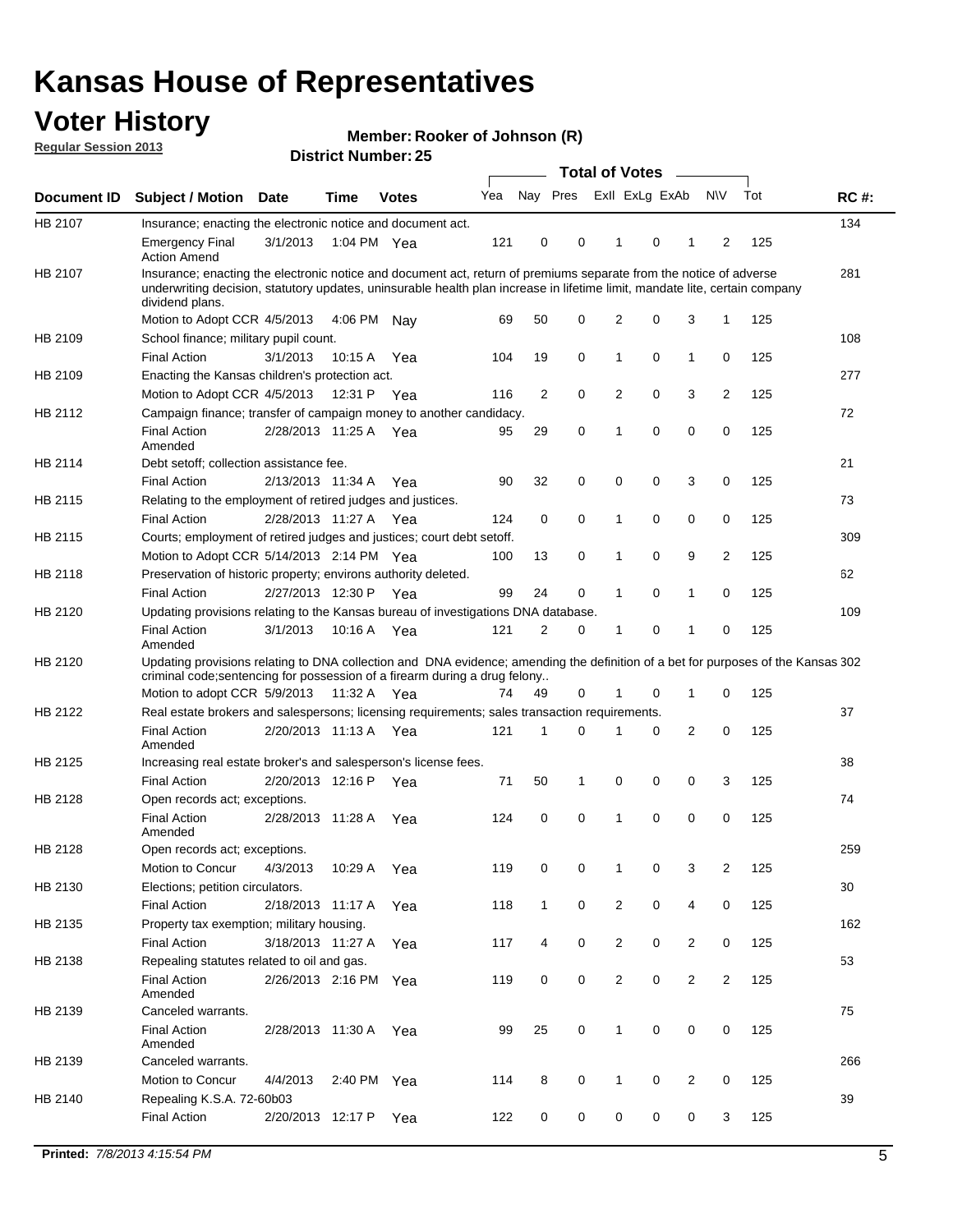**Voter History** 

**Member: Rooker of Johnson (R)** 

**Regular Session 2013**

|             |                                                                                                                                              |          |                       |              |     |             | <b>Total of Votes</b>   |              |   | $\sim 100$ m $^{-1}$ |           |     |             |
|-------------|----------------------------------------------------------------------------------------------------------------------------------------------|----------|-----------------------|--------------|-----|-------------|-------------------------|--------------|---|----------------------|-----------|-----|-------------|
| Document ID | <b>Subject / Motion Date</b>                                                                                                                 |          | Time                  | <b>Votes</b> | Yea |             | Nay Pres ExII ExLg ExAb |              |   |                      | <b>NV</b> | Tot | <b>RC#:</b> |
| HB 2141     | Repealer; elections process for certain unified school districts.                                                                            |          |                       |              |     |             |                         |              |   |                      |           |     | 24          |
|             | <b>Final Action</b>                                                                                                                          |          | 2/14/2013 11:23 A Yea |              | 123 | 0           | 0                       | 0            | 0 | 1                    | 1         | 125 |             |
| HB 2142     | Certain educational statutes concerning USD land transfers and higher education loan and grant programs.                                     |          |                       |              |     |             |                         |              |   |                      |           |     | 40          |
|             | <b>Final Action</b>                                                                                                                          |          | 2/20/2013 12:19 P Yea |              | 122 | 0           | 0                       | 0            | 0 | $\Omega$             | 3         | 125 |             |
| HB 2143     | Repealing outdated provisions relating to the purchase of certain real estate by the department of corrections.                              |          |                       |              |     |             |                         |              |   |                      |           |     | 34          |
|             | <b>Final Action</b>                                                                                                                          |          | 2/20/2013 11:09 A Yea |              | 122 | 0           | 0                       | 1            | 0 | $\overline{2}$       | 0         | 125 |             |
| HB 2144     | Repealing unnecessary statutes relating to juveniles.                                                                                        |          |                       |              |     |             |                         |              |   |                      |           |     | 76          |
|             | <b>Final Action</b>                                                                                                                          |          | 2/28/2013 11:32 A Yea |              | 124 | $\mathbf 0$ | 0                       | 1            | 0 | 0                    | 0         | 125 |             |
| HB 2145     | Repealing K.S.A. 75-5028; concerning the sale of real estate by the secretary of transportation.                                             |          |                       |              |     |             |                         |              |   |                      |           |     | 35          |
|             | <b>Final Action</b>                                                                                                                          |          | 2/20/2013 11:11 A Yea |              | 122 | 0           | 0                       | 1            | 0 | 2                    | 0         | 125 |             |
| HB 2146     | Repealing the cancer drug repository program K.S.A. 2012 Supp. 65-1664 through 65-1667 and amending K.S.A. 2012 Supp. 77<br>65-1636.         |          |                       |              |     |             |                         |              |   |                      |           |     |             |
|             | <b>Final Action</b>                                                                                                                          |          | 2/28/2013 11:33 A     | Yea          | 124 | 0           | 0                       | 1            | 0 | 0                    | 0         | 125 |             |
| HB 2147     | Repealer; use of metric system on certain road signs and markers, moving of heavy vehicles on bridges or culverts, interstate 94<br>bridges. |          |                       |              |     |             |                         |              |   |                      |           |     |             |
|             | <b>Final Action</b>                                                                                                                          | 3/1/2013 |                       | 9:52 AM Yea  | 123 | $\mathbf 0$ | 0                       |              | 0 | 1                    | 0         | 125 |             |
| HB 2148     | Repealers; postsecondary education scholarship provisions.                                                                                   |          |                       |              |     |             |                         |              |   |                      |           |     | 41          |
|             | <b>Final Action</b>                                                                                                                          |          | 2/20/2013 12:21 P     | Yea          | 106 | 16          | 0                       | $\mathbf 0$  | 0 | $\mathbf 0$          | 3         | 125 |             |
| HB 2149     | Repealers; postsecondary education student loans and tuition grants.                                                                         |          |                       |              |     |             |                         |              |   |                      |           |     | 42          |
|             | <b>Final Action</b>                                                                                                                          |          | 2/20/2013 12:22 P     | Yea          | 108 | 14          | 0                       | 0            | 0 | $\Omega$             | 3         | 125 |             |
| HB 2149     | Repealing a \$500,000 transfer from highway patrol training center fund to the state general fund.                                           |          |                       |              |     |             |                         |              |   |                      |           |     | 314         |
|             | Motion to Concur                                                                                                                             |          | 5/23/2013 10:22 A Yea |              | 113 | 0           | 0                       |              | 0 | 8                    | 3         | 125 |             |
| HB 2150     | Repealers; workforce development loan program act.                                                                                           |          |                       |              |     |             |                         |              |   |                      |           |     | 78          |
|             | <b>Final Action</b>                                                                                                                          |          | 2/28/2013 11:34 A Yea |              | 94  | 30          | 0                       | 1            | 0 | 0                    | 0         | 125 |             |
| HB 2150     | Senate Substitute for HB 2150 by Committee on Commerce--Concerning the Kansas employment first oversight commission.                         |          |                       |              |     |             |                         |              |   |                      |           |     | 267         |
|             | Motion to Concur                                                                                                                             |          | 4/4/2013 2:44 PM Yea  |              | 110 | 12          | 0                       | 1            | 0 | 2                    | 0         | 125 |             |
| HB 2151     | Repealers; report on medically underserved areas of the state.                                                                               |          |                       |              |     |             |                         |              |   |                      |           |     | 63          |
|             | <b>Final Action</b>                                                                                                                          |          | 2/27/2013 12:31 P     | Yea          | 123 | 0           | 0                       | 1            | 0 | 1                    | 0         | 125 |             |
| HB 2152     | Repealer: uniform land sales practices act.                                                                                                  |          |                       |              |     |             |                         |              |   |                      |           |     | 36          |
|             | <b>Final Action</b>                                                                                                                          |          | 2/20/2013 11:12 A     | Yea          | 122 | 0           | 0                       | 1            | 0 | 2                    | 0         | 125 |             |
| HB 2153     | Unused medications act; dontating entities.                                                                                                  |          |                       |              |     |             |                         |              |   |                      |           |     | 64          |
|             | <b>Final Action</b><br>Amended                                                                                                               |          | 2/27/2013 12:33 P     | Yea          | 123 | 0           | 0                       | 1            | 0 | $\mathbf{1}$         | 0         | 125 |             |
| HB 2154     | Senate Substitute for HB 2154 by Committee on Public Health and Welfare--Cosmetology; relating to licensure and renewal of 31                |          |                       |              |     |             |                         |              |   |                      |           |     |             |
|             | persons, salons and clinics.<br><b>Final Action</b><br>Amended                                                                               |          | 2/18/2013 11:19 A     | Yea          | 119 | 0           | 0                       | 2            | 0 | 4                    | 0         | 125 |             |
| HB 2155     | Cosmetology; relating to licensure and renewal.                                                                                              |          |                       |              |     |             |                         |              |   |                      |           |     | 32          |
|             | <b>Final Action</b>                                                                                                                          |          | 2/18/2013 11:21 A Yea |              | 119 | 0           | 0                       | 2            | 0 |                      | 0         | 125 |             |
|             | Amended                                                                                                                                      |          |                       |              |     |             |                         |              |   |                      |           |     |             |
| HB 2156     | Repealers; school finance; area vocational school fund; local effort as applied to U.S.D. No. 450                                            |          |                       |              |     |             |                         |              |   |                      |           |     | 43          |
|             | <b>Final Action</b>                                                                                                                          |          | 2/20/2013 12:23 P     | Yea          | 122 | 0           | 0                       | 0            | 0 | 0                    | 3         | 125 |             |
| HB 2160     | Quality care assessment on skilled nursing care facilities.                                                                                  |          |                       |              |     |             |                         |              |   |                      |           |     | 144         |
|             | <b>Final Action</b>                                                                                                                          | 3/7/2013 |                       | 12:13 P Yea  | 100 | 21          | 0                       | 1            | 0 | 3                    | 0         | 125 |             |
| HB 2162     | Prohibition on use of state appropriated moneys to lobby relating to gun control at federal, state and local ogvernment level.               |          |                       |              |     |             |                         |              |   |                      |           |     | 79          |
|             | <b>Final Action</b><br>Amended                                                                                                               |          | 2/28/2013 11:36 A Yea |              | 120 | 4           | 0                       | 1            | 0 | 0                    | 0         | 125 |             |
| HB 2162     | Prohibition on use of state appropriated moneys to lobby at federal, state and local government levels relating to gun control.              |          |                       |              |     |             |                         |              |   |                      |           |     | 312         |
|             | Motion to adopt CCR 5/21/2013 2:52 PM Nay                                                                                                    |          |                       |              | 83  | 28          | 0                       |              | 0 | 13                   | 0         | 125 |             |
| HB 2163     | Relating to garnishment proceedings.                                                                                                         |          |                       |              |     |             |                         |              |   |                      |           |     | 80          |
|             | <b>Final Action</b>                                                                                                                          |          | 2/28/2013 11:37 A Yea |              | 124 | 0           | 0                       | $\mathbf{1}$ | 0 | 0                    | 0         | 125 |             |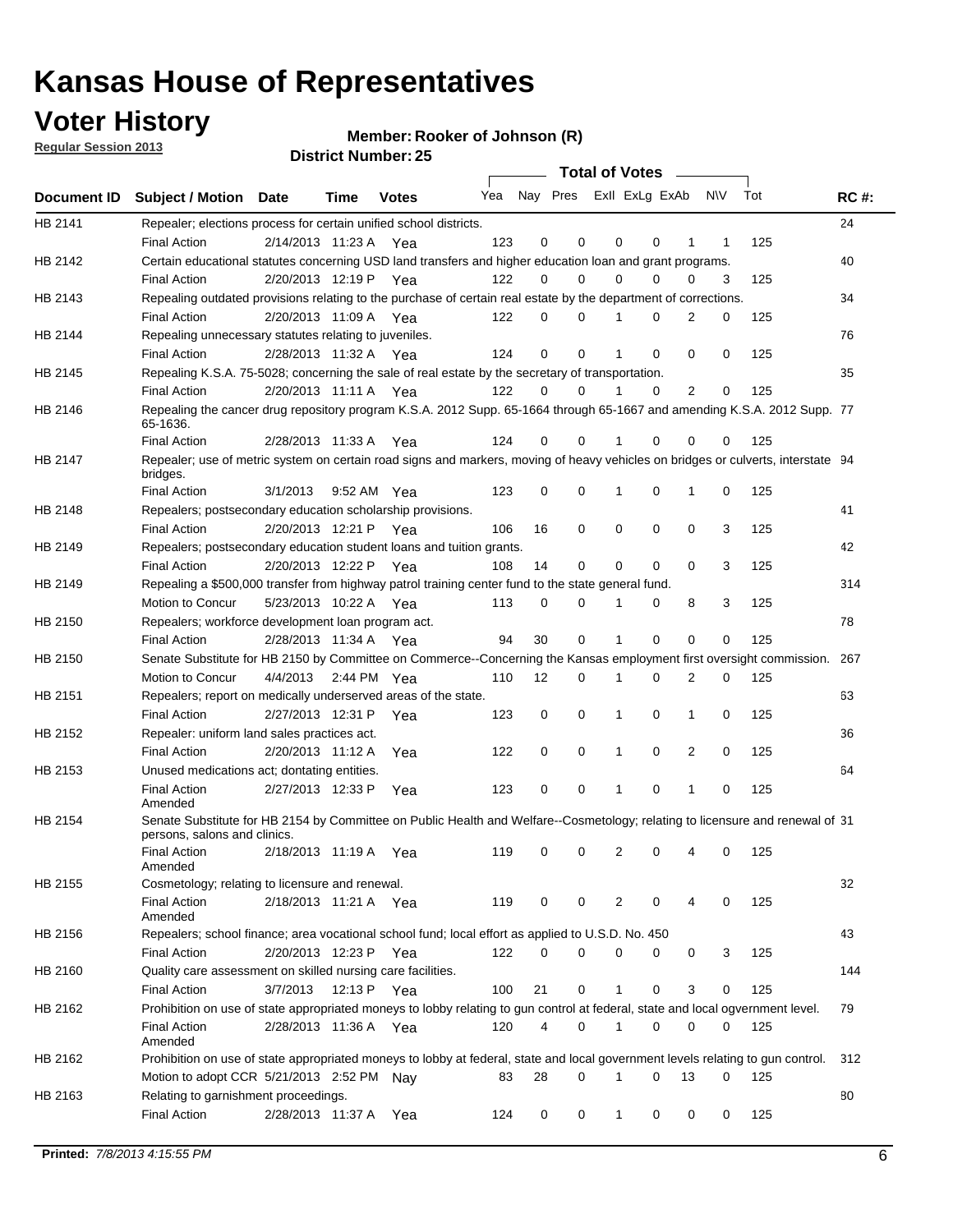## **Voter History**

**Member: Rooker of Johnson (R)** 

**Regular Session 2013**

|             |                                                                                                                                                                                                                                    |                       |             | וסוטו וענווווטקו. בט |     |              |          | <b>Total of Votes</b> |          | $\overline{\phantom{a}}$ |              |     |     |
|-------------|------------------------------------------------------------------------------------------------------------------------------------------------------------------------------------------------------------------------------------|-----------------------|-------------|----------------------|-----|--------------|----------|-----------------------|----------|--------------------------|--------------|-----|-----|
| Document ID | <b>Subject / Motion Date</b>                                                                                                                                                                                                       |                       | <b>Time</b> | <b>Votes</b>         | Yea | Nay Pres     |          | Exll ExLg ExAb        |          |                          | <b>NV</b>    | Tot | RC# |
| HB 2164     | Relating to jurors; information disqualifying prospective juror from jury service.                                                                                                                                                 |                       |             |                      |     |              |          |                       |          |                          |              |     | 47  |
|             | <b>Final Action</b><br>Amended                                                                                                                                                                                                     | 2/25/2013 12:12 P     |             | Nay                  | 75  | 45           | 0        | 0                     | 0        | 0                        | 5            | 125 |     |
| HB 2164     | Juries and grand juries.                                                                                                                                                                                                           |                       |             |                      |     |              |          |                       |          |                          |              |     | 284 |
|             | Motion to Adopt CCR 4/5/2013                                                                                                                                                                                                       |                       | 5:53 PM     | Nav                  | 92  | 28           | 0        | 2                     | 0        | $\overline{2}$           | 1            | 125 |     |
| HB 2166     | Sub HB 2166 by Committee on Judiciary -- Relating to the medical assistance recovery program.                                                                                                                                      |                       |             |                      |     |              |          |                       |          |                          |              |     | 165 |
|             | Final Action Sub Bill 3/19/2013 10:34 A Yea<br>Amended                                                                                                                                                                             |                       |             |                      | 112 | 11           | $\Omega$ | 1                     | 0        | 1                        | 0            | 125 |     |
| HB 2167     | Establishing Native American legislative day at the capitol.                                                                                                                                                                       |                       |             |                      |     |              |          |                       |          |                          |              |     | 54  |
|             | <b>Final Action</b>                                                                                                                                                                                                                | 2/26/2013 2:17 PM Yea |             |                      | 119 | 0            | 0        | 2                     | 0        | $\overline{2}$           | 2            | 125 |     |
| HB 2167     | Senate Substitute for HB 2167 by Committee on Federal and State Affairs -- Concerning fireworks; regulations thereof.                                                                                                              |                       |             |                      |     |              |          |                       |          |                          |              |     | 261 |
|             | <b>Motion to Concur</b>                                                                                                                                                                                                            | 4/4/2013              | 11:11 A Yea |                      | 100 | 23           | 0        | 1                     | 0        | 1                        | 0            | 125 |     |
| HB 2169     | Allowing for proceedings to determine final disposition of prisoner's pending probation revocations.                                                                                                                               |                       |             |                      |     |              |          |                       |          |                          |              |     | 49  |
|             | <b>Final Action</b>                                                                                                                                                                                                                | 2/26/2013 2:10 PM Yea |             |                      | 119 | 0            | 0        | 0                     | 0        | 0                        | 6            | 125 |     |
| HB 2170     | Concerning sentencing dispositions, probation and postrelease supervision.                                                                                                                                                         |                       |             |                      |     |              |          |                       |          |                          |              |     | 110 |
|             | <b>Final Action</b><br>Amended                                                                                                                                                                                                     | 3/1/2013              | 10:23 A     | Nay                  | 79  | 44           | 0        | 1                     | 0        | 1                        | 0            | 125 |     |
| HB 2170     | Concerning sentencing dispositions, probation and postrelease supervision.                                                                                                                                                         |                       |             |                      |     |              |          |                       |          |                          |              |     | 256 |
|             | Motion to Concur                                                                                                                                                                                                                   | 4/1/2013              | 10:54 A     | Nay                  | 75  | 44           | 0        | 1                     | 0        | $\overline{2}$           | 3            | 125 |     |
| HB 2172     | Cemeteries; cemetery corporations and cemetery merchandise.                                                                                                                                                                        |                       |             |                      |     |              |          |                       |          |                          |              |     | 81  |
|             | <b>Final Action</b><br>Amended                                                                                                                                                                                                     | 2/28/2013 11:38 A     |             | Yea                  | 124 | 0            | 0        | 1                     | $\Omega$ | $\Omega$                 | 0            | 125 |     |
| HB 2176     | The Eisenhower foundation license plate.                                                                                                                                                                                           |                       |             |                      |     |              |          |                       |          |                          |              |     | 57  |
|             | <b>Final Action</b>                                                                                                                                                                                                                | 2/27/2013 12:11 P     |             | Yea                  | 112 | 11           | 0        | 0                     | 0        | 1                        | 1            | 125 |     |
| HB 2177     | Relating to motor carriers; concerning safety rules and regulations; certificates of convenience and necessity; transportation of 55<br>certain materials.                                                                         |                       |             |                      |     |              |          |                       |          |                          |              |     |     |
|             | <b>Final Action</b><br>Amended                                                                                                                                                                                                     | 2/26/2013 2:18 PM Yea |             |                      | 119 | 0            | 0        | 2                     | 0        | $\overline{2}$           | 2            | 125 |     |
| HB 2179     | Amending the secretary of labor's role of taking assignment of wage claims.                                                                                                                                                        |                       |             |                      |     |              |          |                       |          |                          |              |     | 111 |
|             | <b>Final Action</b><br>Amended                                                                                                                                                                                                     | 3/1/2013              | 10:24 A Yea |                      | 87  | 36           | 0        | 1                     | 0        | 1                        | 0            | 125 |     |
| HB 2181     | Authorizing licensing bodies to accept certain online distance education courses towards licensure for military service member 55<br>applicants                                                                                    |                       |             |                      |     |              |          |                       |          |                          |              |     |     |
|             | <b>Final Action</b>                                                                                                                                                                                                                | 2/27/2013 12:34 P     |             | Yea                  | 123 | 0            | 0        | 1                     | 0        | 1                        | 0            | 125 |     |
| HB 2182     | Relating to grand juries.                                                                                                                                                                                                          |                       |             |                      |     |              |          |                       |          |                          |              |     | 152 |
|             | <b>Final Action</b><br>Amended                                                                                                                                                                                                     | 3/13/2013 11:20 A     |             | Yea                  | 100 | 24           | 0        | 0                     | 0        | 1                        | 0            | 125 |     |
| HB 2183     | Substitute HB 2183 by Committee on Health and Human Services - - designation and control of infectious and contagious<br>diseases.                                                                                                 |                       |             |                      |     |              |          |                       |          |                          |              |     | 112 |
|             | Final Action Sub Bill 3/1/2013<br>Amended                                                                                                                                                                                          |                       | 10:26 A Yea |                      | 122 | $\mathbf{1}$ | 0        | 1                     | 0        | 1                        | 0            | 125 |     |
| HB 2183     | Substitute HB 2183 by Committee on Health and Human Services -- department of health and environment statutory duties<br>and functions, infectious and contagious diseases, laboratory services, health information technology and |                       |             |                      |     |              |          |                       |          |                          |              |     | 297 |
|             | Motion to Adopt CCR 4/5/2013                                                                                                                                                                                                       |                       | 9:37 PM Yea |                      | 120 | 0            | 0        | 2                     | 0        | 2                        | 1            | 125 |     |
| HB 2185     | Consolidation of citites and counties; dual majority vote.                                                                                                                                                                         |                       |             |                      |     |              |          |                       |          |                          |              |     | 113 |
|             | <b>Final Action</b><br>Amended                                                                                                                                                                                                     | 3/1/2013              | 10:27 A Yea |                      | 119 | 4            | 0        | 1                     | 0        | $\mathbf{1}$             | 0            | 125 |     |
| HB 2193     | Public facilities; accessiblity standards for disabled persons.                                                                                                                                                                    |                       |             |                      |     |              |          |                       |          |                          |              |     | 145 |
|             | <b>Final Action</b>                                                                                                                                                                                                                | 3/7/2013              | 12:14 P     | Yea                  | 121 | 0            | 0        | 1                     | 0        | 3                        | 0            | 125 |     |
| HB 2195     | Claims against the state; 2012 Joint Committee recommendations.                                                                                                                                                                    |                       |             |                      |     |              |          |                       |          |                          |              |     | 146 |
|             | <b>Final Action</b><br>Amended                                                                                                                                                                                                     | 3/7/2013              | 12:16 P Yea |                      | 110 | 10           | 0        | 1                     | 0        | 3                        | $\mathbf{1}$ | 125 |     |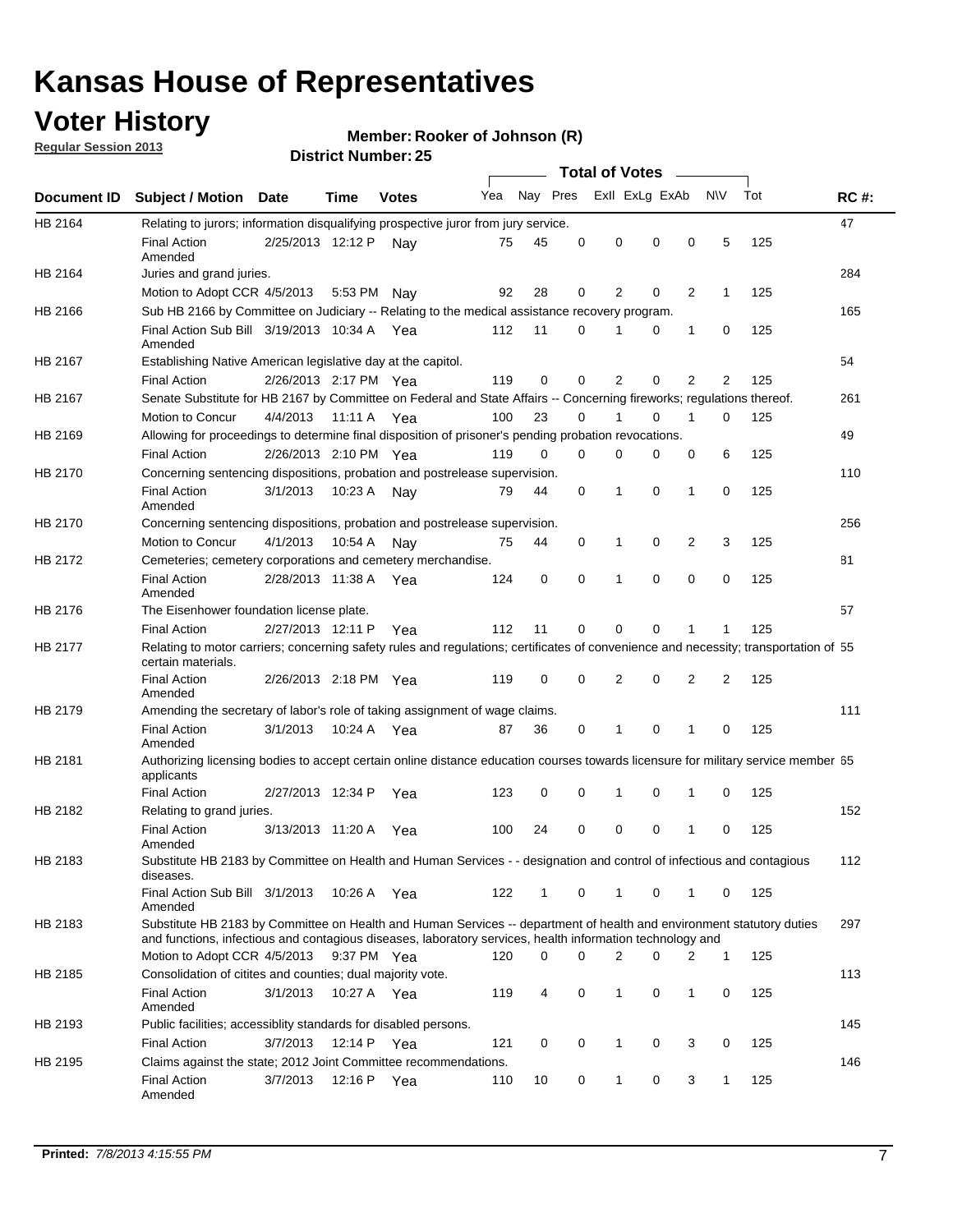## **Voter History**

**Member: Rooker of Johnson (R)** 

**Regular Session 2013**

|                |                                                                                                                                                                                                                |                       |             |              |     |             |                         | <b>Total of Votes</b> |   |                |             |     |             |
|----------------|----------------------------------------------------------------------------------------------------------------------------------------------------------------------------------------------------------------|-----------------------|-------------|--------------|-----|-------------|-------------------------|-----------------------|---|----------------|-------------|-----|-------------|
| Document ID    | <b>Subject / Motion Date</b>                                                                                                                                                                                   |                       | Time        | <b>Votes</b> | Yea |             | Nay Pres Exll ExLg ExAb |                       |   |                | N\V         | Tot | <b>RC#:</b> |
| HB 2197        | Kansas state high school activities association; membership of board of directors and executive board.                                                                                                         |                       |             |              |     |             |                         |                       |   |                |             |     | 249         |
|                | <b>Emergency Final</b><br><b>Action Amend</b>                                                                                                                                                                  | 3/26/2013 8:46 PM Yea |             |              | 69  | 53          | 0                       | 1                     | 0 | 2              | 0           | 125 |             |
| HB 2199        | Second amendment protection act.                                                                                                                                                                               |                       |             |              |     |             |                         |                       |   |                |             |     | 157         |
|                | <b>Final Action</b><br>Amended                                                                                                                                                                                 | 3/14/2013 11:34 A     |             | Nav          | 94  | 29          | 0                       | 0                     | 0 | $\overline{2}$ | $\mathbf 0$ | 125 |             |
| HB 2199        | Senate Substitute for HB 2199 by Committee on Federal and State Affairs--Secretary of Administration; successor; diretor of<br>accounts and reports; certain rules and regulations; Kansas liquor control act. |                       |             |              |     |             |                         |                       |   |                |             |     | 313         |
|                | Motion to adopt CCR 5/22/2013 2:17 PM Yea                                                                                                                                                                      |                       |             |              | 89  | 23          | 0                       | 1                     | 0 | 12             | 0           | 125 |             |
| HB 2200        | Executive chief information technology officer; office of information tehcnology services.                                                                                                                     |                       |             |              |     |             |                         |                       |   |                |             |     | 114         |
|                | <b>Final Action</b><br>Amended                                                                                                                                                                                 | 3/1/2013              |             | 10:28 A Yea  | 121 | 2           | 0                       | 1                     | 0 | 1              | 0           | 125 |             |
| HB 2201        | Telecommunications; regulation by the state corporation commission and distributions from the Kansas universal service<br>fund.                                                                                |                       |             |              |     |             |                         |                       |   |                |             |     | 33          |
|                | <b>Final Action</b><br>Amended                                                                                                                                                                                 | 2/18/2013 11:24 A Yea |             |              | 118 | 1           | 0                       | 2                     | 0 | 4              | 0           | 125 |             |
| <b>HB 2201</b> | Telecommunications; regulation by the state corporation commission and distributions from the Kansas universal service<br>fund.                                                                                |                       |             |              |     |             |                         |                       |   |                |             |     | 278         |
|                | Motion to Adopt CCR 4/5/2013                                                                                                                                                                                   |                       | 12:57 P     | Yea          | 99  | 20          | 0                       | $\overline{2}$        | 0 | 3              | 1           | 125 |             |
| HB 2202        | Providing automatic relief from certain motor carrier restrictions upon the governor's declaration of emergency.                                                                                               |                       |             |              |     |             |                         |                       |   |                |             |     | 44          |
|                | <b>Final Action</b><br>Amended                                                                                                                                                                                 | 2/20/2013 12:25 P     |             | Yea          | 122 | 0           | 0                       | 0                     | 0 | 0              | 3           | 125 |             |
| HB 2203        | Relating to exercise of religion.                                                                                                                                                                              |                       |             |              |     |             |                         |                       |   |                |             |     | 115         |
|                | <b>Final Action</b><br>Amended                                                                                                                                                                                 | 3/1/2013              | 10:31 A     | Nay          | 109 | 14          | 0                       | 1                     | 0 | 1              | $\mathbf 0$ | 125 |             |
| HB 2203        | Relating to exercise of religion.                                                                                                                                                                              |                       |             |              |     |             |                         |                       |   |                |             |     | 200         |
|                | Motion to Concur                                                                                                                                                                                               | 3/25/2013 9:41 AM     |             | Nav          | 109 | 12          | 0                       | $\overline{2}$        | 0 | $\overline{2}$ | 0           | 125 |             |
| HB 2204        | Relating to redemption of real property.                                                                                                                                                                       |                       |             |              |     |             |                         |                       |   |                |             |     | 116         |
|                | <b>Final Action</b><br>Amended                                                                                                                                                                                 | 3/1/2013              | 10:32 A     | Yea          | 123 | $\mathbf 0$ | 0                       | $\mathbf{1}$          | 0 | 1              | $\mathbf 0$ | 125 |             |
| HB 2204        | Extending the judicial branch surcharge for two years.                                                                                                                                                         |                       |             |              |     |             |                         |                       |   |                |             |     | 308         |
|                | Motion to adopt CCR 5/13/2013 10:38 A Yea                                                                                                                                                                      |                       |             |              | 121 | 1           | 0                       | 0                     | 0 | 3              | $\mathbf 0$ | 125 |             |
| HB 2205        | Adoption hearings; time and waiver of notice.                                                                                                                                                                  |                       |             |              |     |             |                         |                       |   |                |             |     | 117         |
|                | <b>Final Action</b><br>Amended                                                                                                                                                                                 | 3/1/2013              | 10:33 A Yea |              | 123 | 0           | 0                       | 1                     | 0 | 1              | $\mathbf 0$ | 125 |             |
| HB 2207        | Substitute HB 2207 by Committee on Agriculture and Natural Resources--Amending provisions relating to the regulation and<br>certification of animal feeding facilities.                                        |                       |             |              |     |             |                         |                       |   |                |             |     | 56          |
|                | Final Action Sub Bill 2/26/2013 2:20 PM Yea                                                                                                                                                                    |                       |             |              | 119 | 0           | 0                       | 2                     | 0 | 2              | 2           | 125 |             |
| <b>HB 2207</b> | Substitute HB 2207 by Committee on Agriculture and Natural Resources--Amending provisions relating to the regulation and<br>certification of animal feeding facilities.                                        |                       |             |              |     |             |                         |                       |   |                |             |     | 257         |
|                | Motion to Concur                                                                                                                                                                                               | 4/1/2013              | 2:23 PM Yea |              | 119 | 0           | 0                       | 1                     | 0 | 3              | 2           | 125 |             |
| HB 2209        | Amendments to the Kansas offender registration act.                                                                                                                                                            |                       |             |              |     |             |                         |                       |   |                |             |     | 66          |
|                | <b>Final Action</b><br>Amended                                                                                                                                                                                 | 2/27/2013 12:35 P Yea |             |              | 123 | 0           | 0                       | $\mathbf{1}$          | 0 | $\mathbf{1}$   | 0           | 125 |             |
| HB 2210        | Elections; change of party affiliation.                                                                                                                                                                        |                       |             |              |     |             |                         |                       |   |                |             |     | 132         |
|                | <b>Emergency Final</b><br><b>Action Amend</b>                                                                                                                                                                  | 3/1/2013              | 1:02 PM Nay |              | 72  | 49          | 0                       | 1                     | 0 | 1              | 2           | 125 |             |
| HB 2212        | Concerning the requirements to receiving a service grant through the veterans claims assistance program.                                                                                                       |                       |             |              |     |             |                         |                       |   |                |             |     | 118         |
|                | <b>Final Action</b>                                                                                                                                                                                            | 3/1/2013              | 10:34 A Yea |              | 123 | 0           | 0                       | $\mathbf{1}$          | 0 | $\mathbf 1$    | 0           | 125 |             |
| HB 2213        | Member elections and retirement benefit determinations and one-time payments under KPERS act of 2015.                                                                                                          |                       |             |              |     |             |                         |                       |   |                |             |     | 27          |
|                | <b>Final Action</b><br>Amended                                                                                                                                                                                 | 2/15/2013 11:19 A Yea |             |              | 115 | 0           | 0                       | 2                     | 2 | 3              | 3           | 125 |             |
| HB 2213        | Member elections and retirement benefit determinations and one-time payments under KPERS act of 2015.                                                                                                          |                       |             |              |     |             |                         |                       |   |                |             |     | 311         |
|                | Motion to adopt CCR 5/20/2013 2:11 PM Yea                                                                                                                                                                      |                       |             |              | 104 | 0           | 0                       | 1                     | 0 | 16             | 4           | 125 |             |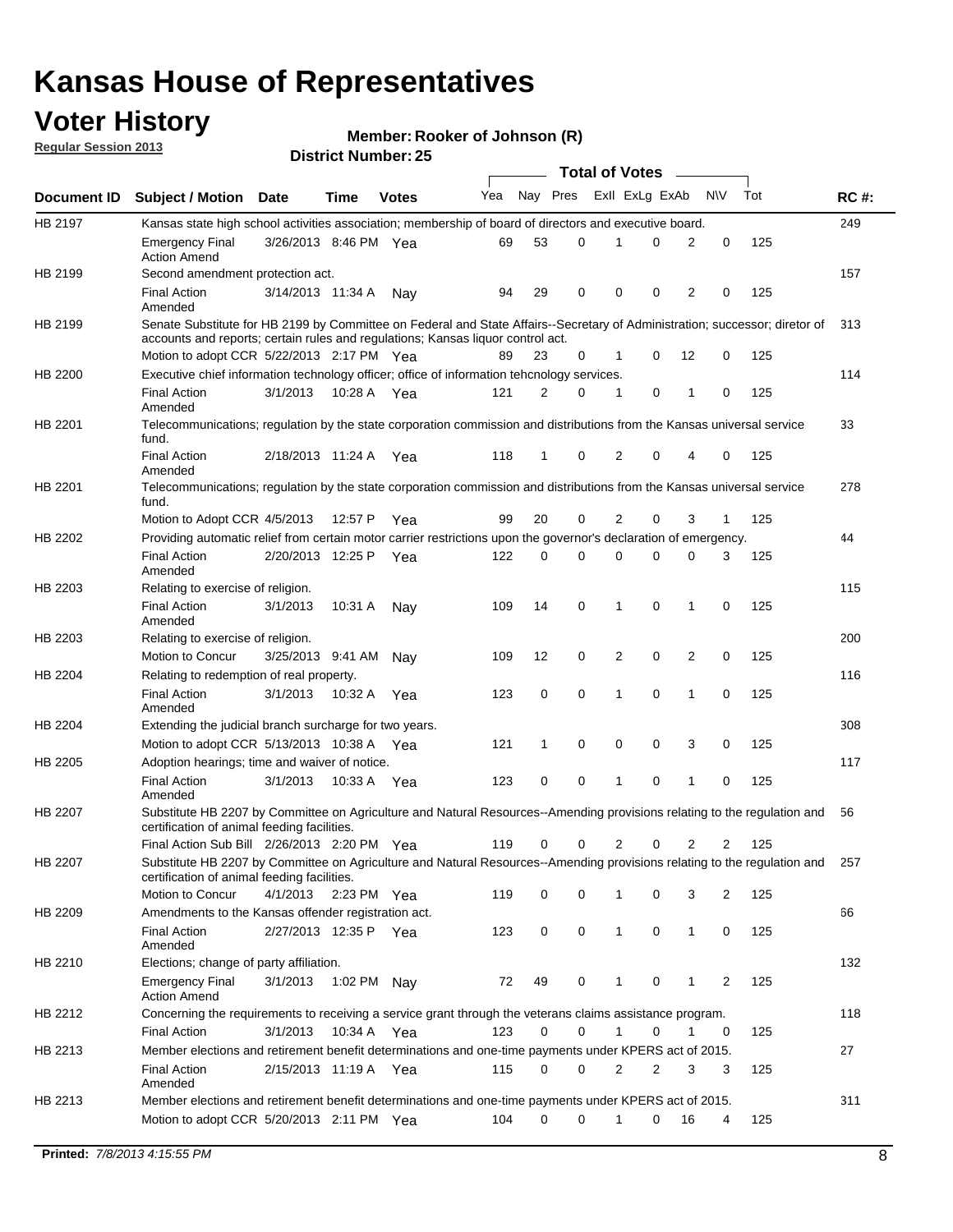## **Voter History**

**Member: Rooker of Johnson (R)** 

**Regular Session 2013**

|                    |                                                                                                                                                                                                               |                       |         | וסוש ויינווווערו ועוווט <i>ט</i> |              |    |   | <b>Total of Votes</b> |          | $\sim$         |           |     |     |
|--------------------|---------------------------------------------------------------------------------------------------------------------------------------------------------------------------------------------------------------|-----------------------|---------|----------------------------------|--------------|----|---|-----------------------|----------|----------------|-----------|-----|-----|
| <b>Document ID</b> | <b>Subject / Motion Date</b>                                                                                                                                                                                  |                       | Time    | <b>Votes</b>                     | Yea Nay Pres |    |   | Exll ExLg ExAb        |          |                | <b>NV</b> | Tot | RC# |
| HB 2216            | Repealing certain joint committees and amending related statutes; amending the joint committees on special claims against<br>the state.                                                                       |                       |         |                                  |              |    |   |                       |          |                |           |     | 119 |
|                    | <b>Final Action</b><br>Amended                                                                                                                                                                                | 3/1/2013              | 10:36 A | Yea                              | 91           | 32 | 0 | 1                     | 0        | 1              | 0         | 125 |     |
| HB 2216            | Repealing certain joint committees and amending related statutes; amending the joint committees on special claims against<br>the state.                                                                       |                       |         |                                  |              |    |   |                       |          |                |           |     | 323 |
|                    | Motion to adopt CCR 6/2/2013                                                                                                                                                                                  |                       | 12:18 A | Nav                              | 81           | 28 | 0 | 1                     | 0        | 6              | 9         | 125 |     |
| HB 2217            | Creating the crime of female genital mutilation and setting the penalty.                                                                                                                                      |                       |         |                                  |              |    |   |                       |          |                |           |     | 120 |
|                    | <b>Final Action</b><br>Amended                                                                                                                                                                                | 3/1/2013              |         | 10:37 A Yea                      | 123          | 0  | 0 | 1                     | 0        | $\mathbf{1}$   | 0         | 125 |     |
| HB 2218            | Driving under the influence of alcohol or drugs; tests; implied consent; administrative hearings.                                                                                                             |                       |         |                                  |              |    |   |                       |          |                |           |     | 82  |
|                    | <b>Final Action</b>                                                                                                                                                                                           | 2/28/2013 11:40 A     |         | Yea                              | 124          | 0  | 0 |                       | $\Omega$ | 0              | 0         | 125 |     |
| HB 2218            | Driving under the influence of alcohol or drugs; boating under the influence of alcohol or drugs; tests; implied consent;<br>administrative hearings; aggravated battery DUI.<br>Motion to adopt CCR 5/9/2013 |                       | 11:46 A | Yea                              | 120          | 2  | 0 | 1                     | 0        | 1              | 1         | 125 | 303 |
|                    |                                                                                                                                                                                                               |                       |         |                                  |              |    |   |                       |          |                |           |     |     |
| HB 2221            | Enacting the equal access act; school employees; professional employees organization.                                                                                                                         |                       |         |                                  |              |    |   |                       |          |                |           |     | 83  |
|                    | <b>Final Action</b>                                                                                                                                                                                           | 2/28/2013 11:42 A     |         | Nav                              | 71           | 53 | 0 | 1                     | 0        | 0              | 0         | 125 |     |
| HB 2222            | School districts; bullying policies.<br><b>Emergency Final</b><br><b>Action Amend</b>                                                                                                                         | 3/1/2013              |         | 1:13 PM $Yea$                    | 119          | 1  | 1 | 1                     | 0        | 1              | 2         | 125 | 141 |
| <b>HB 2228</b>     | Decreased employer payments to group insurance reserve fund for KPERS plan of death and long-term disability benefits<br>during fiscal years 2014 and 2015.                                                   |                       |         |                                  |              |    |   |                       |          |                |           |     | 28  |
|                    | <b>Final Action</b><br>Amended                                                                                                                                                                                | 2/15/2013 11:21 A     |         | Yea                              | 115          | 0  | 0 | 2                     | 2        | 3              | 3         | 125 |     |
| HB 2231            | Substitute HB 2231 by Committee on Appropriations - Appropriations for FY 2014, FY 2015, FY 2016, FY 2017 and FY 2018<br>for various state agencies; capital improvement projects.                            |                       |         |                                  |              |    |   |                       |          |                |           |     | 177 |
|                    | Final Action Sub Bill 3/20/2013 10:29 A<br>Amended                                                                                                                                                            |                       |         | Nav                              | 68           | 55 | 0 |                       | 0        | 1              | 0         | 125 |     |
| HB 2234            | Contracts between the Kansas turnpike authority and the Kansas department of transportation.                                                                                                                  |                       |         |                                  |              |    |   |                       |          |                |           |     | 151 |
|                    | <b>Final Action</b><br>Amended                                                                                                                                                                                | 3/11/2013 11:16 A     |         | Nav                              | 81           | 41 | 0 | 0                     | 1        | $\overline{2}$ | 0         | 125 |     |
| HB 2234            | Naming the secretary of transportation as the director of operations of the Kansas turnpike authority; pertaining to certain<br>contracts between the authority and the department of transportation.         |                       |         |                                  |              |    |   |                       |          |                |           |     | 299 |
|                    | Motion to Adopt CCR 4/5/2013                                                                                                                                                                                  |                       | 10:12 P | Nav                              | 76           | 44 | 0 | 2                     | 0        | 2              | 1         | 125 |     |
| <b>HB 2244</b>     | Taxation of watercraft.<br><b>Emergency Final</b>                                                                                                                                                             | 3/26/2013 8:49 PM Yea |         |                                  | 107          | 15 | 0 | 1                     | 0        | 2              | 0         | 125 | 250 |
| HB 2249            | <b>Action Amend</b>                                                                                                                                                                                           |                       |         |                                  |              |    |   |                       |          |                |           |     | 121 |
|                    | City annexation of fire district land; double taxation; refund.<br>Final Action 3/1/2013 10:39 A Yea<br>Amended                                                                                               |                       |         |                                  | 101          | 22 | 0 | $\mathbf{1}$          | 0        | $\mathbf{1}$   | 0         | 125 |     |
| HB 2249            | Certain property issues; fire districts; historic preservation; solid waste.                                                                                                                                  |                       |         |                                  |              |    |   |                       |          |                |           |     | 310 |
|                    | Motion to Adopt CCR 5/17/2013 10:25 A Yea                                                                                                                                                                     |                       |         |                                  | 92           | 18 | 0 | 1                     | 0        | 14             | 0         | 125 |     |
| HB 2252            | Eliminating the statute of limitations for prosecutions of rape and aggravated criminal sodomy.                                                                                                               |                       |         |                                  |              |    |   |                       |          |                |           |     | 122 |
|                    | <b>Final Action</b><br>Amended                                                                                                                                                                                | 3/1/2013              |         | 10:40 A Yea                      | 123          | 0  | 0 |                       | 0        | 1              | 0         | 125 |     |
| HB 2253            | Abortion; prohibiting funding for abortion services; amending late-term abortion and woman's- right-to-know statutes.                                                                                         |                       |         |                                  |              |    |   |                       |          |                |           |     | 178 |
|                    | <b>Final Action</b><br>Amended                                                                                                                                                                                | 3/20/2013 10:31 A     |         | Nav                              | 92           | 31 | 0 | 1                     | 0        | 1              | 0         | 125 |     |
| HB 2253            | Abortion; prohibiting funding for abortion services; amending late-term abortion and woman's- right-to-know statutes.                                                                                         |                       |         |                                  |              |    |   |                       |          |                |           |     | 301 |
|                    | Motion to Adopt CCR 4/5/2013                                                                                                                                                                                  |                       | 10:34 P | Nav                              | 90           | 30 | 0 | 2                     | 0        | 2              | 1         | 125 |     |
| HB 2255            | Economic development; investments in telecommunications machinery and equipment.                                                                                                                              |                       |         |                                  |              |    |   |                       |          |                |           |     | 142 |
|                    | EFA Sub Bill<br>Amended                                                                                                                                                                                       | 3/1/2013              |         | 1:15 PM $Yea$                    | 116          | 5  | 0 | -1                    | 0        | 1              | 2         | 125 |     |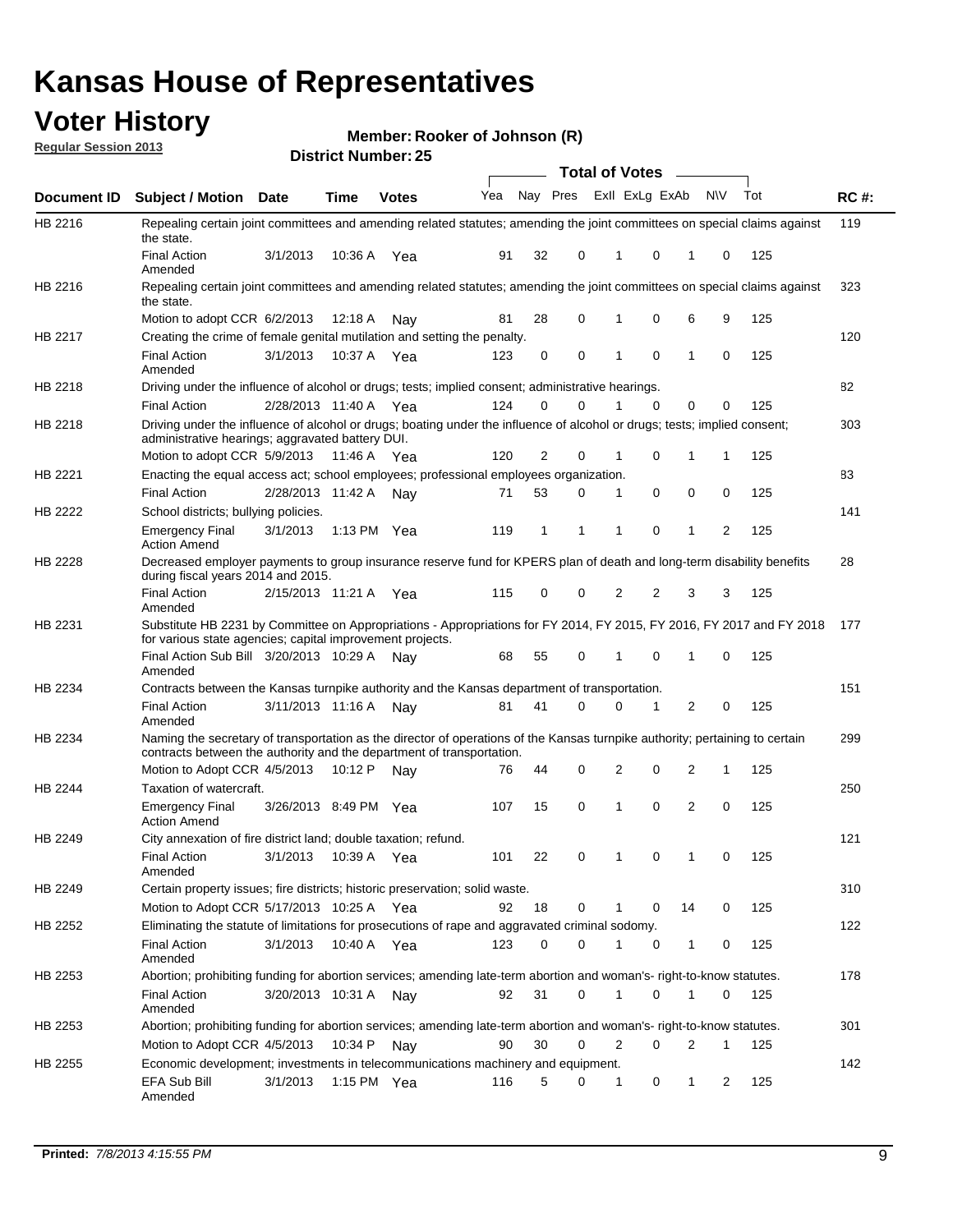## **Voter History**

**Member: Rooker of Johnson (R)** 

**Regular Session 2013**

|             |                                                                                                                                                                                       |                       | וסוש ויינווווערו ועוווט <i>ט</i> |              |     |                         |             | <b>Total of Votes</b> |              | $\overline{\phantom{a}}$ |              |     |             |
|-------------|---------------------------------------------------------------------------------------------------------------------------------------------------------------------------------------|-----------------------|----------------------------------|--------------|-----|-------------------------|-------------|-----------------------|--------------|--------------------------|--------------|-----|-------------|
| Document ID | <b>Subject / Motion Date</b>                                                                                                                                                          |                       | <b>Time</b>                      | <b>Votes</b> | Yea | Nay Pres Exll ExLg ExAb |             |                       |              |                          | <b>NV</b>    | Tot | <b>RC#:</b> |
| HB 2259     | Domestic relations; relating to dissolution of marriage;                                                                                                                              |                       |                                  |              |     |                         |             |                       |              |                          |              |     | 58          |
|             | <b>Final Action</b>                                                                                                                                                                   | 2/27/2013 12:12 P     |                                  | Yea          | 123 | 0                       | 0           | 1                     | 0            | 1                        | $\Omega$     | 125 |             |
| HB 2261     | Authorizing the expenditure of unencumbered balances held by school district; removing the cap for contingency reserve<br>fund.                                                       |                       |                                  |              |     |                         |             |                       |              |                          |              |     | 48          |
|             | <b>Final Action</b><br>Amended                                                                                                                                                        | 2/25/2013 12:13 P     |                                  | Yea          | 120 | 0                       | 0           | 0                     | 0            | 0                        | 5            | 125 |             |
| HB 2261     | School districts; expenditure of unencumbered bala ces; removing the cap for contingency reserve fund; establishing celebrate 305<br>freedom week; bullying policies. ies.            |                       |                                  |              |     |                         |             |                       |              |                          |              |     |             |
|             | Motion to adopt CCR 5/9/2013                                                                                                                                                          |                       | 2:25 PM Yea                      |              | 119 | 1                       | 0           |                       | 0            | 4                        | 0            | 125 |             |
| HB 2262     | Substitute HB 2262 by Committee on Appropriations - Amending the percentage amount that is deposited into the oil and gas 210<br>valuation depletion trust fund from 12.41% to 8.25%. |                       |                                  |              |     |                         |             |                       |              |                          |              |     |             |
|             | Final Action Sub Bill 3/26/2013 9:58 AM Yea                                                                                                                                           |                       |                                  |              | 96  | 23                      | 0           |                       | 0            | 5                        | 0            | 125 |             |
| HB 2267     | Income tax, credits, high performance incentive program; subtraction modifications, certain expenses related to living dinor<br>organ donations.                                      |                       |                                  |              |     |                         |             |                       |              |                          |              |     | 252         |
|             | <b>Emergency Final</b><br><b>Action Amend</b>                                                                                                                                         | 3/26/2013 8:52 PM Yea |                                  |              | 106 | 16                      | 0           | 1                     | 0            | 2                        | 0            | 125 |             |
| HB 2269     | John Bower memorial highway.                                                                                                                                                          |                       |                                  |              |     |                         |             |                       |              |                          |              |     | 84          |
|             | <b>Final Action</b><br>Amended                                                                                                                                                        | 2/28/2013 11:44 A Yea |                                  |              | 114 | 10                      | 0           | 1                     | 0            | 0                        | 0            | 125 |             |
| HB 2272     | Exempting IRB-purchased property from property taxatin without state ownerhsip requirement.                                                                                           |                       |                                  |              |     |                         |             |                       |              |                          |              |     | 123         |
|             | <b>Final Action</b>                                                                                                                                                                   | 3/1/2013              | 10:41 A                          | Yea          | 123 | 0                       | 0           | 1                     | 0            | $\mathbf{1}$             | 0            | 125 |             |
| HB 2278     | Creating a penalty enhancement for the theft or burglary of a firearm.                                                                                                                |                       |                                  |              |     |                         |             |                       |              |                          |              |     | 135         |
|             | <b>Emergency Final</b><br><b>Action Amend</b>                                                                                                                                         | 3/1/2013              | 1:06 PM Yea                      |              | 117 | 4                       | $\mathbf 0$ | 1                     | 0            | 1                        | 2            | 125 |             |
| HB 2280     | School districts; establishing celebrate freedom week and related curriculum.                                                                                                         |                       |                                  |              |     |                         |             |                       |              |                          |              |     | 140         |
|             | <b>Emergency Final</b><br><b>Action Amend</b>                                                                                                                                         | 3/1/2013              | 1:12 PM Nav                      |              | 95  | 25                      | 1           | 1                     | 0            | 1                        | 2            | 125 |             |
| HB 2294     | Kansas uniform securities act.                                                                                                                                                        |                       |                                  |              |     |                         |             |                       |              |                          |              |     | 124         |
|             | <b>Final Action</b>                                                                                                                                                                   | 3/1/2013              | 10:42 A                          | Yea          | 123 | 0                       | 0           | 1                     | 0            | 1                        | 0            | 125 |             |
| HB 2296     | Campaign finance; permitted uses of campaign funds.                                                                                                                                   |                       |                                  |              |     |                         |             |                       |              |                          |              |     | 148         |
|             | <b>Final Action</b>                                                                                                                                                                   | 3/8/2013              | 11:12 A Yea                      |              | 120 | $\mathbf{1}$            | 0           | 0                     | $\mathbf{1}$ | 2                        | $\mathbf{1}$ | 125 |             |
| HB 2298     | Amending the crimes of interference with law enforcement and giving a false alarm.                                                                                                    |                       |                                  |              |     |                         |             |                       |              |                          |              |     | 136         |
|             | <b>Emergency Final</b><br>Action                                                                                                                                                      | 3/1/2013              | 1:07 PM Yea                      |              | 121 | 0                       | 0           | 1                     | 0            | 1                        | 2            | 125 |             |
| HB 2302     | Relating to drug screening, criminal history record check and fingerprinting of certain persons and employees.                                                                        |                       |                                  |              |     |                         |             |                       |              |                          |              |     | 85          |
|             | <b>Final Action</b><br>Amended                                                                                                                                                        | 2/28/2013 11:45 A     |                                  | Yea          | 124 | 0                       | $\Omega$    | 1                     | 0            | 0                        | $\mathbf 0$  | 125 |             |
| HB 2303     | Relating to drivier's license fees; driving under the influence equipment fund.                                                                                                       |                       |                                  |              |     |                         |             |                       |              |                          |              |     | 125         |
|             | <b>Final Action</b><br>Amended                                                                                                                                                        | 3/1/2013              | 10:44 A                          | Yea          | 113 | 10                      | 0           | 1                     | 0            | 1                        | 0            | 125 |             |
| HB 2305     | Kansas storage tank act and containment of underground storage tanks.                                                                                                                 |                       |                                  |              |     |                         |             |                       |              |                          |              |     | 126         |
|             | <b>Final Action</b>                                                                                                                                                                   | 3/1/2013              | 10:45 A                          | Yea          | 123 | 0                       | 0           | 1                     | 0            | 1                        | 0            | 125 |             |
| HB 2305     | Kansas storage tank act and containment of underground storage tanks.                                                                                                                 |                       |                                  |              |     |                         |             |                       |              |                          |              |     | 197         |
|             | Motion to Concur                                                                                                                                                                      | 3/22/2013 11:36 A     |                                  | Yea          | 119 | 0                       | 0           | 2                     | 0            | 3                        | $\mathbf{1}$ | 125 |             |
| HB 2311     | Increasing delinquent registration fees.                                                                                                                                              |                       |                                  |              |     |                         |             |                       |              |                          |              |     | 127         |
|             | <b>Final Action</b>                                                                                                                                                                   | 3/1/2013              | 10:50 A                          | Yea          | 24  | 99                      | 0           | $\mathbf{1}$          | 0            | 1                        | 0            | 125 |             |
| HB 2312     | Kansas uninsurable health insurance plan; increase in life time limit.                                                                                                                |                       |                                  |              |     |                         |             |                       |              |                          |              |     | 95          |
|             | <b>Final Action</b>                                                                                                                                                                   | 3/1/2013              | 9:53 AM Yea                      |              | 123 | 0                       | 0           | 1                     | 0            | 1                        | 0            | 125 |             |
| HB 2318     | Authorizing use of motorcycle headlamp modulation systems and side lamps.                                                                                                             |                       |                                  |              |     |                         |             |                       |              |                          |              |     | 128         |
|             | <b>Final Action</b><br>Amended                                                                                                                                                        | 3/1/2013              | 10:52 A                          | Yea          | 123 | 0                       | 0           | 1                     | 0            | 1                        | 0            | 125 |             |
| HB 2318     | Authorizing use of motorcycle headlamp modulation systems and side lamps.                                                                                                             |                       |                                  |              |     |                         |             |                       |              |                          |              |     | 201         |
|             | Motion to Concur                                                                                                                                                                      | 3/25/2013 9:44 AM Yea |                                  |              | 121 | 0                       | 0           | 2                     | 0            | 2                        | 0            | 125 |             |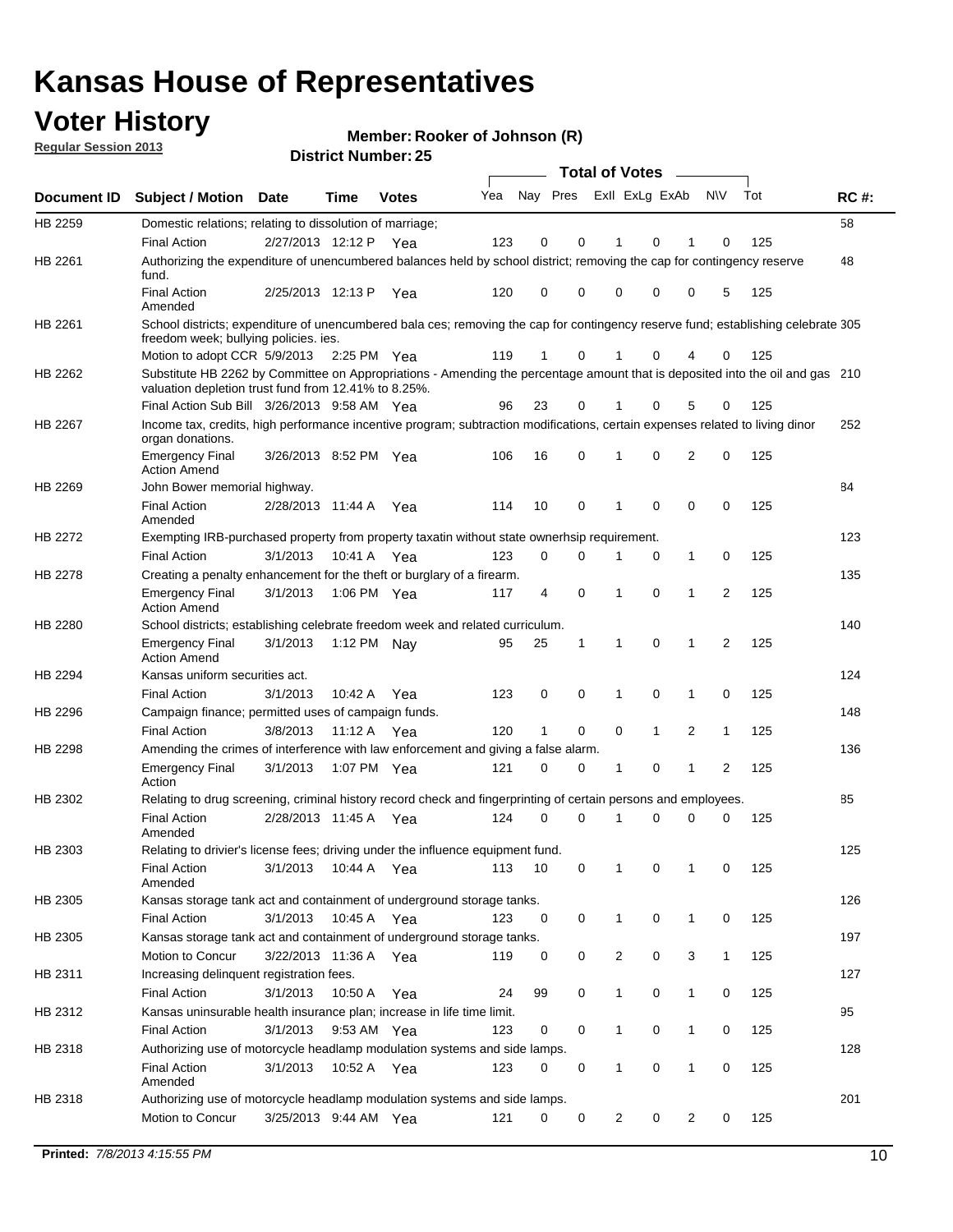## **Voter History**

**Member: Rooker of Johnson (R)** 

**Regular Session 2013**

| Nay Pres<br>Exll ExLg ExAb<br>Tot<br>Yea<br><b>NV</b><br><b>RC#:</b><br><b>Subject / Motion</b><br><b>Date</b><br>Time<br><b>Votes</b><br>149<br>Creating the coalition of innovative districts act.<br>47<br>0<br>0<br>125<br><b>Final Action</b><br>3/8/2013<br>74<br>1<br>3<br>0<br>11:17 A<br>Nav<br>Amended<br>279<br>Creating the coalition of innovative districts act.<br>47<br>0<br>2<br>0<br>3<br>$\overline{2}$<br>125<br>Motion to Adopt CCR 4/5/2013<br>1:03 PM<br>71<br>Nav<br>Relating to the division of health of the department of health and environment.<br>86<br>0<br>0<br>0<br>0<br>125<br><b>Final Action</b><br>2/28/2013 11:46 A Yea<br>118<br>6<br>1<br>Amended<br>129<br>VoIP and IP enabled services.<br>3/1/2013<br>123<br>0<br>0<br>1<br>0<br>1<br>0<br>125<br><b>Final Action</b><br>10:53 A<br>Yea<br>Amended<br>211<br>Courts; docket fees.<br><b>Final Action</b><br>52<br>0<br>5<br>125<br>3/26/2013 10:00 A<br>67<br>1<br>0<br>0<br>Nav<br>Amended<br>67<br>Allowing insurers to return premiums to a policyholder separate from the notice of an adverse underwriting decision.<br>0<br>2/28/2013 11:16 A Yea<br>124<br>0<br>1<br>0<br>0<br>125<br><b>Final Action</b><br>0<br>Combining life insurance with certain additional health related riders, insurance agents-lines of insurance, health insurance for 287<br>certain firefighters and law enforcement officers.<br>2<br>125<br>Motion to Adopt CCR 4/5/2013 7:15 PM Yea<br>116<br>4<br>0<br>0<br>2<br>1<br>Relating to the secretary of health and environment; office of laboratory services.<br>130<br><b>Final Action</b><br>3/1/2013<br>0<br>125<br>10:54 A Yea<br>89<br>34<br>0<br>1<br>1<br>0<br>87<br>School districts; audit by legislative post audit committee.<br>$\mathbf 0$<br>0<br>4<br>0<br>0<br>125<br><b>Final Action</b><br>2/28/2013 11:48 A Yea<br>120<br>1<br>Amended<br>291<br>School districts; audit by legislative post audit committee.<br>Motion to Concur<br>4/5/2013<br>7:55 PM Yea<br>118<br>2<br>0<br>2<br>0<br>2<br>125<br>1<br>Maximum benefits increased for certain members of the Kansas police and firemen's retirement system.<br>88<br><b>Final Action</b><br>2/28/2013 11:49 A<br>0<br>125<br>124<br>0<br>1<br>0<br>0<br>0<br>Yea<br>138<br>Adding certain controlled substances as schedule I drugs.<br>121<br>0<br>$\mathbf 0$<br>0<br>2<br>125<br><b>Emergency Final</b><br>3/1/2013<br>1:09 PM Yea<br>1<br>1<br>Action<br>96<br>242nd engineer company ae" KS army national guard ae" membrial highway.<br>3/1/2013<br>0<br>0<br>0<br>125<br><b>Final Action</b><br>9:54 AM Yea<br>123<br>1<br>1<br>0<br>202<br>242nd engineer company-KS army national guard- highway.<br>$\mathbf 0$<br>$\mathbf 0$<br>$\overline{2}$<br>0<br>2<br>3/25/2013 9:47 AM Yea<br>121<br>0<br>125<br>Motion to Concur<br>131<br>Exempting certain aggregate mining operations from department of health and environment regulations.<br>3/1/2013<br>10:56 A<br>123<br>0<br>0<br>125<br><b>Final Action</b><br>Yea<br>0<br>1<br>0<br>1<br>Amended<br>Water; wastewater regulations for sand and gravel; streams, dams and water obstructions.<br>280<br>Motion to Adopt CCR 4/5/2013<br>119<br>0<br>0<br>3<br>125<br>1:10 PM $Yea$<br>2<br>0<br>1<br>HB 2368<br>Relating to the governor's mental health services planning council.<br>137<br>0<br>0<br><b>Emergency Final</b><br>3/1/2013<br>1:08 PM Yea<br>121<br>0<br>1<br>$\mathbf{1}$<br>2<br>125<br><b>Action Amend</b><br>212<br>Relating to court fees and costs; judicial branch surcharge fund.<br>3/26/2013 10:01 A Yea<br>118<br>0<br>125<br><b>Final Action</b><br>5<br>0<br>1<br>0<br>Sales tax exemption for sales of certain machinery and equipment used for surface mining activities.<br>251<br>HB 2378<br>104<br>18<br>0<br>0<br>125<br><b>Emergency Final</b><br>3/26/2013 8:51 PM Yea<br>1<br>0<br>2<br><b>Action Amend</b><br>198<br>Election campaign finance; removing certain limitations to contributions made during legislative sessions.<br><b>Final Action</b><br>21<br>$\mathbf 0$<br>2<br>0<br>2<br>0<br>3/25/2013 9:30 AM Yea<br>100<br>125<br>Amended<br>213<br>Clarifying that felony murder is not a lesser included offense of capital murder.<br><b>Final Action</b><br>125<br>3/26/2013 10:02 A<br>117<br>2<br>0<br>$\mathbf{1}$<br>0<br>5<br>0<br>Yea<br>Printed: 7/8/2013 4:15:55 PM |             |  |  |  | <b>Total of Votes</b> |  |  |    |
|-------------------------------------------------------------------------------------------------------------------------------------------------------------------------------------------------------------------------------------------------------------------------------------------------------------------------------------------------------------------------------------------------------------------------------------------------------------------------------------------------------------------------------------------------------------------------------------------------------------------------------------------------------------------------------------------------------------------------------------------------------------------------------------------------------------------------------------------------------------------------------------------------------------------------------------------------------------------------------------------------------------------------------------------------------------------------------------------------------------------------------------------------------------------------------------------------------------------------------------------------------------------------------------------------------------------------------------------------------------------------------------------------------------------------------------------------------------------------------------------------------------------------------------------------------------------------------------------------------------------------------------------------------------------------------------------------------------------------------------------------------------------------------------------------------------------------------------------------------------------------------------------------------------------------------------------------------------------------------------------------------------------------------------------------------------------------------------------------------------------------------------------------------------------------------------------------------------------------------------------------------------------------------------------------------------------------------------------------------------------------------------------------------------------------------------------------------------------------------------------------------------------------------------------------------------------------------------------------------------------------------------------------------------------------------------------------------------------------------------------------------------------------------------------------------------------------------------------------------------------------------------------------------------------------------------------------------------------------------------------------------------------------------------------------------------------------------------------------------------------------------------------------------------------------------------------------------------------------------------------------------------------------------------------------------------------------------------------------------------------------------------------------------------------------------------------------------------------------------------------------------------------------------------------------------------------------------------------------------------------------------------------------------------------------------------------------------------------------------------------------------------------------------------------------------------------------------------------------------------------------------------------------------------------------------------------------------------------------------------------------------------------------------------------------------------------------------------------------------------------------------------------------------------------------------------------------------------------------------------------------------------------------------------------------------------------------------------------------------------------------------------------------------|-------------|--|--|--|-----------------------|--|--|----|
|                                                                                                                                                                                                                                                                                                                                                                                                                                                                                                                                                                                                                                                                                                                                                                                                                                                                                                                                                                                                                                                                                                                                                                                                                                                                                                                                                                                                                                                                                                                                                                                                                                                                                                                                                                                                                                                                                                                                                                                                                                                                                                                                                                                                                                                                                                                                                                                                                                                                                                                                                                                                                                                                                                                                                                                                                                                                                                                                                                                                                                                                                                                                                                                                                                                                                                                                                                                                                                                                                                                                                                                                                                                                                                                                                                                                                                                                                                                                                                                                                                                                                                                                                                                                                                                                                                                                                                                                       | Document ID |  |  |  |                       |  |  |    |
|                                                                                                                                                                                                                                                                                                                                                                                                                                                                                                                                                                                                                                                                                                                                                                                                                                                                                                                                                                                                                                                                                                                                                                                                                                                                                                                                                                                                                                                                                                                                                                                                                                                                                                                                                                                                                                                                                                                                                                                                                                                                                                                                                                                                                                                                                                                                                                                                                                                                                                                                                                                                                                                                                                                                                                                                                                                                                                                                                                                                                                                                                                                                                                                                                                                                                                                                                                                                                                                                                                                                                                                                                                                                                                                                                                                                                                                                                                                                                                                                                                                                                                                                                                                                                                                                                                                                                                                                       | HB 2319     |  |  |  |                       |  |  |    |
|                                                                                                                                                                                                                                                                                                                                                                                                                                                                                                                                                                                                                                                                                                                                                                                                                                                                                                                                                                                                                                                                                                                                                                                                                                                                                                                                                                                                                                                                                                                                                                                                                                                                                                                                                                                                                                                                                                                                                                                                                                                                                                                                                                                                                                                                                                                                                                                                                                                                                                                                                                                                                                                                                                                                                                                                                                                                                                                                                                                                                                                                                                                                                                                                                                                                                                                                                                                                                                                                                                                                                                                                                                                                                                                                                                                                                                                                                                                                                                                                                                                                                                                                                                                                                                                                                                                                                                                                       |             |  |  |  |                       |  |  |    |
|                                                                                                                                                                                                                                                                                                                                                                                                                                                                                                                                                                                                                                                                                                                                                                                                                                                                                                                                                                                                                                                                                                                                                                                                                                                                                                                                                                                                                                                                                                                                                                                                                                                                                                                                                                                                                                                                                                                                                                                                                                                                                                                                                                                                                                                                                                                                                                                                                                                                                                                                                                                                                                                                                                                                                                                                                                                                                                                                                                                                                                                                                                                                                                                                                                                                                                                                                                                                                                                                                                                                                                                                                                                                                                                                                                                                                                                                                                                                                                                                                                                                                                                                                                                                                                                                                                                                                                                                       | HB 2319     |  |  |  |                       |  |  |    |
|                                                                                                                                                                                                                                                                                                                                                                                                                                                                                                                                                                                                                                                                                                                                                                                                                                                                                                                                                                                                                                                                                                                                                                                                                                                                                                                                                                                                                                                                                                                                                                                                                                                                                                                                                                                                                                                                                                                                                                                                                                                                                                                                                                                                                                                                                                                                                                                                                                                                                                                                                                                                                                                                                                                                                                                                                                                                                                                                                                                                                                                                                                                                                                                                                                                                                                                                                                                                                                                                                                                                                                                                                                                                                                                                                                                                                                                                                                                                                                                                                                                                                                                                                                                                                                                                                                                                                                                                       |             |  |  |  |                       |  |  |    |
|                                                                                                                                                                                                                                                                                                                                                                                                                                                                                                                                                                                                                                                                                                                                                                                                                                                                                                                                                                                                                                                                                                                                                                                                                                                                                                                                                                                                                                                                                                                                                                                                                                                                                                                                                                                                                                                                                                                                                                                                                                                                                                                                                                                                                                                                                                                                                                                                                                                                                                                                                                                                                                                                                                                                                                                                                                                                                                                                                                                                                                                                                                                                                                                                                                                                                                                                                                                                                                                                                                                                                                                                                                                                                                                                                                                                                                                                                                                                                                                                                                                                                                                                                                                                                                                                                                                                                                                                       | HB 2322     |  |  |  |                       |  |  |    |
|                                                                                                                                                                                                                                                                                                                                                                                                                                                                                                                                                                                                                                                                                                                                                                                                                                                                                                                                                                                                                                                                                                                                                                                                                                                                                                                                                                                                                                                                                                                                                                                                                                                                                                                                                                                                                                                                                                                                                                                                                                                                                                                                                                                                                                                                                                                                                                                                                                                                                                                                                                                                                                                                                                                                                                                                                                                                                                                                                                                                                                                                                                                                                                                                                                                                                                                                                                                                                                                                                                                                                                                                                                                                                                                                                                                                                                                                                                                                                                                                                                                                                                                                                                                                                                                                                                                                                                                                       |             |  |  |  |                       |  |  |    |
|                                                                                                                                                                                                                                                                                                                                                                                                                                                                                                                                                                                                                                                                                                                                                                                                                                                                                                                                                                                                                                                                                                                                                                                                                                                                                                                                                                                                                                                                                                                                                                                                                                                                                                                                                                                                                                                                                                                                                                                                                                                                                                                                                                                                                                                                                                                                                                                                                                                                                                                                                                                                                                                                                                                                                                                                                                                                                                                                                                                                                                                                                                                                                                                                                                                                                                                                                                                                                                                                                                                                                                                                                                                                                                                                                                                                                                                                                                                                                                                                                                                                                                                                                                                                                                                                                                                                                                                                       | HB 2326     |  |  |  |                       |  |  |    |
|                                                                                                                                                                                                                                                                                                                                                                                                                                                                                                                                                                                                                                                                                                                                                                                                                                                                                                                                                                                                                                                                                                                                                                                                                                                                                                                                                                                                                                                                                                                                                                                                                                                                                                                                                                                                                                                                                                                                                                                                                                                                                                                                                                                                                                                                                                                                                                                                                                                                                                                                                                                                                                                                                                                                                                                                                                                                                                                                                                                                                                                                                                                                                                                                                                                                                                                                                                                                                                                                                                                                                                                                                                                                                                                                                                                                                                                                                                                                                                                                                                                                                                                                                                                                                                                                                                                                                                                                       |             |  |  |  |                       |  |  |    |
|                                                                                                                                                                                                                                                                                                                                                                                                                                                                                                                                                                                                                                                                                                                                                                                                                                                                                                                                                                                                                                                                                                                                                                                                                                                                                                                                                                                                                                                                                                                                                                                                                                                                                                                                                                                                                                                                                                                                                                                                                                                                                                                                                                                                                                                                                                                                                                                                                                                                                                                                                                                                                                                                                                                                                                                                                                                                                                                                                                                                                                                                                                                                                                                                                                                                                                                                                                                                                                                                                                                                                                                                                                                                                                                                                                                                                                                                                                                                                                                                                                                                                                                                                                                                                                                                                                                                                                                                       | HB 2338     |  |  |  |                       |  |  |    |
|                                                                                                                                                                                                                                                                                                                                                                                                                                                                                                                                                                                                                                                                                                                                                                                                                                                                                                                                                                                                                                                                                                                                                                                                                                                                                                                                                                                                                                                                                                                                                                                                                                                                                                                                                                                                                                                                                                                                                                                                                                                                                                                                                                                                                                                                                                                                                                                                                                                                                                                                                                                                                                                                                                                                                                                                                                                                                                                                                                                                                                                                                                                                                                                                                                                                                                                                                                                                                                                                                                                                                                                                                                                                                                                                                                                                                                                                                                                                                                                                                                                                                                                                                                                                                                                                                                                                                                                                       |             |  |  |  |                       |  |  |    |
|                                                                                                                                                                                                                                                                                                                                                                                                                                                                                                                                                                                                                                                                                                                                                                                                                                                                                                                                                                                                                                                                                                                                                                                                                                                                                                                                                                                                                                                                                                                                                                                                                                                                                                                                                                                                                                                                                                                                                                                                                                                                                                                                                                                                                                                                                                                                                                                                                                                                                                                                                                                                                                                                                                                                                                                                                                                                                                                                                                                                                                                                                                                                                                                                                                                                                                                                                                                                                                                                                                                                                                                                                                                                                                                                                                                                                                                                                                                                                                                                                                                                                                                                                                                                                                                                                                                                                                                                       | HB 2339     |  |  |  |                       |  |  |    |
|                                                                                                                                                                                                                                                                                                                                                                                                                                                                                                                                                                                                                                                                                                                                                                                                                                                                                                                                                                                                                                                                                                                                                                                                                                                                                                                                                                                                                                                                                                                                                                                                                                                                                                                                                                                                                                                                                                                                                                                                                                                                                                                                                                                                                                                                                                                                                                                                                                                                                                                                                                                                                                                                                                                                                                                                                                                                                                                                                                                                                                                                                                                                                                                                                                                                                                                                                                                                                                                                                                                                                                                                                                                                                                                                                                                                                                                                                                                                                                                                                                                                                                                                                                                                                                                                                                                                                                                                       |             |  |  |  |                       |  |  |    |
|                                                                                                                                                                                                                                                                                                                                                                                                                                                                                                                                                                                                                                                                                                                                                                                                                                                                                                                                                                                                                                                                                                                                                                                                                                                                                                                                                                                                                                                                                                                                                                                                                                                                                                                                                                                                                                                                                                                                                                                                                                                                                                                                                                                                                                                                                                                                                                                                                                                                                                                                                                                                                                                                                                                                                                                                                                                                                                                                                                                                                                                                                                                                                                                                                                                                                                                                                                                                                                                                                                                                                                                                                                                                                                                                                                                                                                                                                                                                                                                                                                                                                                                                                                                                                                                                                                                                                                                                       | HB 2339     |  |  |  |                       |  |  |    |
|                                                                                                                                                                                                                                                                                                                                                                                                                                                                                                                                                                                                                                                                                                                                                                                                                                                                                                                                                                                                                                                                                                                                                                                                                                                                                                                                                                                                                                                                                                                                                                                                                                                                                                                                                                                                                                                                                                                                                                                                                                                                                                                                                                                                                                                                                                                                                                                                                                                                                                                                                                                                                                                                                                                                                                                                                                                                                                                                                                                                                                                                                                                                                                                                                                                                                                                                                                                                                                                                                                                                                                                                                                                                                                                                                                                                                                                                                                                                                                                                                                                                                                                                                                                                                                                                                                                                                                                                       |             |  |  |  |                       |  |  |    |
|                                                                                                                                                                                                                                                                                                                                                                                                                                                                                                                                                                                                                                                                                                                                                                                                                                                                                                                                                                                                                                                                                                                                                                                                                                                                                                                                                                                                                                                                                                                                                                                                                                                                                                                                                                                                                                                                                                                                                                                                                                                                                                                                                                                                                                                                                                                                                                                                                                                                                                                                                                                                                                                                                                                                                                                                                                                                                                                                                                                                                                                                                                                                                                                                                                                                                                                                                                                                                                                                                                                                                                                                                                                                                                                                                                                                                                                                                                                                                                                                                                                                                                                                                                                                                                                                                                                                                                                                       | HB 2343     |  |  |  |                       |  |  |    |
|                                                                                                                                                                                                                                                                                                                                                                                                                                                                                                                                                                                                                                                                                                                                                                                                                                                                                                                                                                                                                                                                                                                                                                                                                                                                                                                                                                                                                                                                                                                                                                                                                                                                                                                                                                                                                                                                                                                                                                                                                                                                                                                                                                                                                                                                                                                                                                                                                                                                                                                                                                                                                                                                                                                                                                                                                                                                                                                                                                                                                                                                                                                                                                                                                                                                                                                                                                                                                                                                                                                                                                                                                                                                                                                                                                                                                                                                                                                                                                                                                                                                                                                                                                                                                                                                                                                                                                                                       |             |  |  |  |                       |  |  |    |
|                                                                                                                                                                                                                                                                                                                                                                                                                                                                                                                                                                                                                                                                                                                                                                                                                                                                                                                                                                                                                                                                                                                                                                                                                                                                                                                                                                                                                                                                                                                                                                                                                                                                                                                                                                                                                                                                                                                                                                                                                                                                                                                                                                                                                                                                                                                                                                                                                                                                                                                                                                                                                                                                                                                                                                                                                                                                                                                                                                                                                                                                                                                                                                                                                                                                                                                                                                                                                                                                                                                                                                                                                                                                                                                                                                                                                                                                                                                                                                                                                                                                                                                                                                                                                                                                                                                                                                                                       | HB 2349     |  |  |  |                       |  |  |    |
|                                                                                                                                                                                                                                                                                                                                                                                                                                                                                                                                                                                                                                                                                                                                                                                                                                                                                                                                                                                                                                                                                                                                                                                                                                                                                                                                                                                                                                                                                                                                                                                                                                                                                                                                                                                                                                                                                                                                                                                                                                                                                                                                                                                                                                                                                                                                                                                                                                                                                                                                                                                                                                                                                                                                                                                                                                                                                                                                                                                                                                                                                                                                                                                                                                                                                                                                                                                                                                                                                                                                                                                                                                                                                                                                                                                                                                                                                                                                                                                                                                                                                                                                                                                                                                                                                                                                                                                                       |             |  |  |  |                       |  |  |    |
|                                                                                                                                                                                                                                                                                                                                                                                                                                                                                                                                                                                                                                                                                                                                                                                                                                                                                                                                                                                                                                                                                                                                                                                                                                                                                                                                                                                                                                                                                                                                                                                                                                                                                                                                                                                                                                                                                                                                                                                                                                                                                                                                                                                                                                                                                                                                                                                                                                                                                                                                                                                                                                                                                                                                                                                                                                                                                                                                                                                                                                                                                                                                                                                                                                                                                                                                                                                                                                                                                                                                                                                                                                                                                                                                                                                                                                                                                                                                                                                                                                                                                                                                                                                                                                                                                                                                                                                                       | HB 2349     |  |  |  |                       |  |  |    |
|                                                                                                                                                                                                                                                                                                                                                                                                                                                                                                                                                                                                                                                                                                                                                                                                                                                                                                                                                                                                                                                                                                                                                                                                                                                                                                                                                                                                                                                                                                                                                                                                                                                                                                                                                                                                                                                                                                                                                                                                                                                                                                                                                                                                                                                                                                                                                                                                                                                                                                                                                                                                                                                                                                                                                                                                                                                                                                                                                                                                                                                                                                                                                                                                                                                                                                                                                                                                                                                                                                                                                                                                                                                                                                                                                                                                                                                                                                                                                                                                                                                                                                                                                                                                                                                                                                                                                                                                       |             |  |  |  |                       |  |  |    |
|                                                                                                                                                                                                                                                                                                                                                                                                                                                                                                                                                                                                                                                                                                                                                                                                                                                                                                                                                                                                                                                                                                                                                                                                                                                                                                                                                                                                                                                                                                                                                                                                                                                                                                                                                                                                                                                                                                                                                                                                                                                                                                                                                                                                                                                                                                                                                                                                                                                                                                                                                                                                                                                                                                                                                                                                                                                                                                                                                                                                                                                                                                                                                                                                                                                                                                                                                                                                                                                                                                                                                                                                                                                                                                                                                                                                                                                                                                                                                                                                                                                                                                                                                                                                                                                                                                                                                                                                       | HB 2352     |  |  |  |                       |  |  |    |
|                                                                                                                                                                                                                                                                                                                                                                                                                                                                                                                                                                                                                                                                                                                                                                                                                                                                                                                                                                                                                                                                                                                                                                                                                                                                                                                                                                                                                                                                                                                                                                                                                                                                                                                                                                                                                                                                                                                                                                                                                                                                                                                                                                                                                                                                                                                                                                                                                                                                                                                                                                                                                                                                                                                                                                                                                                                                                                                                                                                                                                                                                                                                                                                                                                                                                                                                                                                                                                                                                                                                                                                                                                                                                                                                                                                                                                                                                                                                                                                                                                                                                                                                                                                                                                                                                                                                                                                                       |             |  |  |  |                       |  |  |    |
|                                                                                                                                                                                                                                                                                                                                                                                                                                                                                                                                                                                                                                                                                                                                                                                                                                                                                                                                                                                                                                                                                                                                                                                                                                                                                                                                                                                                                                                                                                                                                                                                                                                                                                                                                                                                                                                                                                                                                                                                                                                                                                                                                                                                                                                                                                                                                                                                                                                                                                                                                                                                                                                                                                                                                                                                                                                                                                                                                                                                                                                                                                                                                                                                                                                                                                                                                                                                                                                                                                                                                                                                                                                                                                                                                                                                                                                                                                                                                                                                                                                                                                                                                                                                                                                                                                                                                                                                       | HB 2353     |  |  |  |                       |  |  |    |
|                                                                                                                                                                                                                                                                                                                                                                                                                                                                                                                                                                                                                                                                                                                                                                                                                                                                                                                                                                                                                                                                                                                                                                                                                                                                                                                                                                                                                                                                                                                                                                                                                                                                                                                                                                                                                                                                                                                                                                                                                                                                                                                                                                                                                                                                                                                                                                                                                                                                                                                                                                                                                                                                                                                                                                                                                                                                                                                                                                                                                                                                                                                                                                                                                                                                                                                                                                                                                                                                                                                                                                                                                                                                                                                                                                                                                                                                                                                                                                                                                                                                                                                                                                                                                                                                                                                                                                                                       |             |  |  |  |                       |  |  |    |
|                                                                                                                                                                                                                                                                                                                                                                                                                                                                                                                                                                                                                                                                                                                                                                                                                                                                                                                                                                                                                                                                                                                                                                                                                                                                                                                                                                                                                                                                                                                                                                                                                                                                                                                                                                                                                                                                                                                                                                                                                                                                                                                                                                                                                                                                                                                                                                                                                                                                                                                                                                                                                                                                                                                                                                                                                                                                                                                                                                                                                                                                                                                                                                                                                                                                                                                                                                                                                                                                                                                                                                                                                                                                                                                                                                                                                                                                                                                                                                                                                                                                                                                                                                                                                                                                                                                                                                                                       | HB 2357     |  |  |  |                       |  |  |    |
|                                                                                                                                                                                                                                                                                                                                                                                                                                                                                                                                                                                                                                                                                                                                                                                                                                                                                                                                                                                                                                                                                                                                                                                                                                                                                                                                                                                                                                                                                                                                                                                                                                                                                                                                                                                                                                                                                                                                                                                                                                                                                                                                                                                                                                                                                                                                                                                                                                                                                                                                                                                                                                                                                                                                                                                                                                                                                                                                                                                                                                                                                                                                                                                                                                                                                                                                                                                                                                                                                                                                                                                                                                                                                                                                                                                                                                                                                                                                                                                                                                                                                                                                                                                                                                                                                                                                                                                                       |             |  |  |  |                       |  |  |    |
|                                                                                                                                                                                                                                                                                                                                                                                                                                                                                                                                                                                                                                                                                                                                                                                                                                                                                                                                                                                                                                                                                                                                                                                                                                                                                                                                                                                                                                                                                                                                                                                                                                                                                                                                                                                                                                                                                                                                                                                                                                                                                                                                                                                                                                                                                                                                                                                                                                                                                                                                                                                                                                                                                                                                                                                                                                                                                                                                                                                                                                                                                                                                                                                                                                                                                                                                                                                                                                                                                                                                                                                                                                                                                                                                                                                                                                                                                                                                                                                                                                                                                                                                                                                                                                                                                                                                                                                                       | HB 2357     |  |  |  |                       |  |  |    |
|                                                                                                                                                                                                                                                                                                                                                                                                                                                                                                                                                                                                                                                                                                                                                                                                                                                                                                                                                                                                                                                                                                                                                                                                                                                                                                                                                                                                                                                                                                                                                                                                                                                                                                                                                                                                                                                                                                                                                                                                                                                                                                                                                                                                                                                                                                                                                                                                                                                                                                                                                                                                                                                                                                                                                                                                                                                                                                                                                                                                                                                                                                                                                                                                                                                                                                                                                                                                                                                                                                                                                                                                                                                                                                                                                                                                                                                                                                                                                                                                                                                                                                                                                                                                                                                                                                                                                                                                       |             |  |  |  |                       |  |  |    |
|                                                                                                                                                                                                                                                                                                                                                                                                                                                                                                                                                                                                                                                                                                                                                                                                                                                                                                                                                                                                                                                                                                                                                                                                                                                                                                                                                                                                                                                                                                                                                                                                                                                                                                                                                                                                                                                                                                                                                                                                                                                                                                                                                                                                                                                                                                                                                                                                                                                                                                                                                                                                                                                                                                                                                                                                                                                                                                                                                                                                                                                                                                                                                                                                                                                                                                                                                                                                                                                                                                                                                                                                                                                                                                                                                                                                                                                                                                                                                                                                                                                                                                                                                                                                                                                                                                                                                                                                       | HB 2363     |  |  |  |                       |  |  |    |
|                                                                                                                                                                                                                                                                                                                                                                                                                                                                                                                                                                                                                                                                                                                                                                                                                                                                                                                                                                                                                                                                                                                                                                                                                                                                                                                                                                                                                                                                                                                                                                                                                                                                                                                                                                                                                                                                                                                                                                                                                                                                                                                                                                                                                                                                                                                                                                                                                                                                                                                                                                                                                                                                                                                                                                                                                                                                                                                                                                                                                                                                                                                                                                                                                                                                                                                                                                                                                                                                                                                                                                                                                                                                                                                                                                                                                                                                                                                                                                                                                                                                                                                                                                                                                                                                                                                                                                                                       |             |  |  |  |                       |  |  |    |
|                                                                                                                                                                                                                                                                                                                                                                                                                                                                                                                                                                                                                                                                                                                                                                                                                                                                                                                                                                                                                                                                                                                                                                                                                                                                                                                                                                                                                                                                                                                                                                                                                                                                                                                                                                                                                                                                                                                                                                                                                                                                                                                                                                                                                                                                                                                                                                                                                                                                                                                                                                                                                                                                                                                                                                                                                                                                                                                                                                                                                                                                                                                                                                                                                                                                                                                                                                                                                                                                                                                                                                                                                                                                                                                                                                                                                                                                                                                                                                                                                                                                                                                                                                                                                                                                                                                                                                                                       | HB 2363     |  |  |  |                       |  |  |    |
|                                                                                                                                                                                                                                                                                                                                                                                                                                                                                                                                                                                                                                                                                                                                                                                                                                                                                                                                                                                                                                                                                                                                                                                                                                                                                                                                                                                                                                                                                                                                                                                                                                                                                                                                                                                                                                                                                                                                                                                                                                                                                                                                                                                                                                                                                                                                                                                                                                                                                                                                                                                                                                                                                                                                                                                                                                                                                                                                                                                                                                                                                                                                                                                                                                                                                                                                                                                                                                                                                                                                                                                                                                                                                                                                                                                                                                                                                                                                                                                                                                                                                                                                                                                                                                                                                                                                                                                                       |             |  |  |  |                       |  |  |    |
|                                                                                                                                                                                                                                                                                                                                                                                                                                                                                                                                                                                                                                                                                                                                                                                                                                                                                                                                                                                                                                                                                                                                                                                                                                                                                                                                                                                                                                                                                                                                                                                                                                                                                                                                                                                                                                                                                                                                                                                                                                                                                                                                                                                                                                                                                                                                                                                                                                                                                                                                                                                                                                                                                                                                                                                                                                                                                                                                                                                                                                                                                                                                                                                                                                                                                                                                                                                                                                                                                                                                                                                                                                                                                                                                                                                                                                                                                                                                                                                                                                                                                                                                                                                                                                                                                                                                                                                                       |             |  |  |  |                       |  |  |    |
|                                                                                                                                                                                                                                                                                                                                                                                                                                                                                                                                                                                                                                                                                                                                                                                                                                                                                                                                                                                                                                                                                                                                                                                                                                                                                                                                                                                                                                                                                                                                                                                                                                                                                                                                                                                                                                                                                                                                                                                                                                                                                                                                                                                                                                                                                                                                                                                                                                                                                                                                                                                                                                                                                                                                                                                                                                                                                                                                                                                                                                                                                                                                                                                                                                                                                                                                                                                                                                                                                                                                                                                                                                                                                                                                                                                                                                                                                                                                                                                                                                                                                                                                                                                                                                                                                                                                                                                                       |             |  |  |  |                       |  |  |    |
|                                                                                                                                                                                                                                                                                                                                                                                                                                                                                                                                                                                                                                                                                                                                                                                                                                                                                                                                                                                                                                                                                                                                                                                                                                                                                                                                                                                                                                                                                                                                                                                                                                                                                                                                                                                                                                                                                                                                                                                                                                                                                                                                                                                                                                                                                                                                                                                                                                                                                                                                                                                                                                                                                                                                                                                                                                                                                                                                                                                                                                                                                                                                                                                                                                                                                                                                                                                                                                                                                                                                                                                                                                                                                                                                                                                                                                                                                                                                                                                                                                                                                                                                                                                                                                                                                                                                                                                                       | HB 2377     |  |  |  |                       |  |  |    |
|                                                                                                                                                                                                                                                                                                                                                                                                                                                                                                                                                                                                                                                                                                                                                                                                                                                                                                                                                                                                                                                                                                                                                                                                                                                                                                                                                                                                                                                                                                                                                                                                                                                                                                                                                                                                                                                                                                                                                                                                                                                                                                                                                                                                                                                                                                                                                                                                                                                                                                                                                                                                                                                                                                                                                                                                                                                                                                                                                                                                                                                                                                                                                                                                                                                                                                                                                                                                                                                                                                                                                                                                                                                                                                                                                                                                                                                                                                                                                                                                                                                                                                                                                                                                                                                                                                                                                                                                       |             |  |  |  |                       |  |  |    |
|                                                                                                                                                                                                                                                                                                                                                                                                                                                                                                                                                                                                                                                                                                                                                                                                                                                                                                                                                                                                                                                                                                                                                                                                                                                                                                                                                                                                                                                                                                                                                                                                                                                                                                                                                                                                                                                                                                                                                                                                                                                                                                                                                                                                                                                                                                                                                                                                                                                                                                                                                                                                                                                                                                                                                                                                                                                                                                                                                                                                                                                                                                                                                                                                                                                                                                                                                                                                                                                                                                                                                                                                                                                                                                                                                                                                                                                                                                                                                                                                                                                                                                                                                                                                                                                                                                                                                                                                       |             |  |  |  |                       |  |  |    |
|                                                                                                                                                                                                                                                                                                                                                                                                                                                                                                                                                                                                                                                                                                                                                                                                                                                                                                                                                                                                                                                                                                                                                                                                                                                                                                                                                                                                                                                                                                                                                                                                                                                                                                                                                                                                                                                                                                                                                                                                                                                                                                                                                                                                                                                                                                                                                                                                                                                                                                                                                                                                                                                                                                                                                                                                                                                                                                                                                                                                                                                                                                                                                                                                                                                                                                                                                                                                                                                                                                                                                                                                                                                                                                                                                                                                                                                                                                                                                                                                                                                                                                                                                                                                                                                                                                                                                                                                       |             |  |  |  |                       |  |  |    |
|                                                                                                                                                                                                                                                                                                                                                                                                                                                                                                                                                                                                                                                                                                                                                                                                                                                                                                                                                                                                                                                                                                                                                                                                                                                                                                                                                                                                                                                                                                                                                                                                                                                                                                                                                                                                                                                                                                                                                                                                                                                                                                                                                                                                                                                                                                                                                                                                                                                                                                                                                                                                                                                                                                                                                                                                                                                                                                                                                                                                                                                                                                                                                                                                                                                                                                                                                                                                                                                                                                                                                                                                                                                                                                                                                                                                                                                                                                                                                                                                                                                                                                                                                                                                                                                                                                                                                                                                       | HB 2381     |  |  |  |                       |  |  |    |
|                                                                                                                                                                                                                                                                                                                                                                                                                                                                                                                                                                                                                                                                                                                                                                                                                                                                                                                                                                                                                                                                                                                                                                                                                                                                                                                                                                                                                                                                                                                                                                                                                                                                                                                                                                                                                                                                                                                                                                                                                                                                                                                                                                                                                                                                                                                                                                                                                                                                                                                                                                                                                                                                                                                                                                                                                                                                                                                                                                                                                                                                                                                                                                                                                                                                                                                                                                                                                                                                                                                                                                                                                                                                                                                                                                                                                                                                                                                                                                                                                                                                                                                                                                                                                                                                                                                                                                                                       |             |  |  |  |                       |  |  |    |
|                                                                                                                                                                                                                                                                                                                                                                                                                                                                                                                                                                                                                                                                                                                                                                                                                                                                                                                                                                                                                                                                                                                                                                                                                                                                                                                                                                                                                                                                                                                                                                                                                                                                                                                                                                                                                                                                                                                                                                                                                                                                                                                                                                                                                                                                                                                                                                                                                                                                                                                                                                                                                                                                                                                                                                                                                                                                                                                                                                                                                                                                                                                                                                                                                                                                                                                                                                                                                                                                                                                                                                                                                                                                                                                                                                                                                                                                                                                                                                                                                                                                                                                                                                                                                                                                                                                                                                                                       |             |  |  |  |                       |  |  |    |
|                                                                                                                                                                                                                                                                                                                                                                                                                                                                                                                                                                                                                                                                                                                                                                                                                                                                                                                                                                                                                                                                                                                                                                                                                                                                                                                                                                                                                                                                                                                                                                                                                                                                                                                                                                                                                                                                                                                                                                                                                                                                                                                                                                                                                                                                                                                                                                                                                                                                                                                                                                                                                                                                                                                                                                                                                                                                                                                                                                                                                                                                                                                                                                                                                                                                                                                                                                                                                                                                                                                                                                                                                                                                                                                                                                                                                                                                                                                                                                                                                                                                                                                                                                                                                                                                                                                                                                                                       | HB 2387     |  |  |  |                       |  |  |    |
|                                                                                                                                                                                                                                                                                                                                                                                                                                                                                                                                                                                                                                                                                                                                                                                                                                                                                                                                                                                                                                                                                                                                                                                                                                                                                                                                                                                                                                                                                                                                                                                                                                                                                                                                                                                                                                                                                                                                                                                                                                                                                                                                                                                                                                                                                                                                                                                                                                                                                                                                                                                                                                                                                                                                                                                                                                                                                                                                                                                                                                                                                                                                                                                                                                                                                                                                                                                                                                                                                                                                                                                                                                                                                                                                                                                                                                                                                                                                                                                                                                                                                                                                                                                                                                                                                                                                                                                                       |             |  |  |  |                       |  |  |    |
|                                                                                                                                                                                                                                                                                                                                                                                                                                                                                                                                                                                                                                                                                                                                                                                                                                                                                                                                                                                                                                                                                                                                                                                                                                                                                                                                                                                                                                                                                                                                                                                                                                                                                                                                                                                                                                                                                                                                                                                                                                                                                                                                                                                                                                                                                                                                                                                                                                                                                                                                                                                                                                                                                                                                                                                                                                                                                                                                                                                                                                                                                                                                                                                                                                                                                                                                                                                                                                                                                                                                                                                                                                                                                                                                                                                                                                                                                                                                                                                                                                                                                                                                                                                                                                                                                                                                                                                                       |             |  |  |  |                       |  |  | 11 |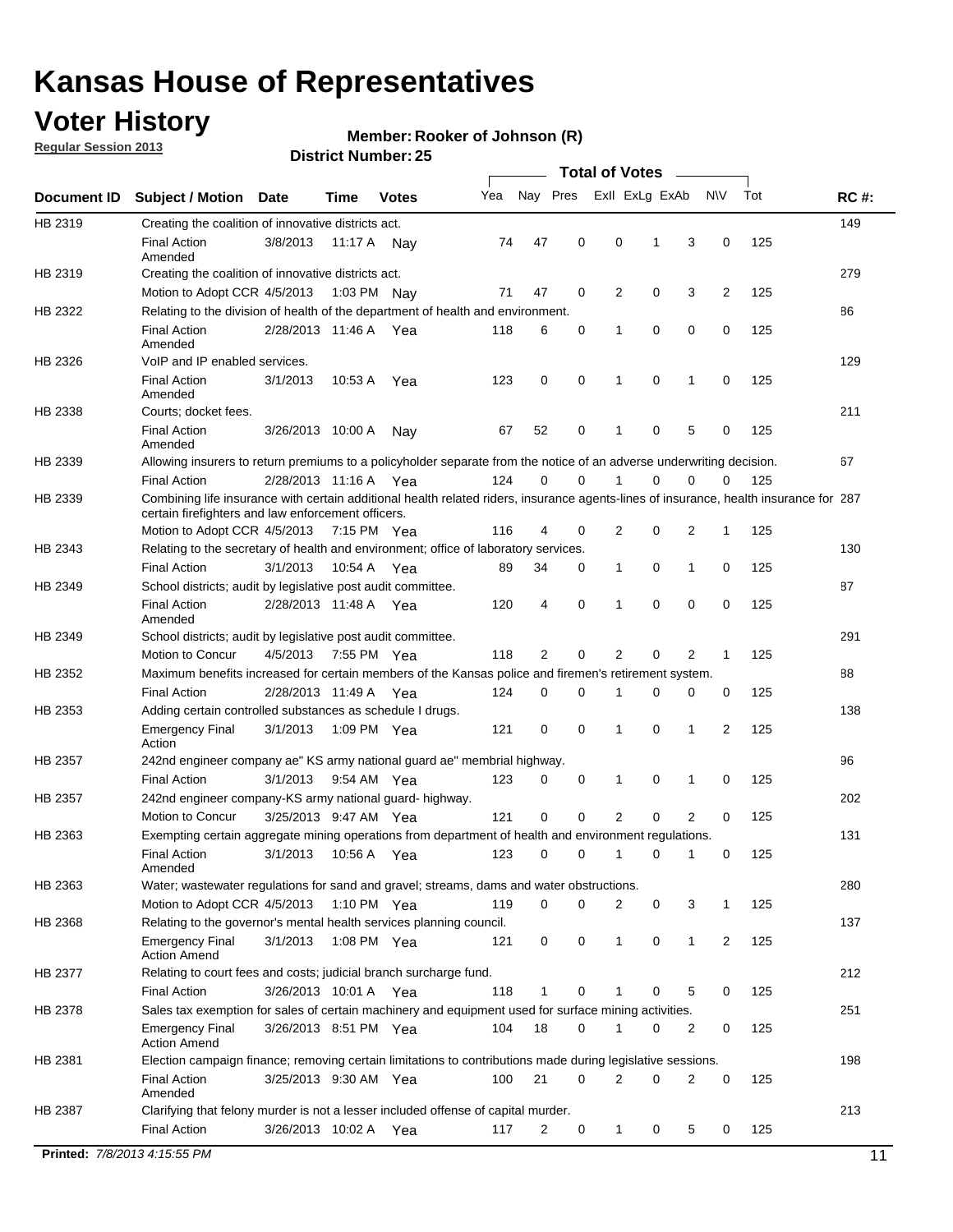## **Voter History**

**Member: Rooker of Johnson (R)** 

**Regular Session 2013**

|                 |                                                                                                                                                                                                                                                  |                       |         | PIJUIVI INUIIIVUI . 4J |     |              |             |              | <b>Total of Votes</b> | $\overline{\phantom{a}}$ |           |     |             |
|-----------------|--------------------------------------------------------------------------------------------------------------------------------------------------------------------------------------------------------------------------------------------------|-----------------------|---------|------------------------|-----|--------------|-------------|--------------|-----------------------|--------------------------|-----------|-----|-------------|
| Document ID     | <b>Subject / Motion Date</b>                                                                                                                                                                                                                     |                       | Time    | <b>Votes</b>           | Yea | Nay Pres     |             |              | Exll ExLg ExAb        |                          | <b>NV</b> | Tot | <b>RC#:</b> |
| HB 2389         | Capital murder; notice of intent to seek the death penalty.                                                                                                                                                                                      |                       |         |                        |     |              |             |              |                       |                          |           |     | 214         |
|                 | <b>Final Action</b>                                                                                                                                                                                                                              | 3/26/2013 10:03 A Yea |         |                        | 118 | 1            | 0           | 1            | 0                     | 5                        | 0         | 125 |             |
| HB 2391         | School finance; amount of tax levy authorized to finance ancillary school facilities.                                                                                                                                                            |                       |         |                        |     |              |             |              |                       |                          |           |     | 237         |
|                 | <b>Emergency Final</b><br><b>Action Amend</b>                                                                                                                                                                                                    | 3/26/2013 8:30 PM Yea |         |                        | 64  | 57           | $\Omega$    | 1            | 0                     | $\overline{2}$           | 1         | 125 |             |
| HB 2391         | Senate Substitute for HB 2391 by Committee on Ways and Means - Creating the joint committee on uniform educational<br>standards oversight.                                                                                                       |                       |         |                        |     |              |             |              |                       |                          |           |     | 321         |
|                 | Sub Motion to Concur 6/1/2013                                                                                                                                                                                                                    |                       | 10:06 P | Nav                    | 55  | 58           | 0           | 0            | 0                     | 6                        | 6         | 125 |             |
| HB 2396         | Allowing the secretary of administration to identify state owned real property as surplus property and establishing an appeals 253<br>process of such identification; also amending procedures for the disposition of state surplus real estate. |                       |         |                        |     |              |             |              |                       |                          |           |     |             |
|                 | <b>Emergency Final</b><br><b>Action Amend</b>                                                                                                                                                                                                    | 3/26/2013 8:53 PM Yea |         |                        | 122 | 0            | $\Omega$    |              | $\Omega$              | 2                        | 0         | 125 |             |
| HB 2403         | Issuing \$1,500,000,000 of pension obligation bonds to finance a portion of the unfunded actuarial liability of KPERS.                                                                                                                           |                       |         |                        |     |              |             |              |                       |                          |           |     | 236         |
|                 | <b>Final Action</b><br>Amended                                                                                                                                                                                                                   | 3/26/2013 8:29 PM Yea |         |                        | 73  | 49           | 0           | 1            | 0                     | $\overline{2}$           | 0         | 125 |             |
| <b>HCR 5014</b> | Urging approval of the Presidential Permit application allowing the construction and operation of the TransCanada Keystone<br>XL Pipeline.                                                                                                       |                       |         |                        |     |              |             |              |                       |                          |           |     | 215         |
|                 | <b>Final Action</b>                                                                                                                                                                                                                              | 3/26/2013 10:05 A     |         | Yea                    | 108 | 11           | 0           | 1            | 0                     | 5                        | 0         | 125 |             |
| HR 6004         | Rules of House of Representatives, permanent rules of the 2013-2014 biennium.                                                                                                                                                                    |                       |         |                        |     |              |             |              |                       |                          |           |     | 4           |
|                 | <b>Final Action</b><br>Amended                                                                                                                                                                                                                   | 1/28/2013 11:09 A     |         | Nay                    | 82  | 40           | 0           | 0            | 0                     | 3                        | 0         | 125 |             |
| SB <sub>1</sub> | Legislative Post Audit; periodic audits of the State treasurer and the pooled money investment board.                                                                                                                                            |                       |         |                        |     |              |             |              |                       |                          |           |     | 216         |
|                 | <b>Final Action</b><br>Amended                                                                                                                                                                                                                   | 3/26/2013 10:06 A     |         | Yea                    | 118 | 1            | $\Omega$    | 1            | 0                     | 5                        | 0         | 125 |             |
| SB 16           | Kansas racketeer influenced and corrupt organization act, criminal street gangs.                                                                                                                                                                 |                       |         |                        |     |              |             |              |                       |                          |           |     | 217         |
|                 | <b>Final Action</b><br>Amended                                                                                                                                                                                                                   | 3/26/2013 10:12 A Yea |         |                        | 74  | 45           | 0           | 1            | 0                     | 5                        | 0         | 125 |             |
| <b>SB 20</b>    | Civil procedure; temporary restraining orders and poverty affidavits.                                                                                                                                                                            |                       |         |                        |     |              |             |              |                       |                          |           |     | 190         |
|                 | <b>Final Action</b><br>Amended                                                                                                                                                                                                                   | 3/22/2013 11:15 A     |         | Yea                    | 119 | 0            | 0           | 2            | $\Omega$              | 3                        | 1         | 125 |             |
| SB 20           | Civil procedure; temporary restraining orders and poverty affidavits.                                                                                                                                                                            |                       |         |                        |     |              |             |              |                       |                          |           |     | 304         |
|                 | Motion to adopt CCR 5/9/2013                                                                                                                                                                                                                     |                       |         | 2:21 PM Yea            | 119 | $\mathbf{1}$ | 0           | 1            | 0                     | 4                        | 0         | 125 |             |
| <b>SB 21</b>    | Firearms; criminal possession of a firearm; expungement; personal and family protection act.                                                                                                                                                     |                       |         |                        |     |              |             |              |                       |                          |           |     | 255         |
|                 | <b>Emergency Final</b><br>Action                                                                                                                                                                                                                 | 3/26/2013 8:56 PM Yea |         |                        | 119 | 3            | $\Omega$    | 1            | 0                     | 2                        | 0         | 125 |             |
| <b>SB 23</b>    | Continuation of statewide tax levy for public schools.                                                                                                                                                                                           |                       |         |                        |     |              |             |              |                       |                          |           |     | 243         |
|                 | <b>Emergency Final</b><br><b>Action Amend</b>                                                                                                                                                                                                    | 3/26/2013 8:38 PM Yea |         |                        | 122 | 0            | 0           | 1            | 0                     | 2                        | 0         | 125 |             |
| SB 23           | School districts; sttewide tax levy for public schools; school finance amendments.                                                                                                                                                               |                       |         |                        |     |              |             |              |                       |                          |           |     | 296         |
|                 | Motion to Adopt CCR 4/5/2013                                                                                                                                                                                                                     |                       |         | 9:32 PM Yea            | 119 | 1            | 0           | 2            | 0                     | 2                        | 1         | 125 |             |
| <b>SB 24</b>    | Insurance - Risk-based capital requirements for property, casualty and life insurance companies.                                                                                                                                                 |                       |         |                        |     |              |             |              |                       |                          |           |     | 204         |
|                 | Final Action                                                                                                                                                                                                                                     | 3/26/2013 9:50 AM Yea |         |                        | 119 | 0            | 0           | 1            | 0                     | 5                        | 0         | 125 |             |
| <b>SB 25</b>    | Insurance-Risk-based capital requirements for health organizations.                                                                                                                                                                              |                       |         |                        |     |              |             |              |                       |                          |           |     | 205         |
|                 | Final Action                                                                                                                                                                                                                                     | 3/26/2013 9:51 AM Yea |         |                        | 119 | 0            | 0           | 1            | 0                     | 5                        | 0         | 125 |             |
| <b>SB 27</b>    | Eligibility of students under the military service scholarship program act.                                                                                                                                                                      |                       |         |                        |     |              |             |              |                       |                          |           |     | 166         |
|                 | <b>Final Action</b><br>Amended                                                                                                                                                                                                                   | 3/19/2013 10:35 A Yea |         |                        | 123 | 0            | 0           |              | 0                     | 1                        | 0         | 125 |             |
| SB 28           | Authorizing the division of emergency management within the adjutant general's department to accept certain real property.                                                                                                                       |                       |         |                        |     |              |             |              |                       |                          |           |     | 184         |
|                 | <b>Final Action</b>                                                                                                                                                                                                                              | 3/21/2013 11:22 A Yea |         |                        | 121 | 0            | $\mathbf 0$ | $\mathbf{1}$ | 0                     | 3                        | 0         | 125 |             |
| SB 37           | Kansas home inspectors professional competence and financial responsibility act.                                                                                                                                                                 |                       |         |                        |     |              |             |              |                       |                          |           |     | 218         |
|                 | <b>Final Action</b>                                                                                                                                                                                                                              | 3/26/2013 10:14 A Yea |         |                        | 102 | 17           | 0           | 1            | 0                     | 5                        | 0         | 125 |             |
| SB 51           | Health insurance coverage for bankers association.                                                                                                                                                                                               |                       |         |                        |     |              |             |              |                       |                          |           |     | 189         |
|                 | Final Action                                                                                                                                                                                                                                     | 3/22/2013 11:14 A Yea |         |                        | 119 | 0            | 0           | 2            | 0                     | 3                        | 1         | 125 |             |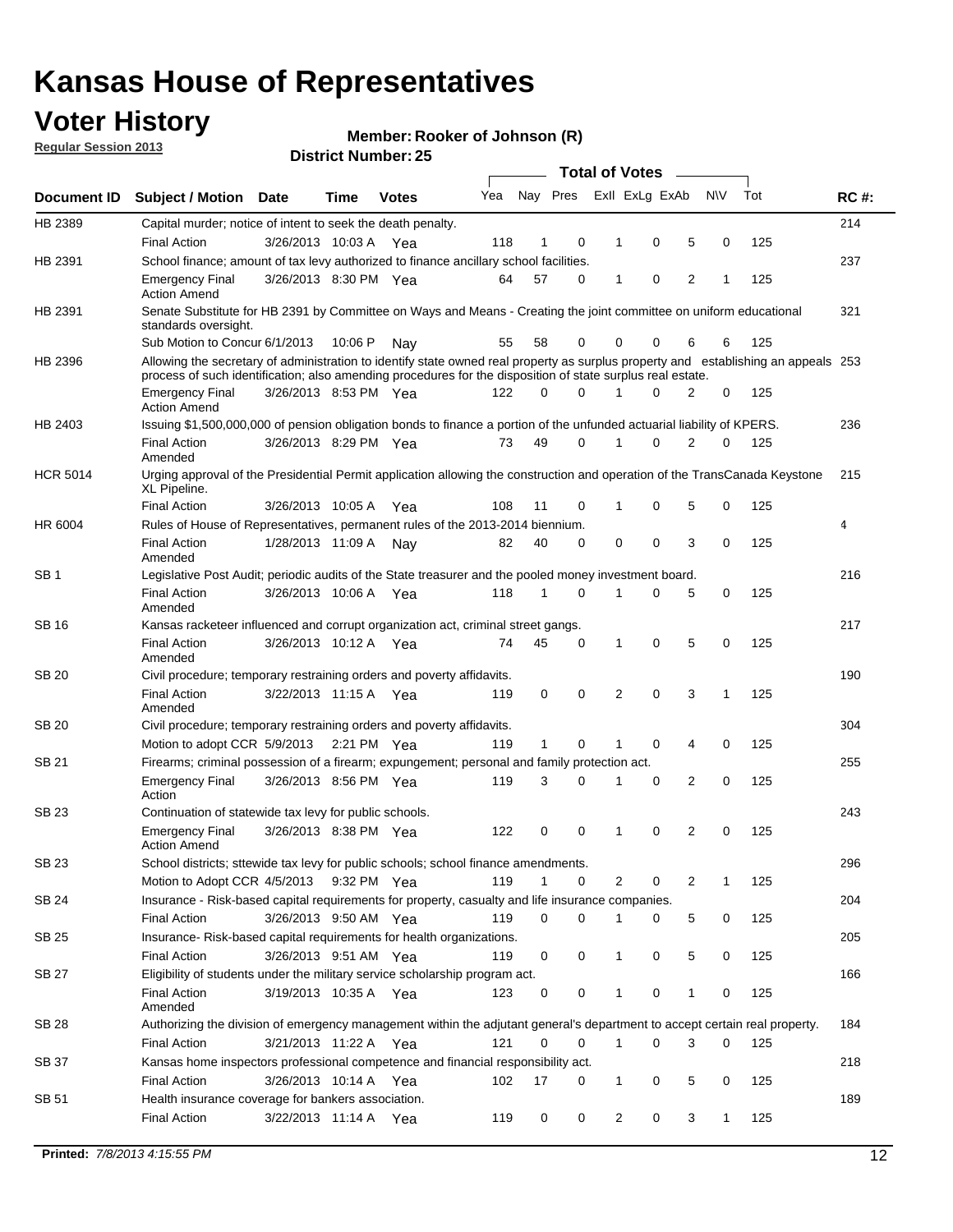## **Voter History**

**Member: Rooker of Johnson (R)** 

**Regular Session 2013**

|              |                                                                                                                                                                                                                                            |                       |             |              |     | <b>Total of Votes</b> |             |                |   |                |             |     |             |  |
|--------------|--------------------------------------------------------------------------------------------------------------------------------------------------------------------------------------------------------------------------------------------|-----------------------|-------------|--------------|-----|-----------------------|-------------|----------------|---|----------------|-------------|-----|-------------|--|
| Document ID  | <b>Subject / Motion Date</b>                                                                                                                                                                                                               |                       | Time        | <b>Votes</b> | Yea | Nay Pres              |             | Exll ExLg ExAb |   |                | <b>NV</b>   | Tot | <b>RC#:</b> |  |
| SB 52        | Mortgage interest rate cap increase.                                                                                                                                                                                                       |                       |             |              |     |                       |             |                |   |                |             |     | 238         |  |
|              | <b>Emergency Final</b><br>Action                                                                                                                                                                                                           | 3/26/2013 8:32 PM Yea |             |              | 120 | 2                     | 0           |                | 0 | 2              | 0           | 125 |             |  |
| SB 56        | Transferring the recognition of county fair associations from the secretary of agriculture to the board of county<br>commissioners.                                                                                                        |                       |             |              |     |                       |             |                |   |                |             |     | 191         |  |
|              | <b>Final Action</b><br>Amended                                                                                                                                                                                                             | 3/22/2013 11:21 A     |             | Yea          | 119 | 0                     | 0           | 2              | 0 | 3              | 1           | 125 |             |  |
| SB 57        | Substitute for SB 57 by Committee on Agriculture - Agriculture; powers and duties of the department of agriculture relating to                                                                                                             |                       |             |              |     |                       |             |                |   |                |             |     | 192         |  |
|              | poultry improvement plan and domesticated deer.<br>Final Action Sub Bill 3/22/2013 11:24 A Yea<br>Amended                                                                                                                                  |                       |             |              | 79  | 40                    | 0           | 2              | 0 | 3              | 1           | 125 |             |  |
| SB 57        | Substitute for SB 57 by Committee on Agriculture - Agriculture; powers and duties of the department of agriculture relating to<br>poultry improvement plan, stockyards and domesticated deer.                                              |                       |             |              |     |                       |             |                |   |                |             |     | 262         |  |
|              | Motion to adopt CCR 4/4/2013 2:18 PM Yea                                                                                                                                                                                                   |                       |             |              | 80  | 42                    | 0           | 1              | 0 | 2              | 0           | 125 |             |  |
| SB 58        | Sentencing for unlawful manufacturing of controlled substances.                                                                                                                                                                            |                       |             |              |     |                       |             |                |   |                |             |     | 219         |  |
|              | <b>Final Action</b>                                                                                                                                                                                                                        | 3/26/2013 10:15 A     |             | Yea          | 119 | 0                     | 0           | 1              | 0 | 5              | 0           | 125 |             |  |
| <b>SB 59</b> | Attorney general; reward for information.                                                                                                                                                                                                  |                       |             |              |     |                       |             |                |   |                |             |     | 193         |  |
|              | <b>Final Action</b>                                                                                                                                                                                                                        | 3/22/2013 11:25 A     |             | Yea          | 119 | 0                     | 0           | 2              | 0 | 3              | 1           | 125 |             |  |
| SB 62        | Making gas pipeline safety terminology consistent with federal regulations.                                                                                                                                                                |                       |             |              |     |                       |             |                |   |                |             |     | 163         |  |
|              | <b>Final Action</b>                                                                                                                                                                                                                        | 3/19/2013 10:32 A     |             | Yea          | 123 | 0                     | 0           | 1              | 0 | 1              | 0           | 125 |             |  |
| SB 63        | Elections; voting crimes, penalties and prosecution.                                                                                                                                                                                       |                       |             |              |     |                       |             |                |   |                |             |     | 246         |  |
|              | <b>Emergency Final</b><br><b>Action Amend</b>                                                                                                                                                                                              | 3/26/2013 8:42 PM Nay |             |              | 69  | 53                    | $\mathbf 0$ | 1              | 0 | $\overline{2}$ | $\mathbf 0$ | 125 |             |  |
| SB 68        | Driver's license examinations; locations.                                                                                                                                                                                                  |                       |             |              |     |                       |             |                |   |                |             |     | 220         |  |
|              | <b>Final Action</b>                                                                                                                                                                                                                        | 3/26/2013 10:16 A     |             | Yea          | 116 | 3                     | 0           | 1              | 0 | 5              | 0           | 125 |             |  |
| SB 69        | Motor vehicles; vehicle registration and license plates.                                                                                                                                                                                   |                       |             |              |     |                       |             |                |   |                |             |     | 167         |  |
|              | <b>Final Action</b>                                                                                                                                                                                                                        | 3/19/2013 10:37 A     |             | Yea          | 117 | 6                     | 0           | 1              | 0 | $\mathbf{1}$   | 0           | 125 |             |  |
| SB 74        | Prison-made goods act; prohibiting prisoner production of manufactured or modular homes.                                                                                                                                                   |                       |             |              |     |                       |             |                |   |                |             |     | 221         |  |
|              | <b>Final Action</b>                                                                                                                                                                                                                        | 3/26/2013 10:19 A     |             | Nay          | 87  | 32                    | 0           | 1              | 0 | 5              | 0           | 125 |             |  |
| SB 75        | Record requirements and civil penalties relating to sales of plastic bulk merchandise containers.                                                                                                                                          |                       |             |              |     |                       |             |                |   |                |             |     | 222         |  |
|              | <b>Final Action</b>                                                                                                                                                                                                                        | 3/26/2013 10:21 A     |             | Yea          | 101 | 18                    | 0           | 1              | 0 | 5              | 0           | 125 |             |  |
| SB 81        | Open records; requests for criminal justice information; restriction of certain officials' information from publicly accessible<br>records.                                                                                                |                       |             |              |     |                       |             |                |   |                |             |     | 194         |  |
|              | <b>Final Action</b><br>Amended                                                                                                                                                                                                             | 3/22/2013 11:27 A     |             | Yea          | 119 | 0                     | 0           | 2              | 0 | 3              | 1           | 125 |             |  |
| <b>SB83</b>  | House Substitute for SB 83 by Committee on Taxation - Income tax deductions and modifications; severance tax; sales tax;<br>delinquent tax liabilities.<br>Final Action Sub Bill 3/21/2013 11:30 A Yea                                     |                       |             |              | 96  | 25                    | 0           | 1              | 0 | 3              | 0           | 125 | 187         |  |
| SB 83        | House Substitute for SB 83 by Committee on Taxation--Income tax deductions and modifications; severance tax; sales tax and 260                                                                                                             |                       |             |              |     |                       |             |                |   |                |             |     |             |  |
|              | compensating use tax, preseumptions relating to nexus; property tax, exemptions, new automobile manufacturinge property;<br>taxation of watercraft; leased commercial and industrial property appeals; correction of clerical errors.      |                       |             |              |     |                       |             |                |   |                |             |     |             |  |
|              | Motion to adopt CCR 4/3/2013                                                                                                                                                                                                               |                       | 10:35 A Yea |              | 104 | 15                    | 0           | $\mathbf{1}$   | 0 | 3              | 2           | 125 |             |  |
| SB 84        | House Substitute for SB 84 by Committee on Taxation - Reduction to state income tax rates based on selected actual state<br>general fund receipts computations; distribution of revenues from sales and compensating use tax; reduction of |                       |             |              |     |                       |             |                |   |                |             |     | 188         |  |
| SB 84        | Final Action Sub Bill 3/21/2013 11:34 A Nay<br>Amended                                                                                                                                                                                     |                       |             |              | 82  | 39                    | $\Omega$    |                | 0 | 3              | $\Omega$    | 125 | 317         |  |
|              | House Substitute for SB 84 -- Reduction to state income tax rates based on selected actual state general fund receipts<br>computations; reduction of itemized deductions.<br>Motion to adopt CCR 5/28/2013 2:32 PM Nav                     |                       |             |              | 42  | 71                    | 0           |                | 0 | 9              | 2           | 125 |             |  |
| SB 84        | House Substitute for SB 84 -- Reduction to state income tax rates based on selected actual state general fund receipts                                                                                                                     |                       |             |              |     |                       |             |                |   |                |             |     | 319         |  |
|              | computations; reduction of itemized deductions.<br>Motion to adopt CCR 5/30/2013 9:14 PM Nay                                                                                                                                               |                       |             |              | 18  | 94                    | 0           |                | 0 | 9              | 3           | 125 |             |  |
| SB 85        | Motor vehicle insurance; providing proof of insurance by cellular phone or portable electronic device.                                                                                                                                     |                       |             |              |     |                       |             |                |   |                |             |     | 175         |  |
|              | <b>Final Action</b>                                                                                                                                                                                                                        | 3/20/2013 10:25 A Yea |             |              | 123 | 0                     | $\Omega$    |                | 0 | 1              | 0           | 125 |             |  |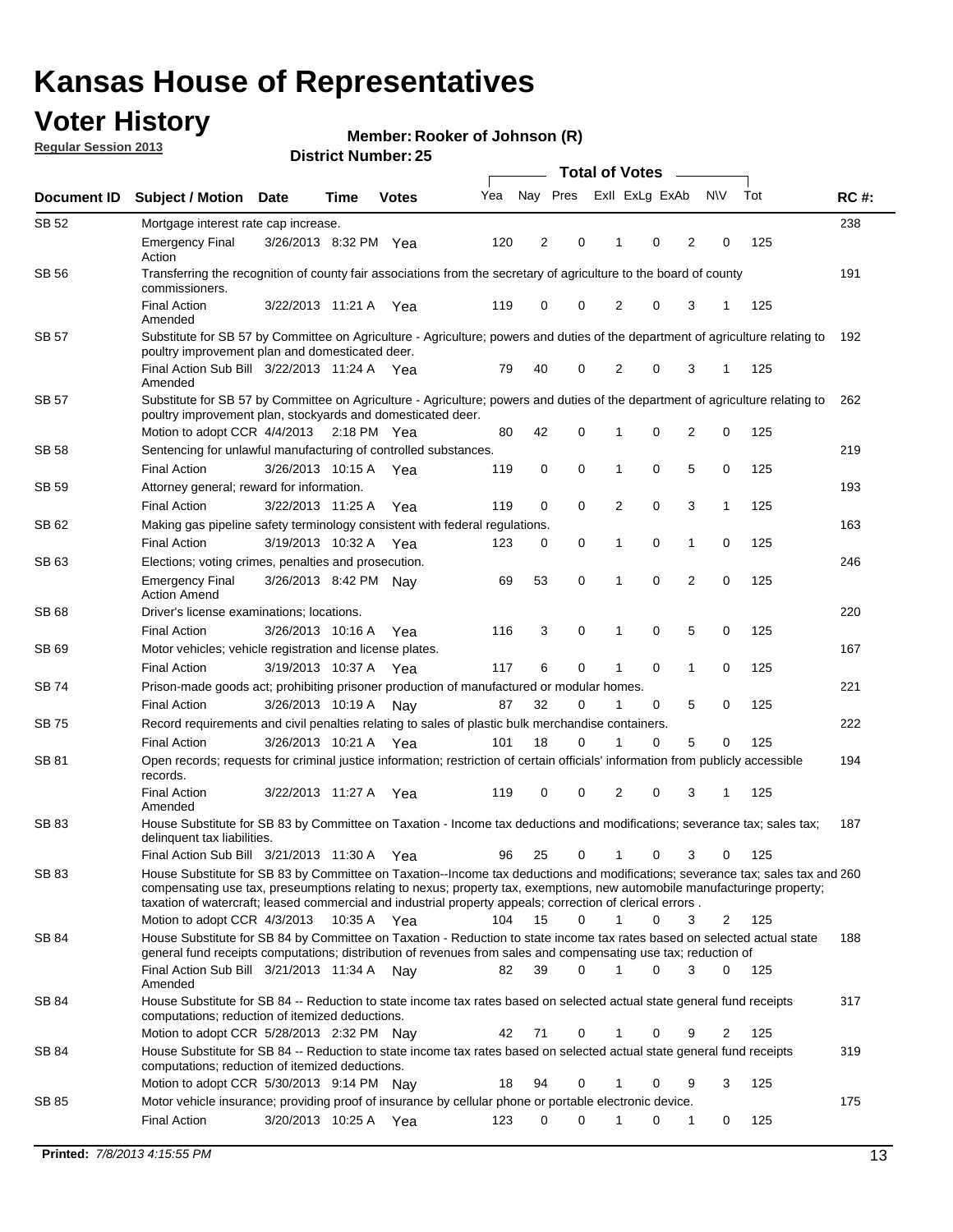## **Voter History**

**Regular Session 2013**

**Member: Rooker of Johnson (R)** 

|                    |                                                                                                       | PIJU IVI INUHIDGI . ZJ |             |              | <b>Total of Votes</b> |              |              |  |                |                |                |              |     |             |
|--------------------|-------------------------------------------------------------------------------------------------------|------------------------|-------------|--------------|-----------------------|--------------|--------------|--|----------------|----------------|----------------|--------------|-----|-------------|
| <b>Document ID</b> | <b>Subject / Motion</b>                                                                               | Date                   | <b>Time</b> | <b>Votes</b> | Yea                   |              | Nay Pres     |  |                | Exll ExLg ExAb |                | <b>NV</b>    | Tot | <b>RC#:</b> |
| <b>SB 88</b>       | Increasing the children's advocacy center assessment fee.                                             |                        |             |              |                       |              |              |  |                |                |                |              |     | 223         |
|                    | <b>Final Action</b><br>Amended                                                                        | 3/26/2013 10:22 A Yea  |             |              | 118                   | 1            | 0            |  | $\mathbf 1$    | 0              | 5              | 0            | 125 |             |
| SB 96              | Motor vehicles; counties with multiple registration facilities; additional registration fee.          |                        |             |              |                       |              |              |  |                |                |                |              |     | 224         |
|                    | <b>Final Action</b><br>Amended                                                                        | 3/26/2013 10:24 A      |             | Yea          | 106                   | 12           | 0            |  | 1              | 0              | 5              | 1            | 125 |             |
| SB 96              | Additional motor vehicle registration fees.                                                           |                        |             |              |                       |              |              |  |                |                |                |              |     | 263         |
|                    | Motion to adopt CCR 4/4/2013 2:21 PM Yea                                                              |                        |             |              | 114                   | 8            | 0            |  | 1              | 0              | $\overline{2}$ | 0            | 125 |             |
| SB 102             | Requiring the state treasurer to provide a list of daily deposits to the secretary of administration. |                        |             |              |                       |              |              |  |                |                |                |              |     | 195         |
|                    | <b>Final Action</b><br>Amended                                                                        | 3/22/2013 11:28 A Yea  |             |              | 119                   | 0            | 0            |  | 2              | 0              | 3              | 1            | 125 |             |
| SB 102             | Enacting the second amendment protection act.                                                         |                        |             |              |                       |              |              |  |                |                |                |              |     | 295         |
|                    | Motion to Adopt CCR 4/5/2013                                                                          |                        | 9:20 PM Nay |              | 96                    | 24           | 0            |  | 2              | $\mathbf 0$    | 2              | 1            | 125 |             |
| SB 111             | Establishing Native American legislative day at the capitol; awarding of high school diplomas.        |                        |             |              |                       |              |              |  |                |                |                |              |     | 245         |
|                    | <b>Emergency Final</b><br><b>Action Amend</b>                                                         | 3/26/2013 8:41 PM Yea  |             |              | 122                   | 0            | $\Omega$     |  | 1              | 0              | $\overline{2}$ | 0            | 125 |             |
| SB 113             | Credit unions; changes in certain loan limitations.                                                   |                        |             |              |                       |              |              |  |                |                |                |              |     | 234         |
|                    | <b>Emergency Final</b><br>Action                                                                      | 3/26/2013 8:25 PM Yea  |             |              | 122                   | 0            | 0            |  | 1              | $\mathbf 0$    | 2              | 0            | 125 |             |
| <b>SB 118</b>      | Relating to law enforcement reporting and investigation of missing persons.                           |                        |             |              |                       |              |              |  |                |                |                |              |     | 225         |
|                    | <b>Final Action</b>                                                                                   | 3/26/2013 10:25 A Yea  |             |              | 119                   | 0            | 0            |  | 1              | $\mathbf 0$    | 5              | 0            | 125 |             |
| SB 120             | Enacting the Kansas farmers' market promotion act.                                                    |                        |             |              |                       |              |              |  |                |                |                |              |     | 196         |
|                    | <b>Final Action</b><br>Amended                                                                        | 3/22/2013 11:31 A Yea  |             |              | 68                    | 51           | 0            |  | 2              | $\mathbf 0$    | 3              | 1            | 125 |             |
| SB 122             | Kansas administrative procedure act; service of order or notice.                                      |                        |             |              |                       |              |              |  |                |                |                |              |     | 226         |
|                    | <b>Final Action</b><br>Amended                                                                        | 3/26/2013 10:26 A Yea  |             |              | 119                   | 0            | 0            |  | 1              | $\mathbf 0$    | 5              | 0            | 125 |             |
| SB 122             | Elections; unauthorized voting disclosures.                                                           |                        |             |              |                       |              |              |  |                |                |                |              |     | 286         |
|                    | Motion to Adopt CCR 4/5/2013                                                                          |                        | 6:23 PM     | Yea          | 89                    | 31           | 0            |  | 2              | 0              | 2              | $\mathbf{1}$ | 125 |             |
| SB 124             | Amending the Kansas restraint of trade act.                                                           |                        |             |              |                       |              |              |  |                |                |                |              |     | 227         |
|                    | <b>Final Action</b><br>Amended                                                                        | 3/26/2013 10:27 A      |             | Yea          | 116                   | 2            | 1            |  | 1              | $\mathbf 0$    | 5              | 0            | 125 |             |
| SB 124             | Amending the Kansas restraint of trade act.                                                           |                        |             |              |                       |              |              |  |                |                |                |              |     | 273         |
|                    | Motion to Adopt CCR 4/5/2013                                                                          |                        | 11:06 A     | Yea          | 97                    | 23           | 0            |  | 2              | $\mathbf 0$    | $\overline{2}$ | 1            | 125 |             |
| SB 128             | Career technical education incentive program amendments.                                              |                        |             |              |                       |              |              |  |                |                |                |              |     | 168         |
|                    | <b>Final Action</b><br>Amended                                                                        | 3/19/2013 10:39 A      |             | Yea          | 123                   | 0            | 0            |  | 1              | 0              | 1              | 0            | 125 |             |
| SB 129             | Bank commissioner; certain fees and hearing costs.                                                    |                        |             |              |                       |              |              |  |                |                |                |              |     | 254         |
|                    | <b>Emergency Final</b><br><b>Action Amend</b>                                                         | 3/26/2013 8:55 PM Yea  |             |              | 110                   | 12           | 0            |  | 1              | 0              | 2              | 0            | 125 |             |
| SB 129             | Mortgage interest rate cap increase.                                                                  |                        |             |              |                       |              |              |  |                |                |                |              |     | 272         |
|                    | Motion to Adopt CCR 4/5/2013                                                                          |                        | 10:42 A Yea |              | 121                   | $\mathbf 0$  | 0            |  | $\overline{2}$ | 0              | 2              | 0            | 125 |             |
| SB 135             | Transferring boiler inspection duties from the department of labor to the state fire marshal.         |                        |             |              |                       |              |              |  |                |                |                |              |     | 228         |
|                    | Final Action                                                                                          | 3/26/2013 10:28 A Yea  |             |              | 114                   | 5            | 0            |  | $\mathbf 1$    | 0              | 5              | 0            | 125 |             |
| SB 136             | Providing veterans designation on driver's licenses and nondriver identification cards.               |                        |             |              |                       |              |              |  |                |                |                |              |     | 244         |
|                    | <b>Emergency Final</b><br><b>Action Amend</b>                                                         | 3/26/2013 8:39 PM Yea  |             |              | 119                   | 3            | 0            |  | 1              | 0              | 2              | 0            | 125 |             |
| SB 139             | Kansas money transmitter act.                                                                         |                        |             |              |                       |              |              |  |                |                |                |              |     | 229         |
|                    | <b>Final Action</b>                                                                                   | 3/26/2013 10:30 A Yea  |             |              | 117                   | $\mathbf{1}$ | $\mathbf{1}$ |  | 1              | 0              | 5              | 0            | 125 |             |
| SB 142             | Abortion; concerning civil actions related to abortion.                                               |                        |             |              |                       |              |              |  |                |                |                |              |     | 241         |
|                    | Emergency Final<br>Action                                                                             | 3/26/2013 8:36 PM Nay  |             |              | 89                    | 33           | 0            |  | $\mathbf 1$    | 0              | $\overline{2}$ | 0            | 125 |             |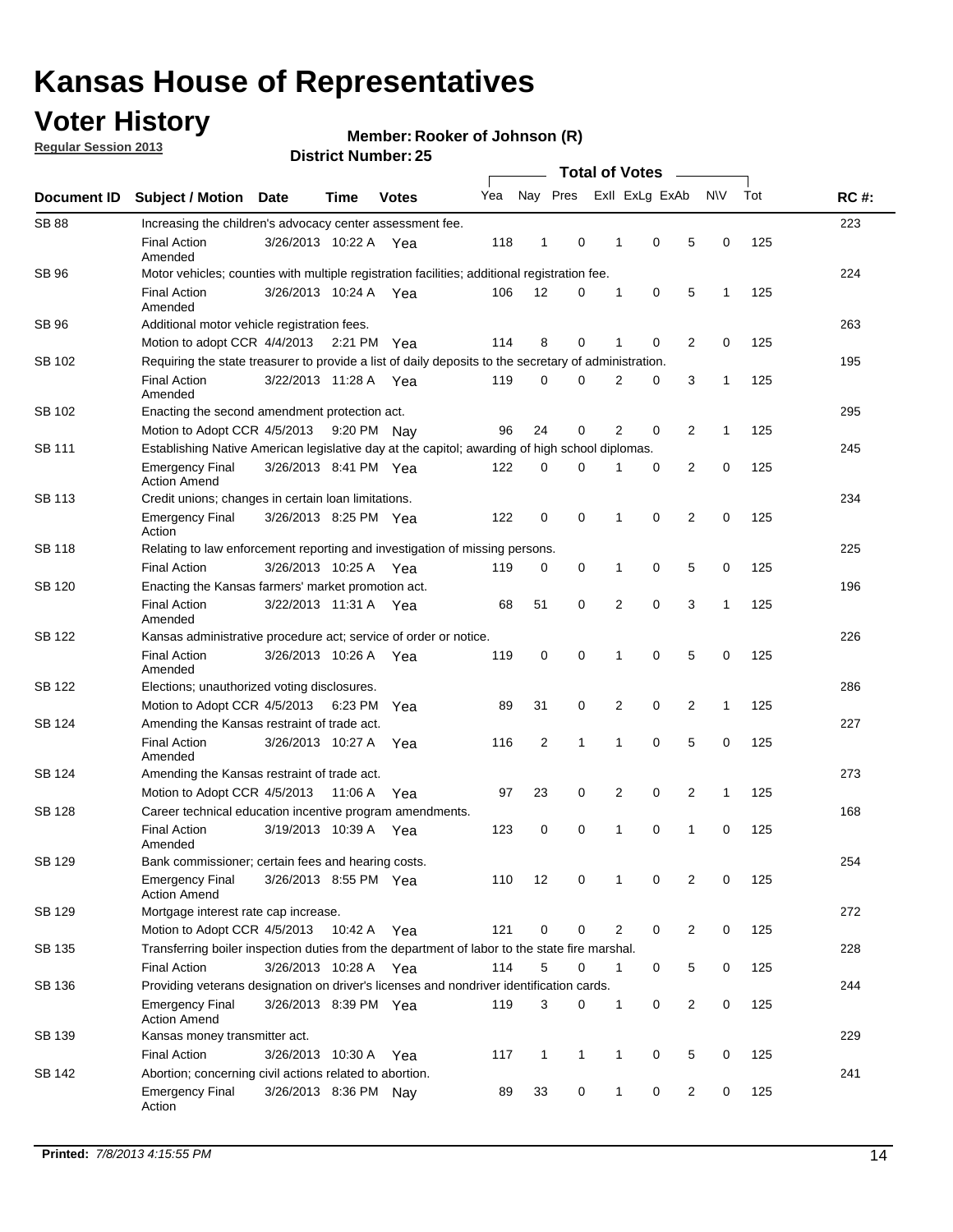## **Voter History**

**Member: Rooker of Johnson (R)** 

**Regular Session 2013**

|                 |                                                                                                                                                                                                       |                                                                                       |                       |              | <b>Total of Votes</b><br>$\overline{\phantom{a}}$ |          |   |                |                |                |     |     |             |  |  |  |  |  |  |  |
|-----------------|-------------------------------------------------------------------------------------------------------------------------------------------------------------------------------------------------------|---------------------------------------------------------------------------------------|-----------------------|--------------|---------------------------------------------------|----------|---|----------------|----------------|----------------|-----|-----|-------------|--|--|--|--|--|--|--|
| Document ID     | <b>Subject / Motion</b>                                                                                                                                                                               | Date                                                                                  | Time                  | <b>Votes</b> | Yea                                               | Nay Pres |   |                | Exll ExLg ExAb |                | N\V | Tot | <b>RC#:</b> |  |  |  |  |  |  |  |
| <b>SB 149</b>   | Drug screening for recipients of cash assistance and unemployment benefits.                                                                                                                           |                                                                                       |                       |              |                                                   |          |   |                |                |                |     |     | 239         |  |  |  |  |  |  |  |
|                 | <b>Emergency Final</b><br><b>Action Amend</b>                                                                                                                                                         | 3/26/2013 8:33 PM Yea                                                                 |                       |              | 106                                               | 16       | 0 | 1              | 0              | 2              | 0   | 125 |             |  |  |  |  |  |  |  |
| SB 164          |                                                                                                                                                                                                       | Relating to the director of vehicles regulating providers of motor vehicle functions. |                       |              |                                                   |          |   |                |                |                |     |     |             |  |  |  |  |  |  |  |
|                 | <b>Emergency Final</b><br><b>Action Amend</b>                                                                                                                                                         | 3/26/2013 8:43 PM Yea                                                                 |                       |              | 117                                               | 5        | 0 | $\mathbf{1}$   | 0              | 2              | 0   | 125 |             |  |  |  |  |  |  |  |
| SB 164          | Relating to the director of vehicles regulating providers of motor vehicle functions.                                                                                                                 |                                                                                       |                       |              |                                                   |          |   |                |                |                |     |     | 268         |  |  |  |  |  |  |  |
|                 | Motion to adopt CCR 4/4/2013 5:32 PM Yea                                                                                                                                                              |                                                                                       |                       |              | 111                                               | 9        | 0 | $\mathbf{1}$   | 0              | 2              | 2   | 125 |             |  |  |  |  |  |  |  |
| SB 166          | Insurers supervision, rehabilitation and liquidation act; derivatives.                                                                                                                                |                                                                                       |                       |              |                                                   |          |   |                |                |                |     |     | 206         |  |  |  |  |  |  |  |
|                 | <b>Final Action</b>                                                                                                                                                                                   | 3/26/2013 9:52 AM Yea                                                                 |                       |              | 119                                               | 0        | 0 | 1              | 0              | 5              | 0   | 125 |             |  |  |  |  |  |  |  |
| <b>SB 168</b>   | Limiting nuisance actions against certain agricultural activities.                                                                                                                                    |                                                                                       |                       |              |                                                   |          |   |                |                |                |     |     | 169         |  |  |  |  |  |  |  |
|                 | <b>Final Action</b><br>Amended                                                                                                                                                                        | 3/19/2013 10:40 A Yea                                                                 |                       |              | 111                                               | 12       | 0 | 1              | 0              | 1              | 0   | 125 |             |  |  |  |  |  |  |  |
| <b>SB 168</b>   | Limiting nuisance actions against certain agricultural activities.                                                                                                                                    |                                                                                       |                       |              |                                                   |          |   |                |                |                |     |     | 264         |  |  |  |  |  |  |  |
|                 | Motion to adopt CCR 4/4/2013                                                                                                                                                                          |                                                                                       | $2:30 \text{ PM}$ Yea |              | 110                                               | 12       | 0 | 1              | 0              | 2              | 0   | 125 |             |  |  |  |  |  |  |  |
| SB 171          | School districts; amendments to Kansas uniform financial accounting and reporting act.                                                                                                                |                                                                                       |                       |              |                                                   |          |   |                |                |                |     |     | 248         |  |  |  |  |  |  |  |
|                 | <b>Emergency Final</b><br><b>Action Amend</b>                                                                                                                                                         | 3/26/2013 8:44 PM Yea                                                                 |                       |              | 122                                               | 0        | 0 | 1              | 0              | 2              | 0   | 125 |             |  |  |  |  |  |  |  |
| SB 171          | School districts; amendments to Kansas uniform financial accounting and reporting act.                                                                                                                |                                                                                       |                       |              |                                                   |          |   |                |                |                |     |     | 285         |  |  |  |  |  |  |  |
|                 | Motion to Adopt CCR 4/5/2013 6:19 PM Nay                                                                                                                                                              |                                                                                       |                       |              | 63                                                | 57       | 0 | $\overline{2}$ | 0              | 2              | 1   | 125 |             |  |  |  |  |  |  |  |
| SB 171          | Appropriations for FY 2013, FY 2014, FY 2015, FY 2016, FY 2017 and FY 2018 for various state agencies; capital<br>improvement projects; claims against the state.                                     |                                                                                       |                       |              |                                                   |          |   |                |                |                |     | 125 | 320         |  |  |  |  |  |  |  |
|                 | Motion to adopt CCR 6/1/2013 4:30 PM Nay                                                                                                                                                              |                                                                                       |                       |              | 63                                                | 51       | 0 | 0              | 0              | 8              | 3   |     |             |  |  |  |  |  |  |  |
| SB 187          | Establishing the workers compensation and employment security boards nominating committee; administrative law judge<br>appointment; workers compensation appeals board.                               |                                                                                       |                       |              |                                                   |          |   |                |                |                |     |     | 242         |  |  |  |  |  |  |  |
|                 | <b>Emergency Final</b><br><b>Action Amend</b>                                                                                                                                                         | 3/26/2013 8:37 PM Yea                                                                 |                       |              | 88                                                | 34       | 0 |                | 0              | 2              | 0   | 125 |             |  |  |  |  |  |  |  |
| SB 187          | Amending workers compensation law provisions; establishing the workers compensation and employment security boards<br>nominating committee; notice requirements; workplace health and safety program. |                                                                                       |                       |              |                                                   |          |   |                |                |                |     |     | 274         |  |  |  |  |  |  |  |
|                 | Motion to Adopt CCR 4/5/2013 11:26 A Yea                                                                                                                                                              |                                                                                       |                       |              | 89                                                | 31       | 0 | 2              | 0              | 3              | 0   | 125 |             |  |  |  |  |  |  |  |
| SB 199          | University of Kansas medical center; midwest center for stem cell therapy.                                                                                                                            |                                                                                       |                       |              |                                                   |          |   |                |                |                |     |     | 235         |  |  |  |  |  |  |  |
|                 | <b>Emergency Final</b><br><b>Action Amend</b>                                                                                                                                                         | 3/26/2013 8:26 PM Nav                                                                 |                       |              | 90                                                | 32       | 0 | 1              | 0              | 2              | 0   | 125 |             |  |  |  |  |  |  |  |
| SB 199          | Health care; stem cell therapy and unused medications.                                                                                                                                                |                                                                                       |                       |              |                                                   |          |   |                |                |                |     |     | 290         |  |  |  |  |  |  |  |
|                 | Motion to Adopt CCR 4/5/2013 7:52 PM Nay                                                                                                                                                              |                                                                                       |                       |              | 90                                                | 30       | 0 | 2              | 0              | 2              | 1   | 125 |             |  |  |  |  |  |  |  |
| SB 216          | Allowing a public building commission to acquire land for a municipal university similar to what such commission is currently<br>allowed to do for any state university.                              |                                                                                       |                       |              |                                                   |          |   |                |                |                |     |     | 185         |  |  |  |  |  |  |  |
|                 | <b>Final Action</b>                                                                                                                                                                                   | 3/21/2013 11:23 A                                                                     |                       | Yea          | 121                                               | 0        | 0 | 1              | 0              | 3              | 0   | 125 |             |  |  |  |  |  |  |  |
| SB 246          | Reconciling amendments to certain statutes.                                                                                                                                                           |                                                                                       |                       |              |                                                   |          |   |                |                |                |     |     | 315         |  |  |  |  |  |  |  |
|                 | <b>Emergency Final</b><br>Action                                                                                                                                                                      | 5/23/2013 2:14 PM Yea                                                                 |                       |              | 111                                               | 0        | 0 | $\mathbf 1$    | 0              | 8              | 5   | 125 |             |  |  |  |  |  |  |  |
| <b>SCR 1604</b> | Joint rules for the Senate and House of Representatives, 2013-2014.                                                                                                                                   |                                                                                       |                       |              |                                                   |          |   |                |                |                |     |     | 5           |  |  |  |  |  |  |  |
|                 | <b>Final Action</b><br>Amended                                                                                                                                                                        | 1/28/2013 11:12 A Nay                                                                 |                       |              | 81                                                | 41       | 0 | 0              | 0              | 3              | 0   | 125 |             |  |  |  |  |  |  |  |
| <b>SCR 1606</b> | Honoring pregnancy maintenance resource centers.                                                                                                                                                      |                                                                                       |                       |              |                                                   |          |   |                |                |                |     |     | 240         |  |  |  |  |  |  |  |
|                 | Emergency Final<br>Action                                                                                                                                                                             | 3/26/2013 8:34 PM Yea                                                                 |                       |              | 122                                               | 0        | 0 | 1              | 0              | $\overline{2}$ | 0   | 125 |             |  |  |  |  |  |  |  |